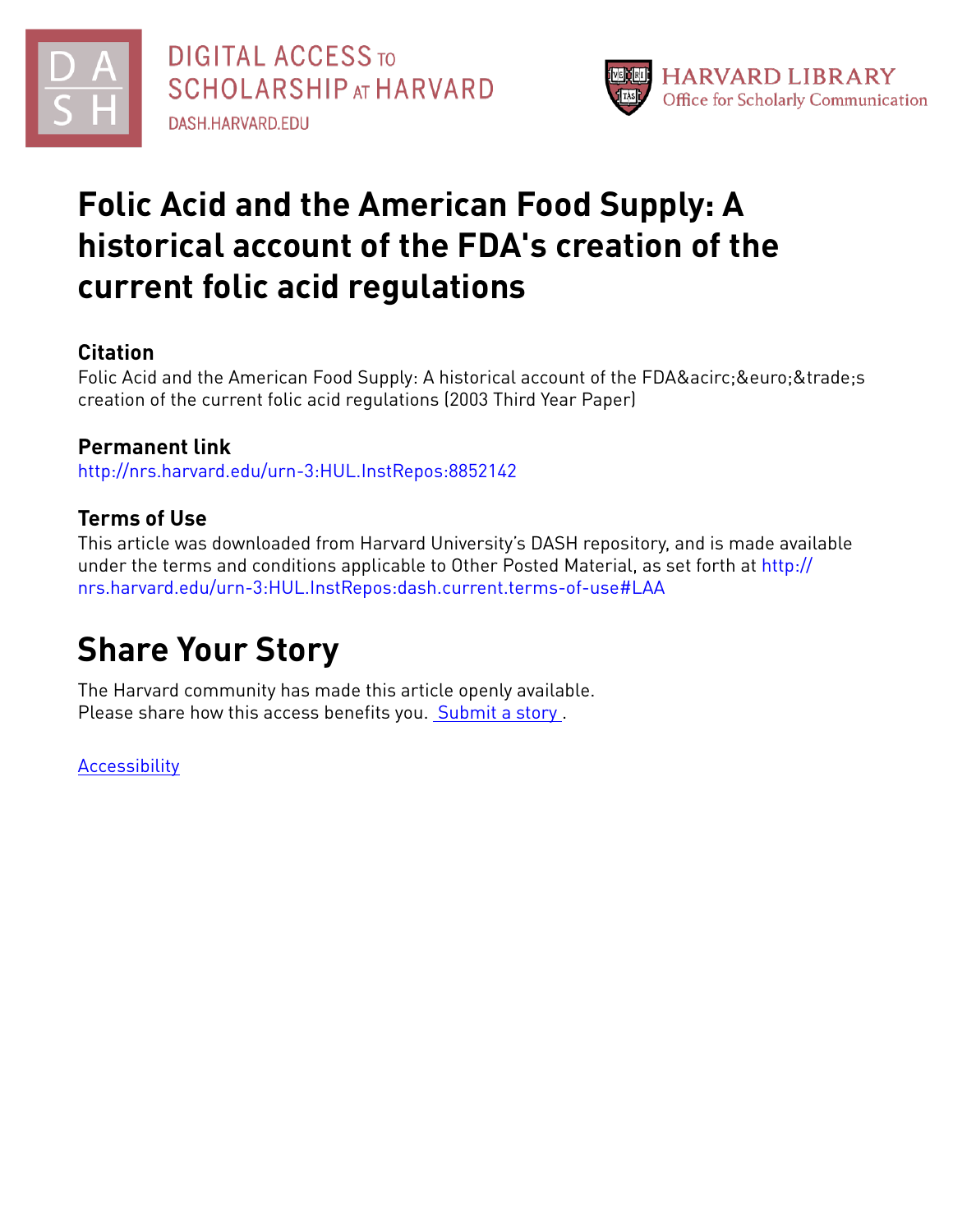$\label{thm:adHocke} \textsc{AddHockeive} \textsc{CycleID-1080428464} \textsc{EmailSubject3L Paper}. \textsc{AuthorEmailKwright} @ \text{law.harvard.edu}\textsc{AuthorEmailDisplayN}$ Wright

## Folic Acid and the American Food Supply<sup>∗</sup>

A historical account of the FDA's creation of the current folic acid regulations

Kevin J. Wright, Class of 2003

March 2003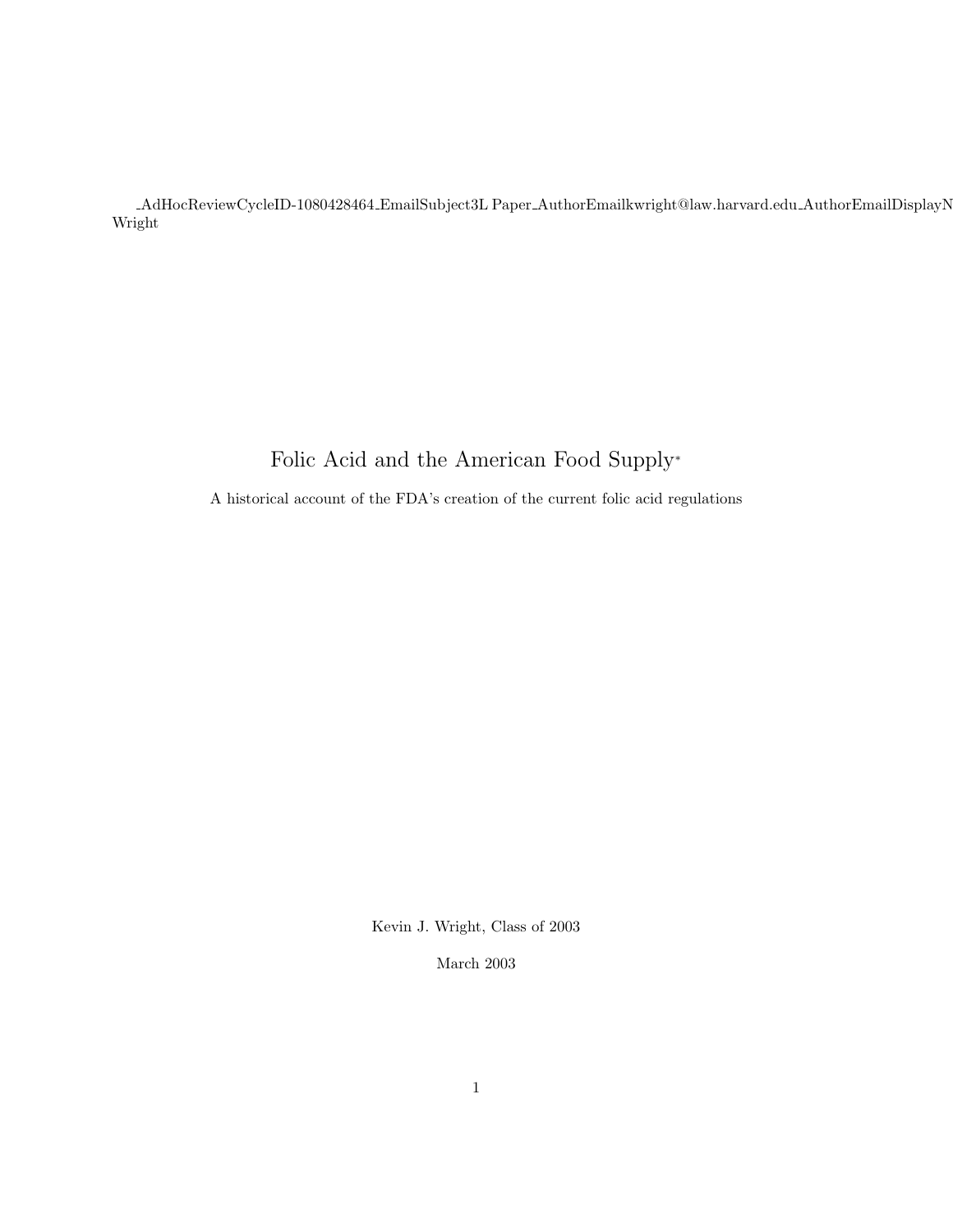\*Submitted in satisfaction of the requirements of Food and Drug Law and the requirement for third year written work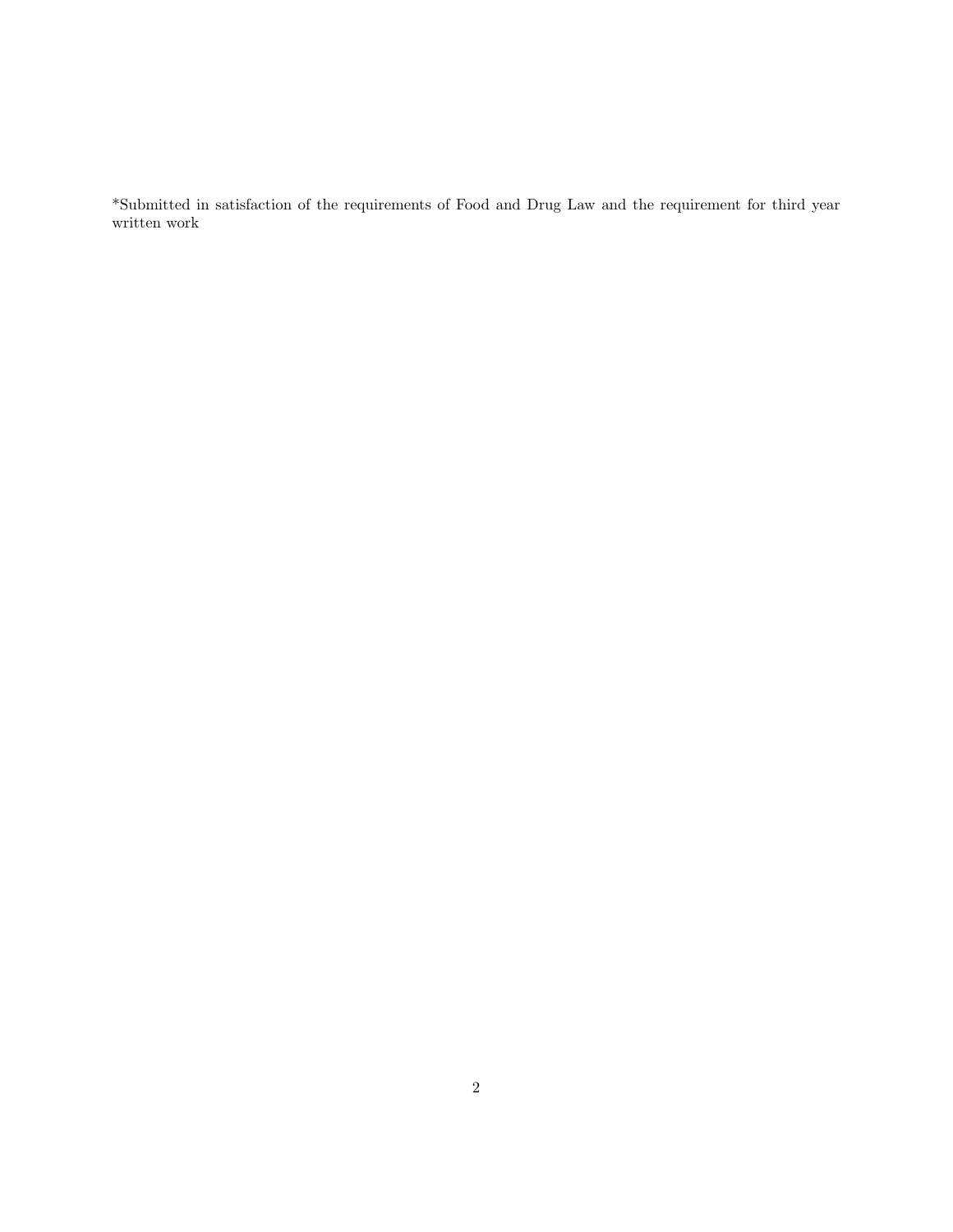#### Abstract

During the 1980s, scientific studies began to uncover a link between the B-vitamin folic acid and a reduction in the prevalence of neural tube defects, including spina bifida and anencephaly. When Congress passed the Nutrition Labeling and Education Act of 1990, it included a command that the FDA consider the link between folic acid and neural tube defects to determine whether the evidence was strong enough to permit food manufacturers of products containing folic acid to make a claim that their products may help prevent neural tube defects. Although the FDA initially rejected the use of such a claim, faced with mounting pressure from the scientific community and other government agencies, it reversed course and allowed manufacturers to make certain health claims regarding folic acid. It also required that certain products be fortified with folic acid, while banning its addition to other products. This paper details this process in an attempt to show its complexity and the very serious issues it presents. Since the process is largely complete, the paper also attempts to evaluate the process, as a whole, to determine what the FDA did well and what, if anything, the FDA should have done differently.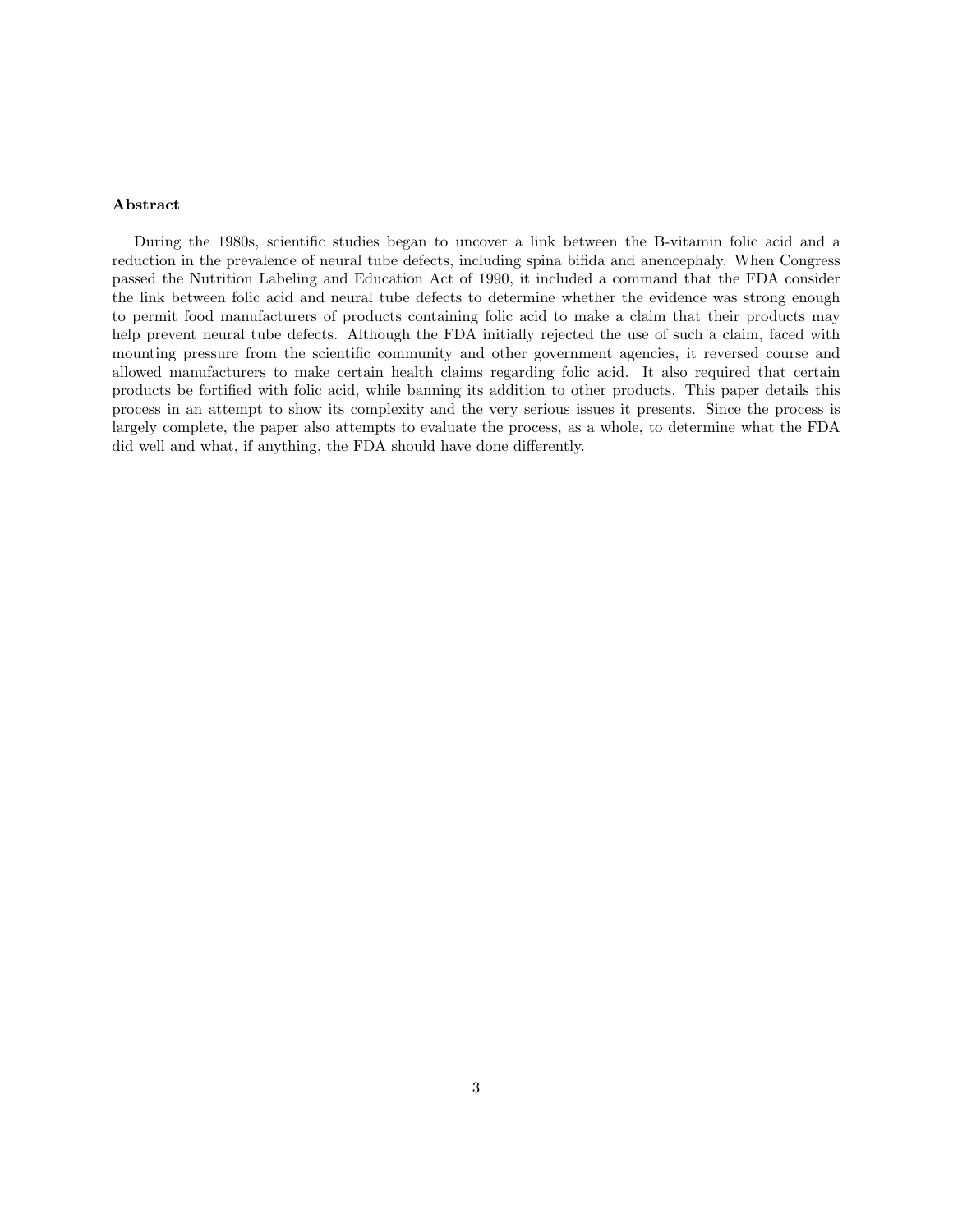#### Introduction

In the past, many Americans probably thought little about the ingredients in many of the foods they consumed. Certainly, in these more health conscious times, consumers are more attentive than ever to the foods they eat and to the nutritional value of those foods. But, that attention to the foods and their nutritional values probably consists more of noting the calories, fat, and cholesterol contents than some of the more mysterious nutrients like Thiamin, Riboflavin, Niacin, and Folic Acid. Many consumers probably have no idea what those nutrients are or why or how they came to be included in many of the foods purchased today. Interestingly, these nutrients are among those that are often present in foods not because they naturally occur in them or because they are necessary to make the specific food item, but because their inclusion is required by the United States Food and Drug Administration ("FDA"). The FDA requires manufacturers of some food products to include in those products several specific ingredients if they want to label their product in a certain way. For example, if the Borden Foods Corporation wants its Prince brand pastas to say "enriched macaroni product" on the label, the manufacturer must add certain nutrients in specific quantities. Similarly, if General Mills Cereals, LLC, wants its Cheerios to say "As Part of A Heart-Healthy Diet, the Soluble Fiber in Cheerios Can Reduce Your Cholesterol!" it must meet certain other FDA requirements.

This paper will explore how one specific nutrient, folic acid, created a controversy for the FDA and is, today, a required ingredient for certain foods. Folic acid, which is a B vitamin, received little attention until the mid 1980s, when studies began to uncover evidence of a link between folic acid and the prevention of certain birth defects, called neural tube defects. As the evidence grew, Congress ordered the FDA to examine the link and possibly create a rule which would allow manufacturers of food products containing folic acid to place on the products' labels a claim stating that consumption of the product may reduce the risk of having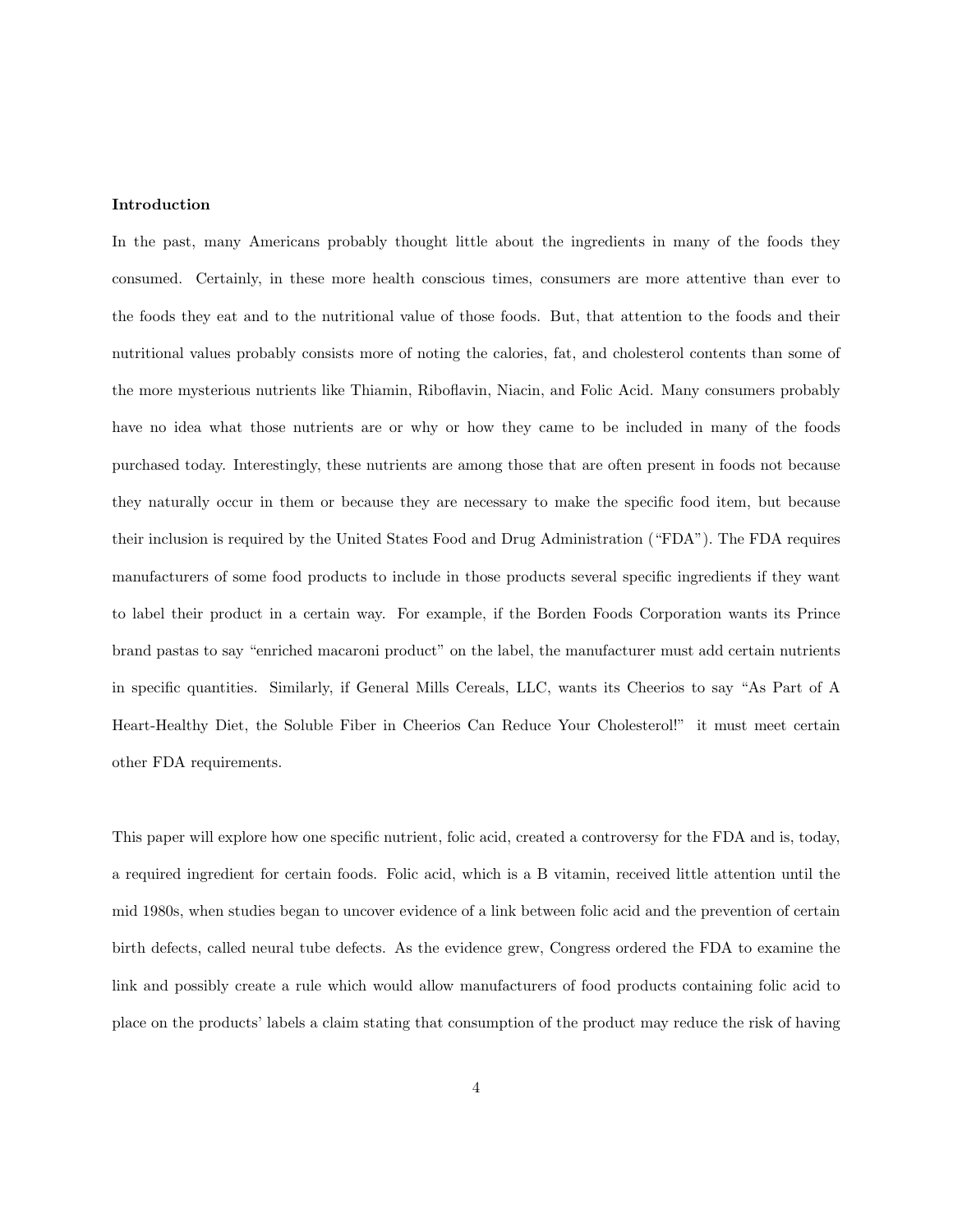a child with neural tube defects. The FDA, after numerous delays and several changes in course, ended up adopting a three-part plan which not only allowed manufacturers to include on their products a health claim regarding folic acid, but also required certain products to contain folic acid, while banning the addition of folic acid to others. This paper details that process. It begins with an overview of folic acid and neural tube defects, then discusses the various scientific studies which led Congress to take note of folic acid. Only those studies which were published prior to the FDA taking action are included, as those make up the body of evidence with which the FDA had to work when it undertook the various folic acid-related programs. The paper then details the lengthy rulemaking process the FDA went through before arriving at the current rules. Discussions of recent litigation resulting from the rules, as well as the effects of the rules on the prevalence of neural tube defects, follow to conclude the paper. The goal of this paper is not to be entirely comprehensive, but rather to illuminate the various steps and processes which occurred to lead to the present day rules and requirements regarding folic acid.

#### Description of Folate<sup>1</sup>

Folate is the more common term for vitamin  $B<sub>9</sub>$ . The vitamin is found naturally in a variety of foods, including green vegetables (such as spinach, broccoli, and Brussels sprouts), fruits (such as oranges and grapefruits), dried beans, and liver, among other things. While folate is a term generally used to describe this naturally occurring version of the vitamin, the vitamin's synthetic version, found in dietary supplements and fortified foods, is called folic acid. In humans, folate and folic acid are essential during the cell division and multiplication process, which is why diets lacking in them could lead to impaired cell function. Folate and folic acid function the same way once absorbed by the body, but the natural folate found in foods is typically not absorbed as easily as the synthetic form. Some estimates are that 100% of folic acid in foods

 $1$ The contents of this section are factual in nature and can be found, except where specifically noted, throughout the body of nutritional literature.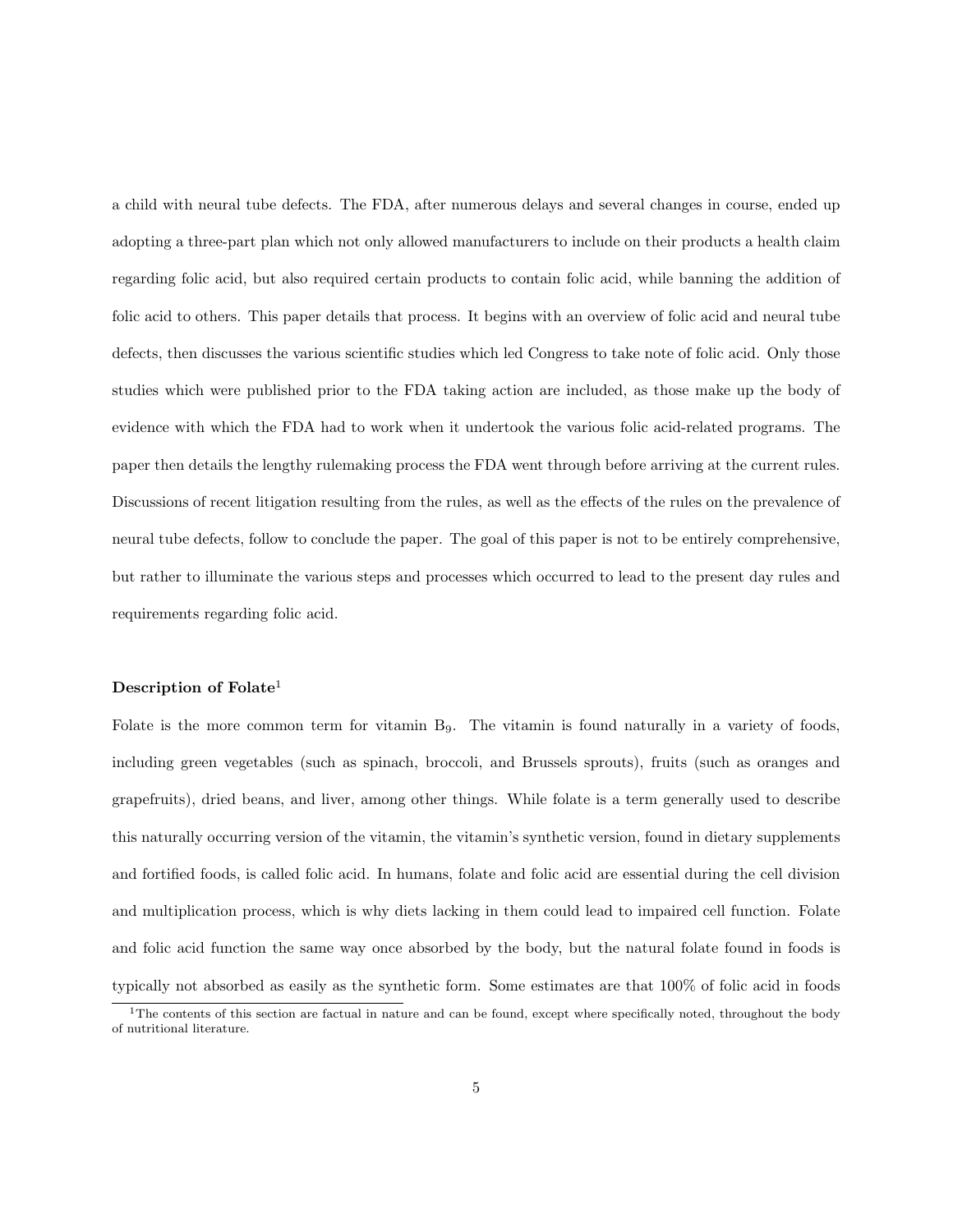is absorbed by the body, while only 50% of natural folate is so absorbed.<sup>2</sup> Both are water soluble, so excess is excreted from the body, requiring that adequate folate be ingested each day. Excessive folic acid intake thus results in few side effects although, as will be discussed later, it has been shown to potentially mask symptoms of a vitamin  $B_{12}$  deficiency. In addition to neural tube defects, which are the issue here, folic acid has been linked to the prevention of several other diseases, including cardiovascular disease and Alzheimer's Disease.<sup>3</sup> It has also been shown to help lower levels of homocysteine in the blood, which helps reduce the risk of heart attacks and strokes. Most of the research and the resulting rules and regulations issued by the FDA refer to the synthetic form, so for the most part the term folic acid, rather than folate, will be used.

Description of Common Neural Tube Defects

A neural tube defect is a malformation of the brain or spinal cord that occurs during fetal development.<sup>4</sup> During normal fetal development, the covering for the brain and spinal cord forms approximately 18 to 20 days after conception and closes between 24 and 27 days after conception.<sup>5</sup> Therefore, because this initial development and closure of the neural tube occurs within the first month after conception, and because 50% of all pregnancies in the United States are unplanned, the proper closure of the neural tube often occurs before a woman realizes she is pregnant.<sup>6</sup> It is during this development and closure of the neural tube that neural tube defects occur, most of which occur when the neural tube fails to close.<sup>7</sup>

<sup>&</sup>lt;sup>2</sup>MayoClinic.com, Folate vs. Folic Acid: What's the difference? At http://www.mayoclinic.com/invoke.cfm?id=HQ00703  $3$ Marian Burros, *Eating Well; One More Reason to Eat Your Greens*, N.Y. TIMES, May 16, 2001, at F5.

 $4$ Ronald J. Lemire, *Neural Tube Defects*, 259 JAMA 558 (1988).

<sup>5</sup>Food Labeling: Health Claims and Label Statements; Folate and Neural Tube Defects, 61 Fed. Reg. 8752, 8753 (March 5, 1996).

 $6\,Id.$ 

<sup>&</sup>lt;sup>7</sup>Lorenzo D. Botto, et al., *Neural Tube Defects*, 341 New Eng. J. Med. 1509 (1999).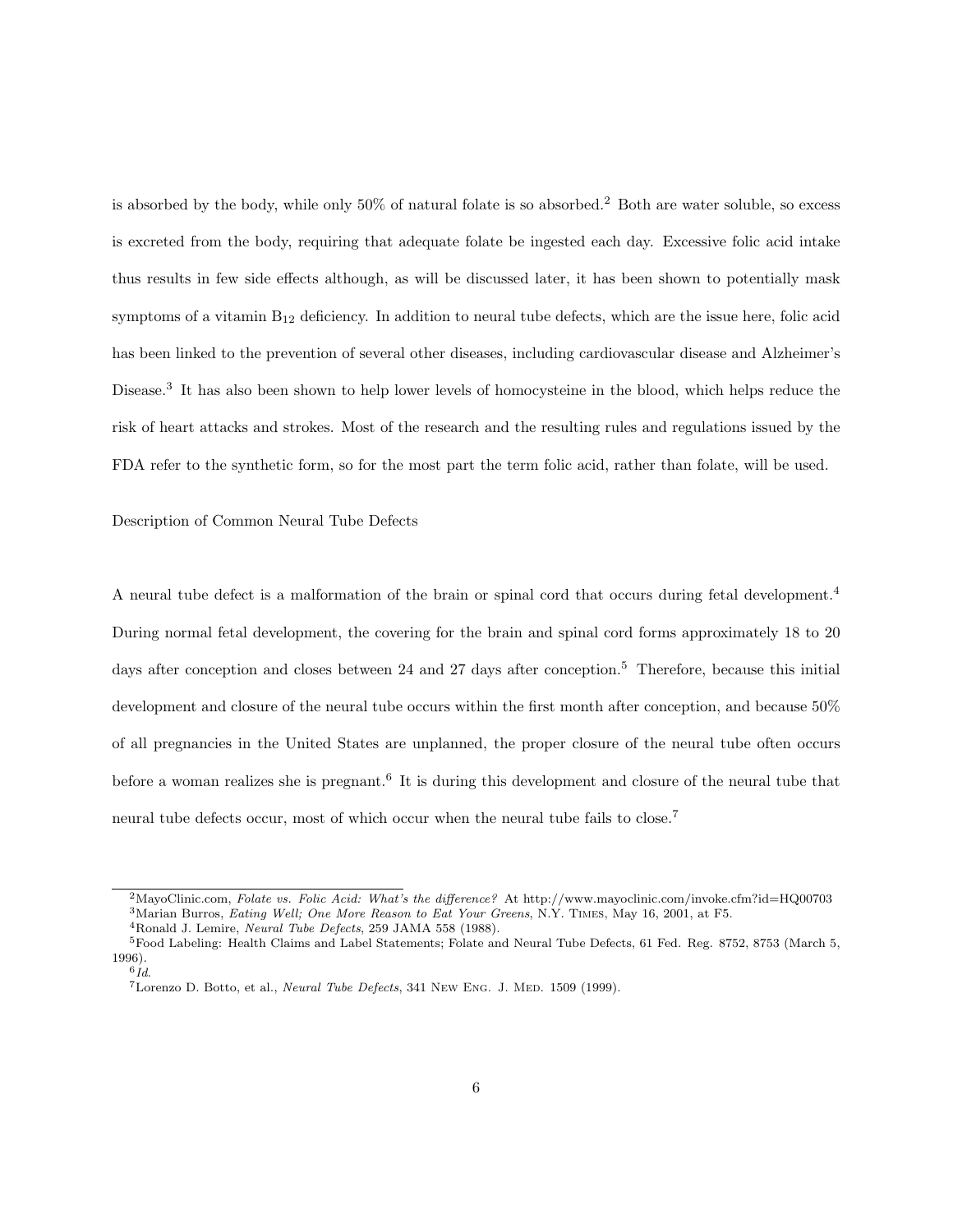The most common types of neural tube defects, accounting for 90% of these defects in the United States, are anencephaly and spina bifida.<sup>8</sup> In anencephaly, the defect is in the brain, with brain tissue being "exposed to the surface through a defect in the scalp and skull."<sup>9</sup> Children born with anencephaly do not have a forebrain or a cerebrum, and any portion of the brain that does develop is often not covered with bone or skin.<sup>10</sup> This results in an infant who is blind, deaf, unconscious, and unable to feel pain.<sup>11</sup> Although reflex action such as breathing and responses to touch and sound may occur, the infant's lack of a cerebrum precludes any possibility that it will gain consciousness.<sup>12</sup> Therefore, children born with anencephaly are either stillborn or die soon after birth.<sup>13</sup> Approximately 18.38 babies per 100,000 live births were affected by anencephaly in 1991, and 10.33 per 100,000 live births had this condition in  $2000^{14}$ . An unknown number of cases of anencephaly occur in fetuses which are spontaneously aborted, and an unknown number are detected through fetal testing and are voluntarily aborted.

While anencephaly occurs when the neural tube fails to close at the head end, spina bifida is a defect which occurs lower along the spinal column. Two forms of spina bifida are typically included in neural tube defect studies and statistics, namely meningocele and myelomenigocele.<sup>15</sup> Meningocele is sometimes referred to as a postneurulation defect, or a closed neural tube defect, because it occurs after the neural tube closes and is covered by skin.<sup>16</sup> This type of spina bifida "is a saccular herniation of meninges and cerebrospinal fluid through a bony defect of the spine."<sup>17</sup> In contrast, myelomenigocele is an open neural tube defect, or neurulation defect, because it occurs before the neural tube has closed and is, therefore, usually uncovered.<sup>18</sup>

<sup>8</sup>Food Labeling, supra note 4, at 8753.

<sup>&</sup>lt;sup>9</sup>Lemire, *supra* note 3, at 558.<br><sup>10</sup>The National Institut

 $10$ The National Institute of Neurological Disorders and Stroke Information Page, at http://www.ninds.nih.gov/health and medical/disorders/anencephaly doc.htm.

 $^{11}Id.$  $12$  Id.

 $13$ Botto, supra note 6, at 1511.

<sup>&</sup>lt;sup>14</sup>Centers for Disease Control ("CDC"), Spina Bifida and Anencephaly Prevalence - United States, 1991-2001, 51 Morbidity and Mortality Weekly Report ("MMWR") 9 (Sept. 13, 2002).

 $15$ Botto, supra note 6, at 1511.

 $^{16}$  Lemire, supra note 3, at 559.

 $17$ Botto, *supra* note 6, at 1511.

 $^{18}$  Lemire,  $\emph{supra}$  note 3, at 558.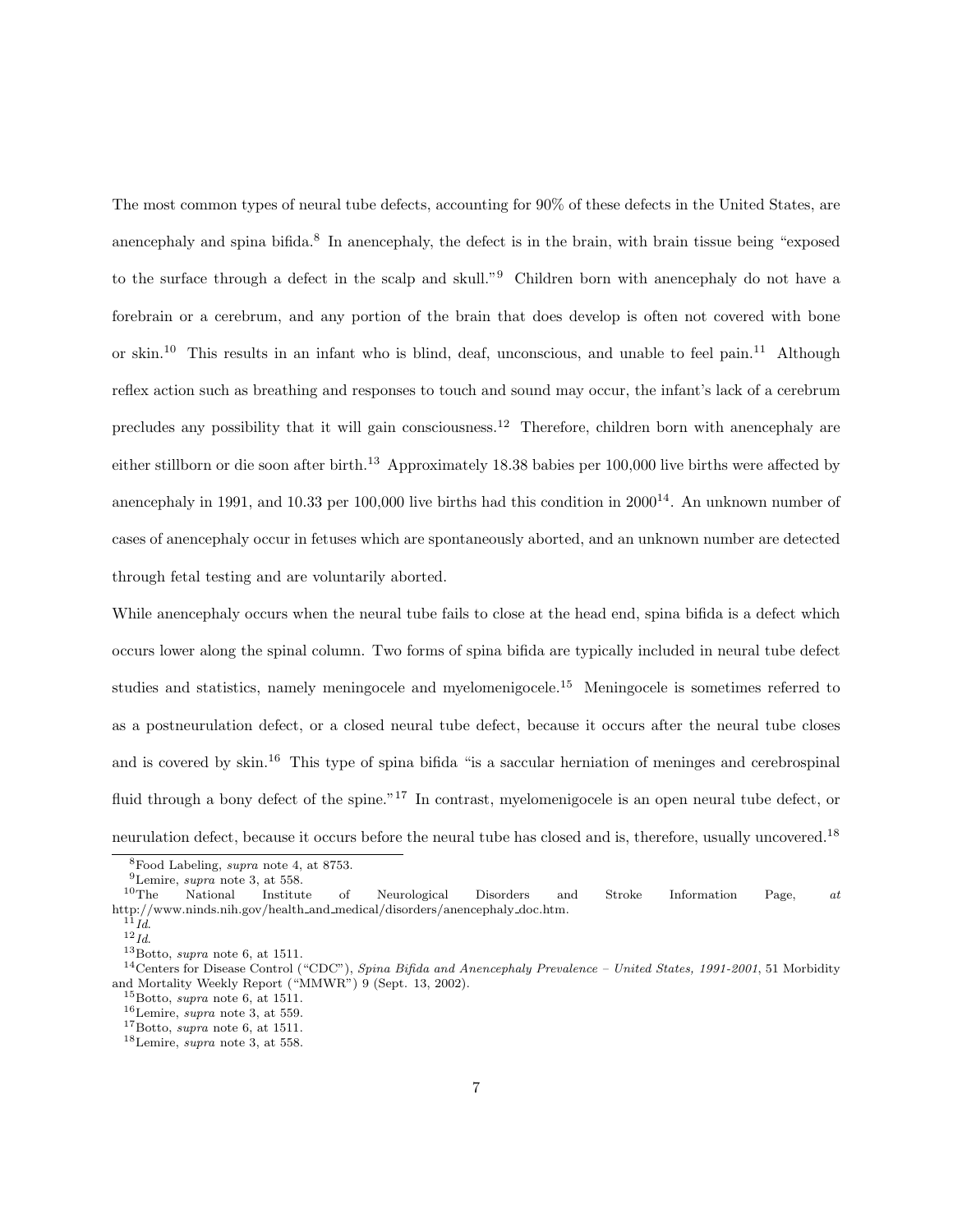In this, the more common type of spina bifida, the spinal cord, nerves, or both may protrude through a defect in the spine.<sup>19</sup> These two types of spina bifida occurred in 24.88 out of every 100,000 live births in the United States during 1991, and in 20.85 out of  $100,000$  in  $2000^{20}$ . As with anencephaly, an unknown number of spina bifida cases occur in fetuses which are not carried to term. Unlike anencephaly, which is always fatal at or immediately after birth, infants born with spina bifida can often survive the birthing process and live for quite some time. Although fatality rates are higher elsewhere, in the United States, 90% of infants with spina bifida survive, with over half living into their  $20s^{21}$ 

#### Causes of Neural Tube Defects

Although neural tube defects are horrifying and/or deadly, little is known about their cause and, until recently, little was known about their prevention. Although a few studies in the 1960s and 1970s began to take note of possible common trends in neural tube defect cases, it was not until the 1980s that researchers began to make serious progress. Most of the work during the 1980s occurred in the United Kingdom, before spreading around the world. By the 1990s, research results were being published in the United States, Hungary, China, and elsewhere. Although many of the studies were subject to possibly bias criticisms and other flaws, the vast majority pointed to one major factor in the prevention of high numbers of neural tube defects: folic acid. However, the link between folic acid and neural tube defects is still somewhat of a mystery today. In fact, it took years for many in the scientific community to be convinced that such a link even existed. For example, in one article discussing neural tube defects, published in the Journal of the American Medical Association in 1988, the author notes that nutrition seems to be a factor in the incidence of neural tube defects, but lists protein, vitamins, and folic acid all as possible candidates, while not completely ruling out theories that nitrite-cured meats, blighted potatoes, salicylates, hard water, and

 $19$ Botto, supra note 6, at 1511.

 ${}^{20}$ CDC, supra note 13.

 $^{21}$ Botto, supra note 6, at 1511.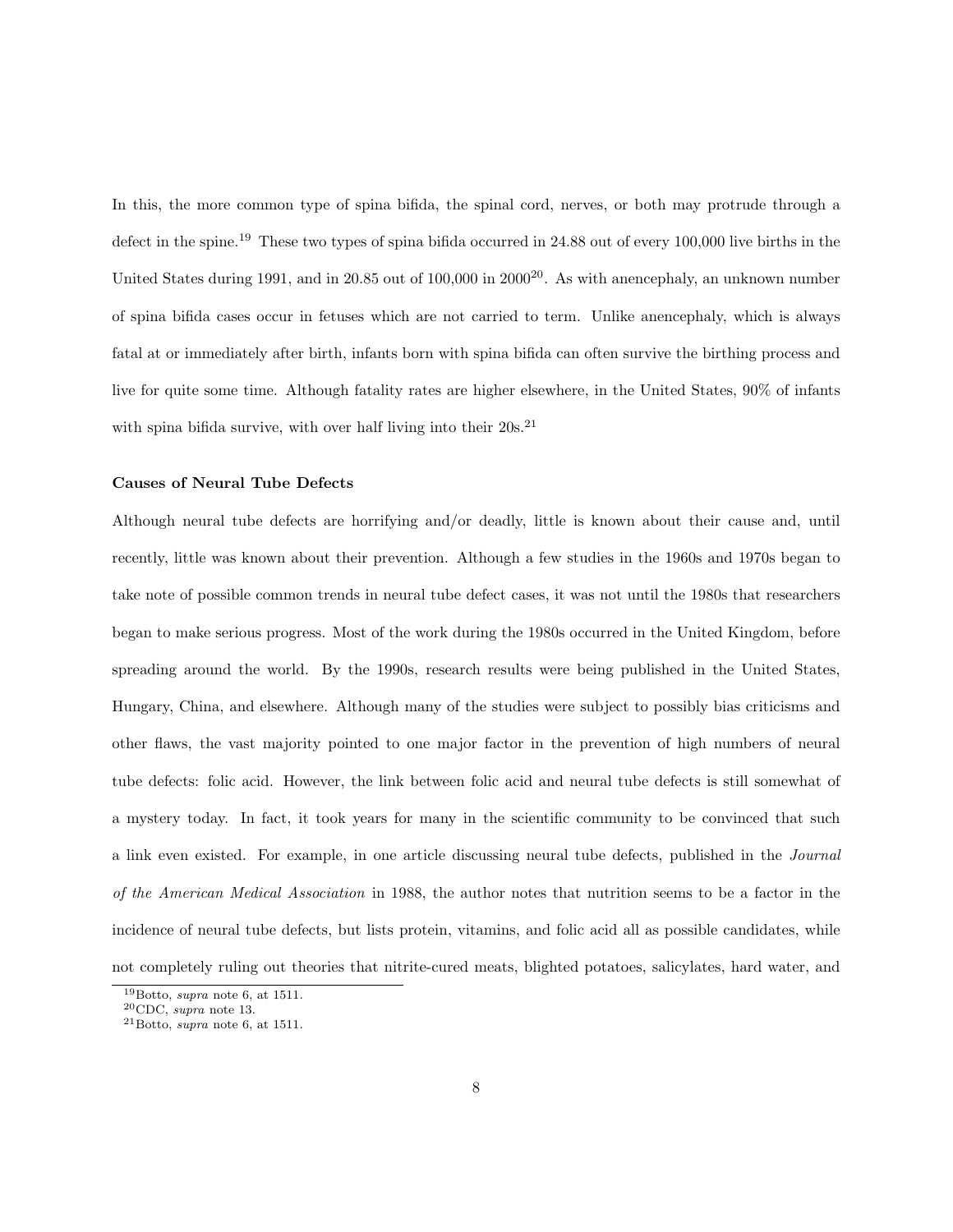certain medications might also be the cause.<sup>22</sup> Even the FDA was unwilling to officially associate folic acid with the prevention of neural tube defects until 1993. Until that point, the FDA refused to authorize the use health claims regarding a link between folic acid and neural tube defects, and refused to include folic acid in the requirements for standardized food types.<sup>23</sup> What follows is a survey of the different types of studies conducted and published prior to the FDA's proposal of folic acid measures in late 1993. Although new studies analyzing the links between folic acid and neural tube defects are still being published today, this paper examines only the major studies published prior to 1993, as those were the studies upon which the FDA based its decision to propose the various folic acid measures it eventually adopted.

Although a potential link between folic acid and neural tube defects was first discussed in 1965,<sup>24</sup> modern conclusions regarding the link seem to stem more from research reported in The Lancet in 1980.<sup>25</sup> This study ("Smithells 1980") focused on the use of several vitamins, not just folic acid, in prevention of neural tube defects. This is not unexpected, as early research in the area of neural tube defects noted links between increased likelihood of the defects in lower socioeconomic levels, which led to speculation that a more general nutrition element may be at issue.<sup>26</sup> Therefore, the Smithells 1980 study worked from a hypothesis that "subclinical deficiencies of one or more vitamins contribute to the causation of [neural tube defects]."<sup>27</sup>

The Smithells 1980 study was conducted using as subjects women living in Northern Ireland, South-East England, Yorkshire, Lancashire, and Cheshire who previously had at least one pregnancy affected by a neural tube defect. The women who participated were planning another pregnancy, but were not yet pregnant. This group consisted of 185 women who were given a vitamin (Pregnavite forte F) daily, beginning at least 28 days before conception and continuing until after the second missed menstrual period, at which point closure

 $22$ Lemire, supra note 3 at 559.

<sup>23</sup>Food Labeling: Health claims and Label Statements; Folic Acid and Neural Tube Defects, 56 Fed. Reg. 60610 (Nov. 27, 1991).

 $^{24}$ E.D. Hibbard & R.W. Smithells, *Folic acid metabolism and human embryopathy*, 1965 THE LANCET 1254.

 $^{25}$ R.W. Smithells, et al., Possible prevention of neural-tube defects by periconceptional vitamin supplementation, 1980 THE LANCET 339.

 $^{26}$ See, e.g., Lemire, supra note 3, at 559, and Smithells, supra note 24, at 339.

<sup>27</sup>Smithells, supra note 24, at 339.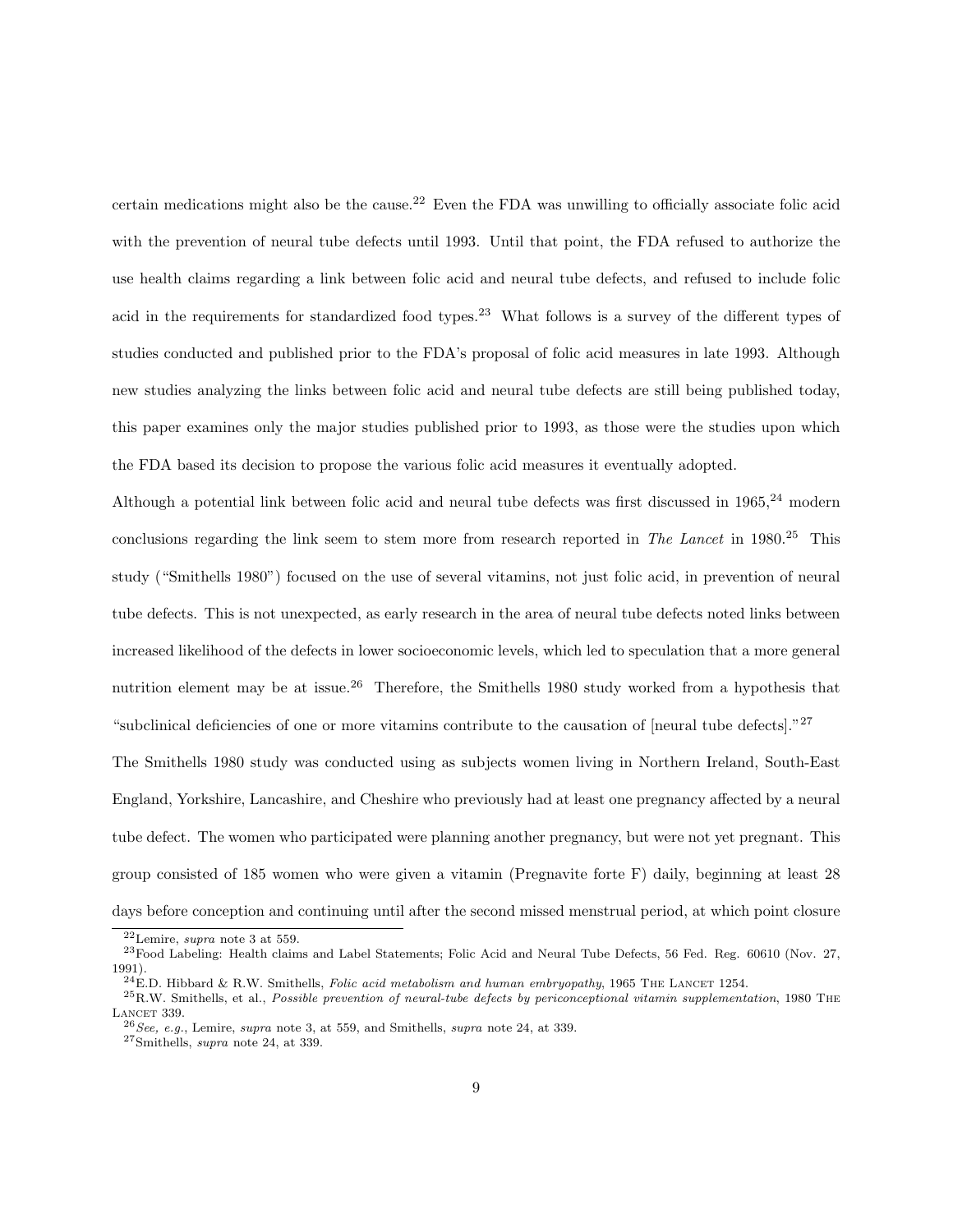of the neural tube should have occurred. The Pregnavite forte F supplements administered provided the women with vitamin A, vitamin D, thiamine, riboflavin, pyridoxine, nicotinamide, ascorbic acid, ferrous sulphate, and calcium phosphate, at various dosages. The supplements also included  $0.36$  mg of folic acid.<sup>28</sup> Women who missed more than one day of taking the supplement or who became pregnant before taking the supplement for 28 days were not included in the study. The study used as a control group 264 women who previously had a pregnancy affected by a neural tube defect but who either declined to participate in the study or who were pregnant prior to beginning the supplement program.

The 185 study group mothers gave birth to 188 babies (as a result of three sets of twins), which broke down along the following categories: 140 babies were born without a neural tube defect, 1 baby was born with a neural tube defect, 11 fetuses were spontaneously aborted (none had a neural tube defect), 26 pregnancies were still ongoing (but with normal amniotic-fluid  $\alpha$ -fetoprotein values, indicating no neural tube defect), and 10 were not examined. This yields a neural tube defect recurrence rate of 0.6% (1 in 178). The 264 control mothers produced 269 babies (including five sets of twins), of which 12 had a neural tube defect, 192 had no neural tube defect, 1 was spontaneously aborted and was affected by a neural tube defect, 17 were spontaneously aborted but had no neural tube defect, 38 remained unborn but had normal amniotic-fluid  $\alpha$ -fetoprotein values, and 9 were not examined. This yields a neural tube defect recurrence rate of 5.0% (13) in 260). Therefore, the results of this early study showed a potential link between vitamin use and neural tube defects rates, with mothers taking vitamins having approximately 1/8 the rate of neural tube defect recurrence as mothers not taking the vitamins. Nearly two years later, the same researchers published the results of a second study conducted the same way as the first, yielding similar results.<sup>29</sup> In this second study ("Smithells 1981"), there were two cases of neural tube defects among the 202 mothers receiving supplements (.99%) and ten cases among the 198 mothers not receiving supplements (5.05%).

<sup>28</sup>The amount of folic acid is provided here for comparison with amounts used in later studies.

 $^{29}$ R.W. Smithells, et al., Vitamin Supplementation and Neural Tube Defects, 1981 THE LANCET 1425.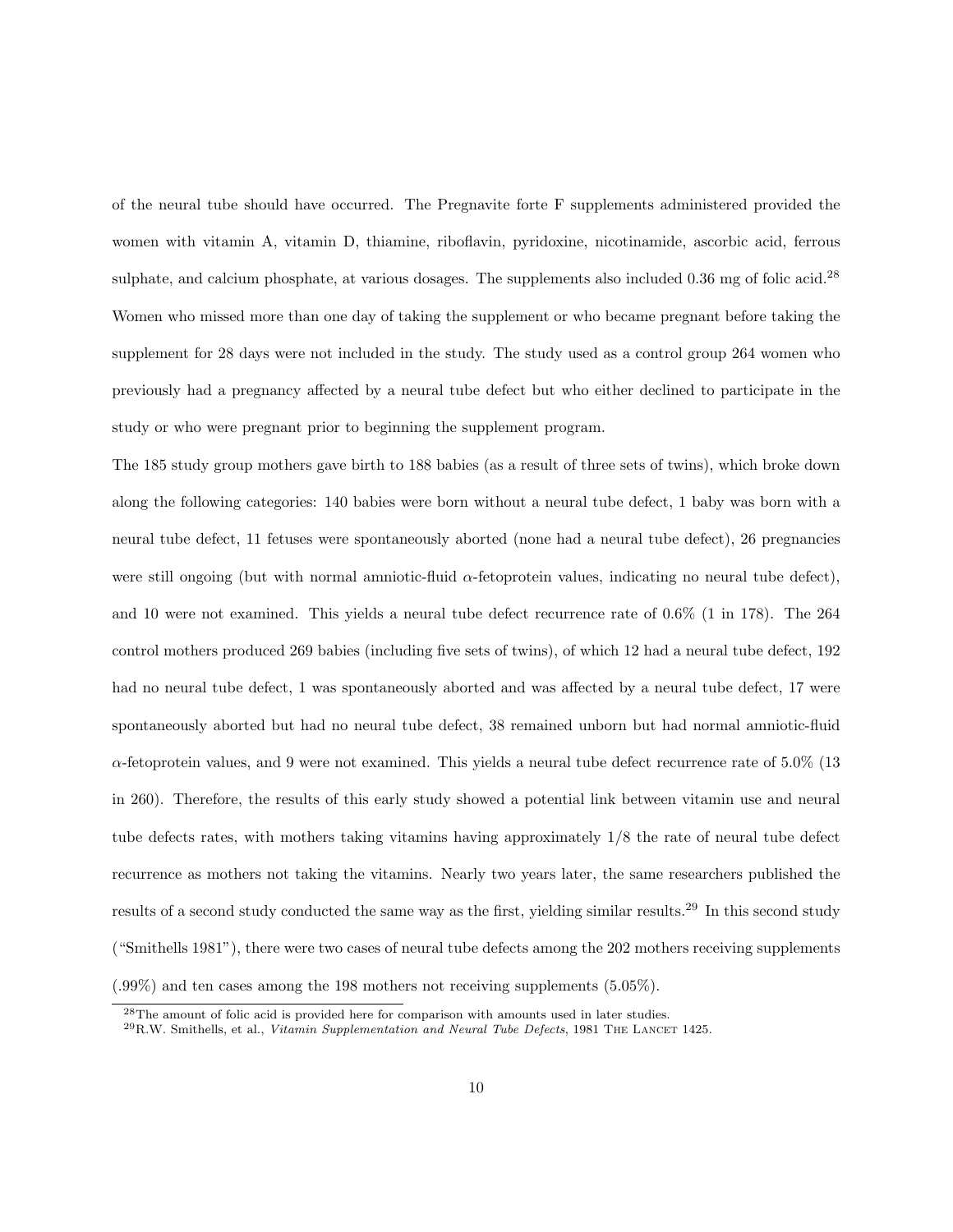Perhaps because of such a stark difference between the two groups' rates of neural tube defect recurrence, the Smithells 1980 study received much commentary. The authors, themselves, noted several possible problems with a conclusion that the vitamins were responsible for the reduced rate, including a potential for women with a low probability of recurrence somehow self-selecting into the supplementation group and a potential that something other than the vitamins was causing the lowered rate.<sup>30</sup> Although they do not fully explore it, the authors' self-selection argument does present an interesting potential problem with the study. The problem arises because the participants in this study, unlike later trials examined below, were not randomized. Women were able to choose whether or not they wanted to take the vitamin. There is, therefore, a potential that the women electing to take the vitamin may have led healthier lifestyles overall, by perhaps eating better diets, not drinking, not smoking, getting adequate rest and/or exercise, etc. Therefore, the study may potentially be skewed by more health conscious women electing to take the vitamin.

In addition to criticism, the study also received praise from some commentators. For example, J. H. Edwards called the results "compelling evidence of a major effect comparable with that relating cigarette smoking and lung cancer."<sup>31</sup> He noted that the results make it "clear that all women who have an affected child should receive supplementation for further pregnancies."<sup>32</sup> While Edwards was unwilling to make any recommendations regarding women who have not had neural tube defect-affected pregnancies, he did think the study's results were strong enough to consider fortification of the food supply or provision of vitamin supplements with oral contraceptives with instructions for women to begin taking the vitamins if they stop taking the contraceptives.<sup>33</sup>

 $^{30}\mathrm{Smithells},$   $supra$  note 24, at 340.

 $^{31}\rm J$ . H. Edwards, Vitamin Supplementation and Neural Tube Defects, 1982 THE LANCET 275.

 $32$   $Id.$ 

 $33$   $Id.$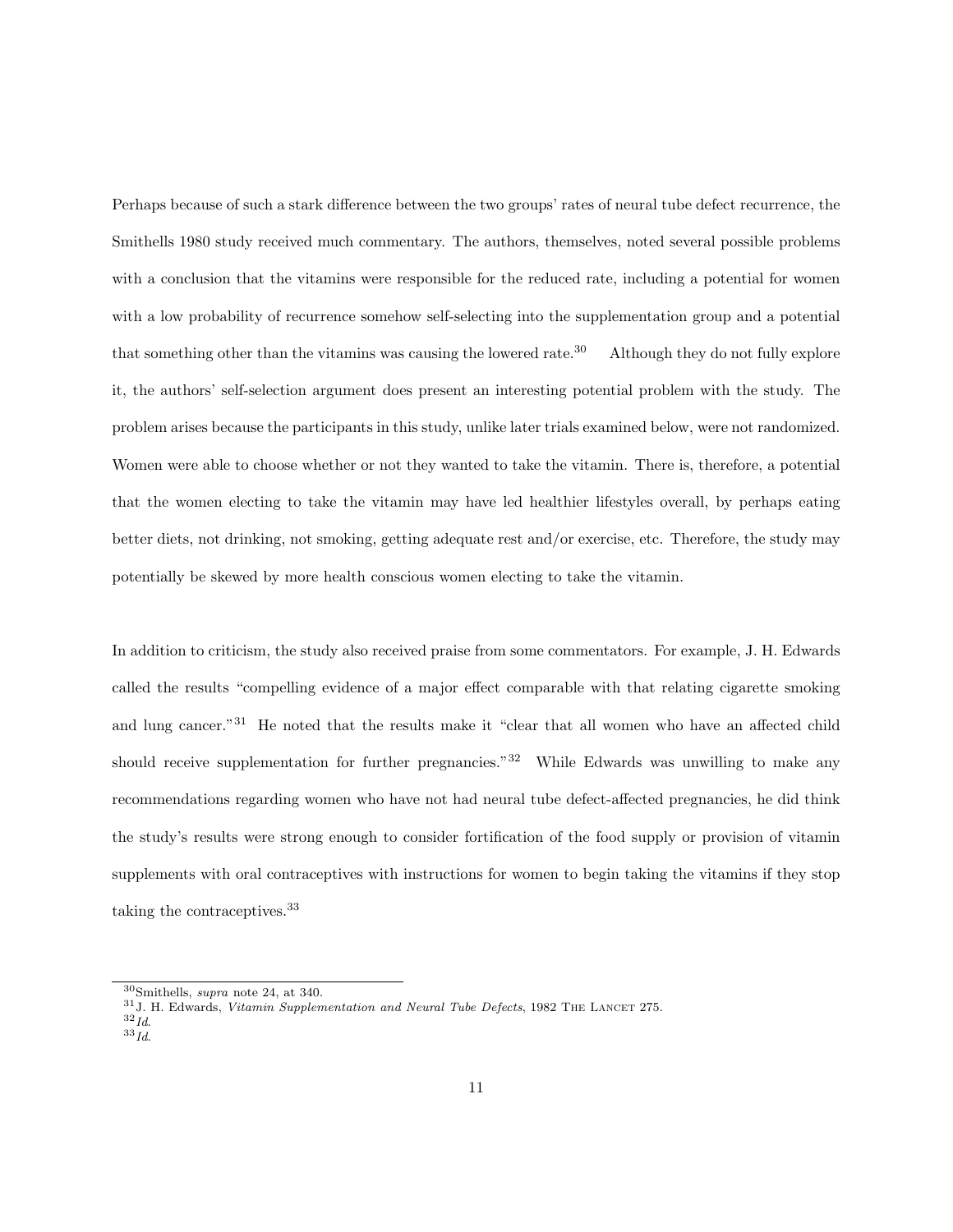However, not all commenting researchers were convinced with the Smithells studies. For example, Renwick noted that the results do not mean that neural tube defects are caused by vitamin deficiencies, noting that the vitamin supplements may correct a problem caused by something else, such as toxicity from blighted potatoes.<sup>34</sup> Chalmers and Sacks also criticized the Smithells studies because 27% of the originally supplemented women were eventually excluded for a variety of technical reasons, even though 300 of the 301 original control women were allowed to proceed. Perhaps more importantly, however, it is their opinion that the "studies are far too undersized and too short-term to rule out potentially serious and unexpected side effects of the supplement."<sup>35</sup> Similarly, Meier criticized the studies as being potentially similar to the study which showed that giving diethylstilboestrol ("DES") to pregnant women reduced fetal mortality, but later was shown to cause vaginal cancer in the daughters of women who took DES during pregnancy. Meier, therefore, believes the potential costs of the results of these studies may be much greater than anticipated.<sup>36</sup> Following the published results and criticisms of the Smithells studies, a number other researchers conducted studies through the 1980s, leading to several more publications during the years immediately surrounding 1990. In 1988, Joseph Mulinare, M.D., along with three other doctors, published the results of a study they conducted during the mid-1980s ("Atlanta study").<sup>37</sup> The Atlanta study involved the researchers reviewing, in an after-the-fact way, the records of women who had been part of the Atlanta Birth Defects Case-Control ("ABDCC") Study. The researchers then used records of women who had had pregnancies affected by neural tube defects and who had participated in the ABDCC to form a case group for the Atlanta study. The Atlanta study used two control groups. One, the normal control group, was made up of randomly chosen women who had given birth to children without birth defects and who matched certain demographic characteristics (race, time of birth, location of birth, etc.) of specific case group women. The second control

 $34$  J.H. Renwick, Vitamin Supplementation and Neural Tube Defects, 1982 THE LANCET 748.

<sup>35</sup>Thomas C. Chalmers & Henry Sacks, Vitamin Supplements to Prevent Neural Tube Defects, 1982 THE LANCET 748.

 $36$ Paul Meier, Vitamins to Prevent Neural tube Defects, 1982 THE LANCET 859.

 $37$ Joseph Mulinare, et al., Periconceptional Use of Multivitamins and the Occurrence of Neural Tube Defects, 260 JAMA 3141 (1988).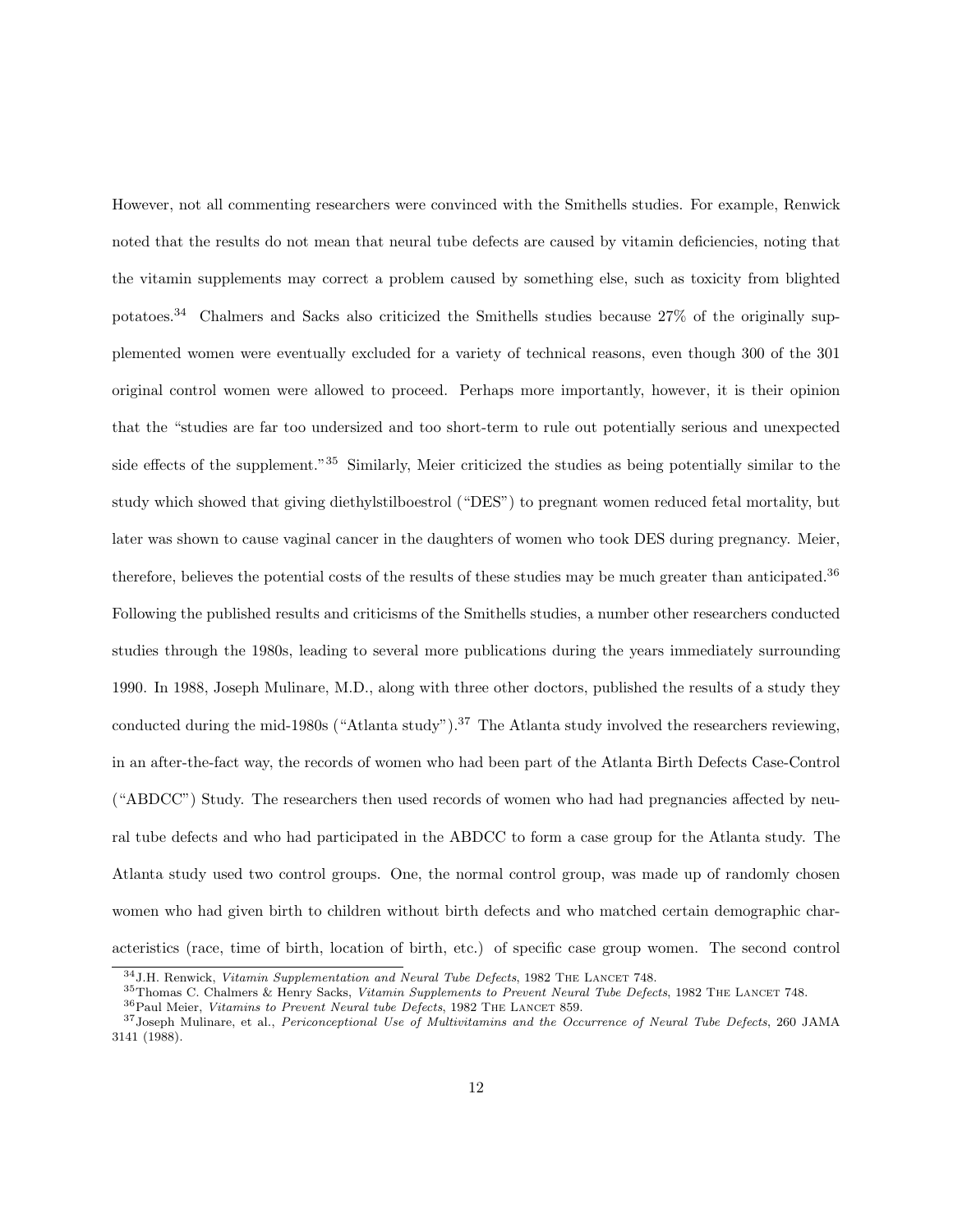group, the abnormal group, was made up of women who had given birth to babies with serious birth defects other than neural tube defects, and who matched certain demographic characteristics of specific case group women. All three of the groups consisted of women who had been pregnant between 1968 and 1980, and the case group consisted of 347 women while the control groups consisted of a combined 2829 women.

Using the records, the researchers conducted telephone interviews with the women to determine the level of vitamin use by each woman prior to and after conception of the specific baby at issue. The researchers discovered that 7% of the women in the case group had taken multivitamins during the entire pre- and postconception period, while 15% of the control mothers had taken multivitamins during the applicable period. Forty-six percent of the case mothers and 39% of the control mothers reported no multivitamin use during the period. Using these results and the incidence of neural tube defects, the Atlanta study yielded a relative risk of neural tube defects of between 0.41 and 0.51, showing that women who did not use multivitamins were more likely than women who used multivitamins to have a pregnancy affected by a neural tube defect. These results are in contrast with a somewhat similar study conducted by James L. Mills, et al. ("Mills study"), using data from California and Illinois.<sup>38</sup> Like the Atlanta study, the Mills study used after-thefact questioning, rather than concurrent monitoring and observation. Researchers in the Mills study formed three groups of women who were pregnant between mid-1985 and mid-1987: case mothers (whose pregnancies were affected by neural tube defects), abnormal control mothers (whose pregnancies were affected by major malformations other then neural tube defects) and normal control mothers (whose pregnancies were not affected by neural tube defects or major malformations). Each group consisted of approximately 550 women of very similar demographic characteristics, determined through a matching procedure. When a woman with a neural tube defect-affected pregnancy was discovered (and the researchers examined 82% of the affected

 $38$  James L. Mills, et al., The Absence of a Relation Between the Periconceptional use of Vitamins and Neural-Tube Defects, 321 New Eng. J. Med. 430 (1989).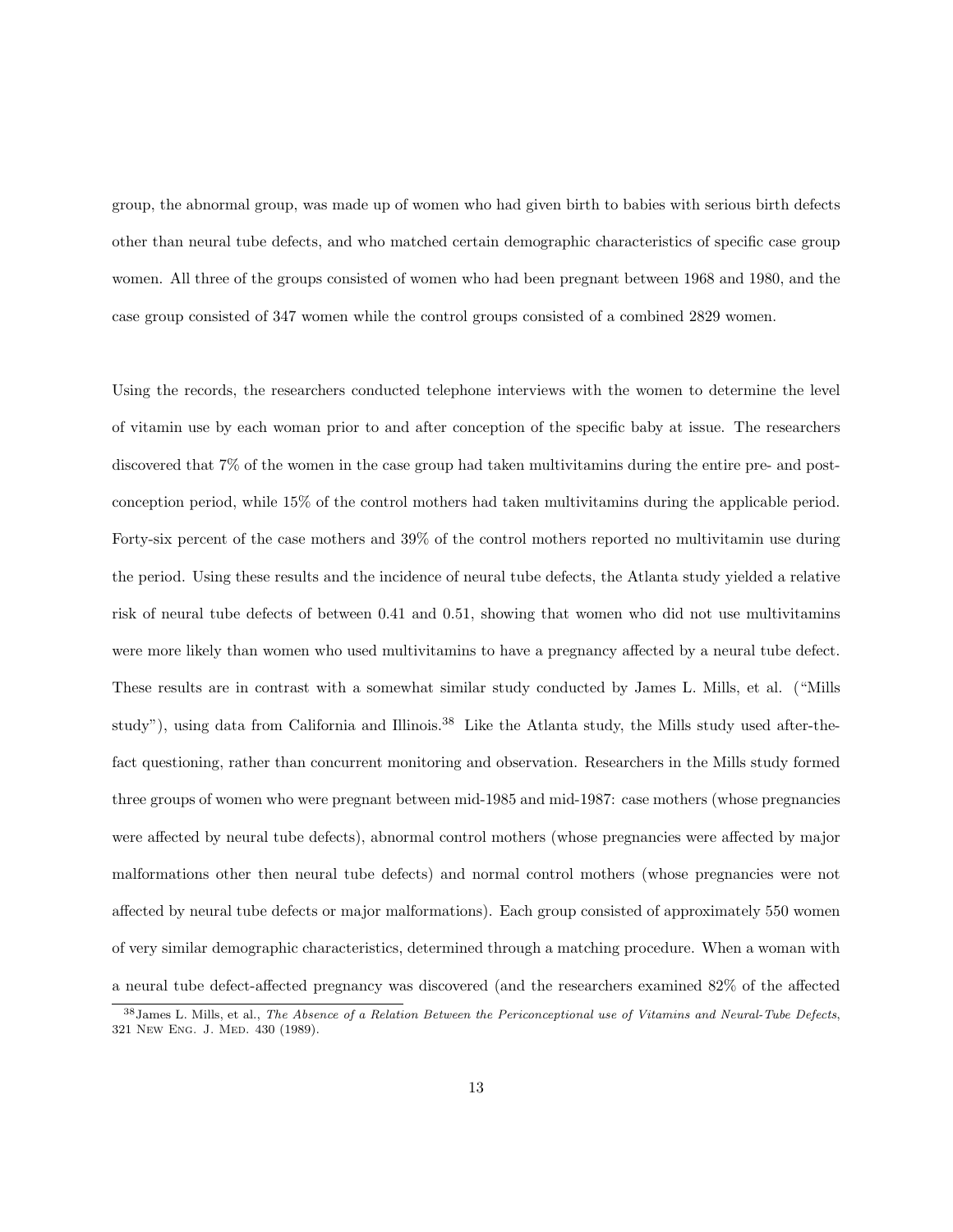women in Illinois and 65% of the affected mothers in California), researchers matched a normal and abnormal control woman of similar characteristics (location, stage of birth, race, date of diagnosis, etc.) to the woman in the neural tube defect group and included the matched women in the abnormal or normal control group. Each woman was then interviewed by telephone twice within five months of delivery or diagnosis: once by a researcher to confirm the details of the woman's pregnancy, then a second time by a second researcher who did not know to which of the three groups the woman belonged. The second interview asked the women about vitamin use during the month prior to the first date of their last menstrual period and the approximately 45 days later. Women who reported vitamin use were asked to identify the type of vitamin used. Women were then separated based on how frequently they took the vitamins. Using this data, the researchers, using the three groups women (which were virtually identical in all characteristics, due to the matching procedure described above), determined that the use of vitamins across the three groups was not statistically dissimilar, and that among vitamin users, the odds of having an infant with a neural tube defect was also not statistically dissimilar. Therefore, the researchers concluded that the use of multivitamins does not reduce the risk of neural tube defects.

Noting that their study produced results in contrast with that of the Atlanta study and the British studies discussed above, the authors of the Mills study offered some analysis as to why they considered their results to be superior. As compared to the British studies, the Mills study authors noted that those studies have been criticized in numerous ways (as discussed above). Also, the British studies looked only at recurring cases of neural tube defects and did so in the United Kingdom, which has a much higher rate of neural tube defects than the United States. The Mills study authors also criticized the Atlanta study, noting that differences in results could have been the product of the differing time periods of the two studies (1968-1980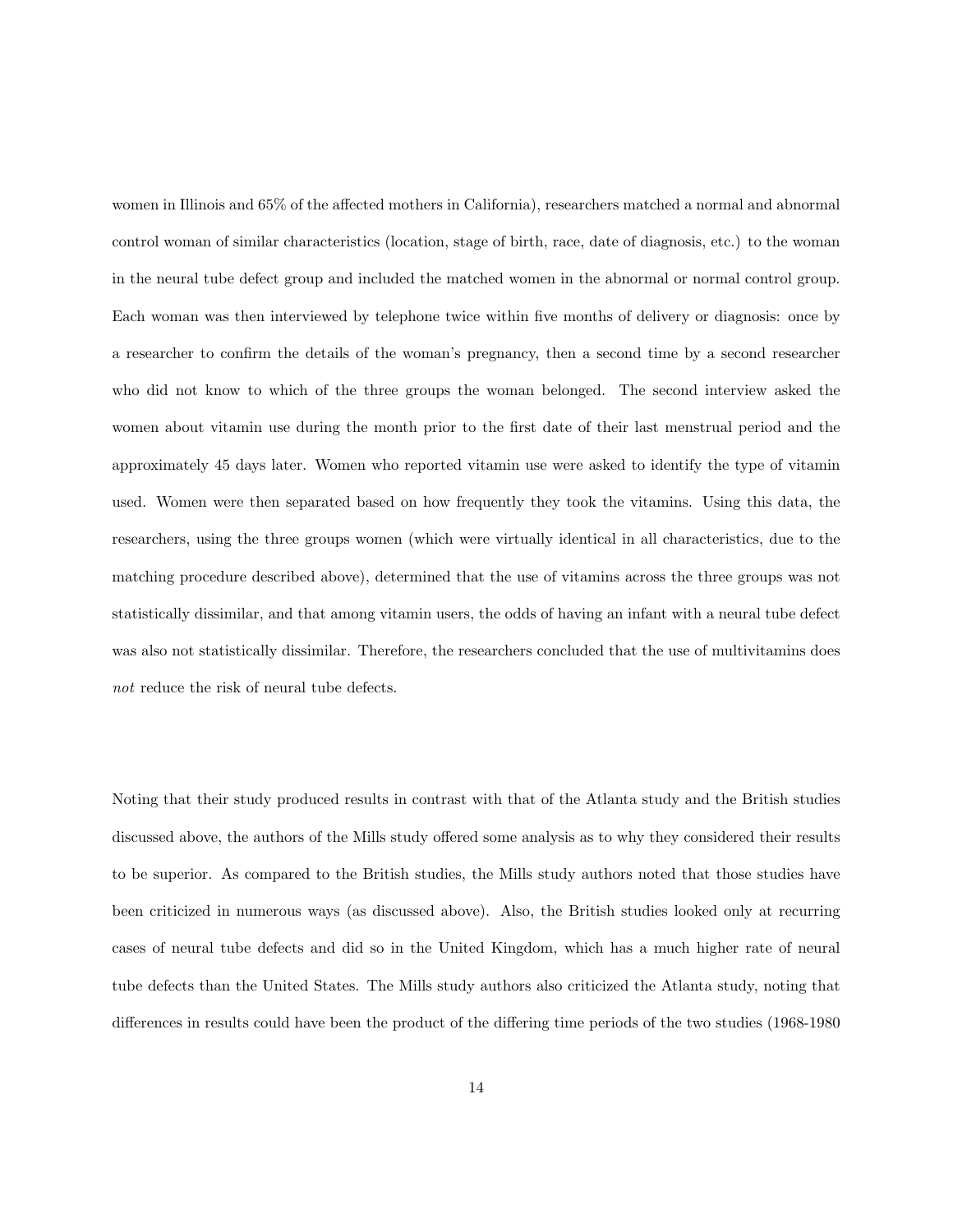for the Atlanta study versus 1985-1987 for the Mills study) and the differing locations for the two studies (Atlanta, Georgia, versus Illinois and California). However, the authors of the Mills study also noted several differences between the studies which might, in fact, make the Mills study superior to the Atlanta study. First, the authors noted that in the Atlanta study, women were interviewed from two to 16 years after the pregnancy at issue, leading to a larger potential for recall bias than in the Mills study, where the interviews occurred no more than 5 months after the pregnancy. Also, this time difference made it more difficult for the Atlanta researchers to determine what type of multivitamin the women took, leading the Mills researchers to believe their results to be more accurate.

Approximately three months after the Mills study was reported in The New England Journal of Medicine, the results of another multivitamin-neural tube defect study were published in the Journal of the American Medical Association. This study ("Milunsky study") found a link between multivitamins, and specifically folic acid, and neural tube defects.<sup>39</sup> The Milunsky study examined women when they had a maternal serum  $\alpha$ -fetoprotein (MSAFP) screen or an amniocentesis. These generally occurred during the first 15 to 20 weeks of the pregnancy. Of the participants, 86% of the women were from New England, with the remaining 14% from areas of the United States outside New England. Nurses contacted the women via telephone after the tests were conducted and prior to (in 93% of the cases) the women or the nurses receiving the results of the tests. The nurses questioned the women on "family, medical, and genetic history with special emphasis on diet, medication, and illness during the first trimester of pregnancy."<sup>40</sup> The questions allowed the researchers to determine multivitamin use during the three months prior to pregnancy as well as during the first three months of the pregnancy, and also provided detailed information about the women's diet during that time period, allowing the researchers to determine the amount of folic acid consumed as part of the diet during those same periods. Of the 24,559 women contacted, the nurses obtained complete interviews from 22,776.

<sup>39</sup>Aubrey Milunsky, et al., Multivitamin/Folic Acid Supplementation in Early Pregnancy Reduces the Prevalence of Neural Tube Defect, 262 JAMA 2847 (1989).

 $40$  Id. at 2848.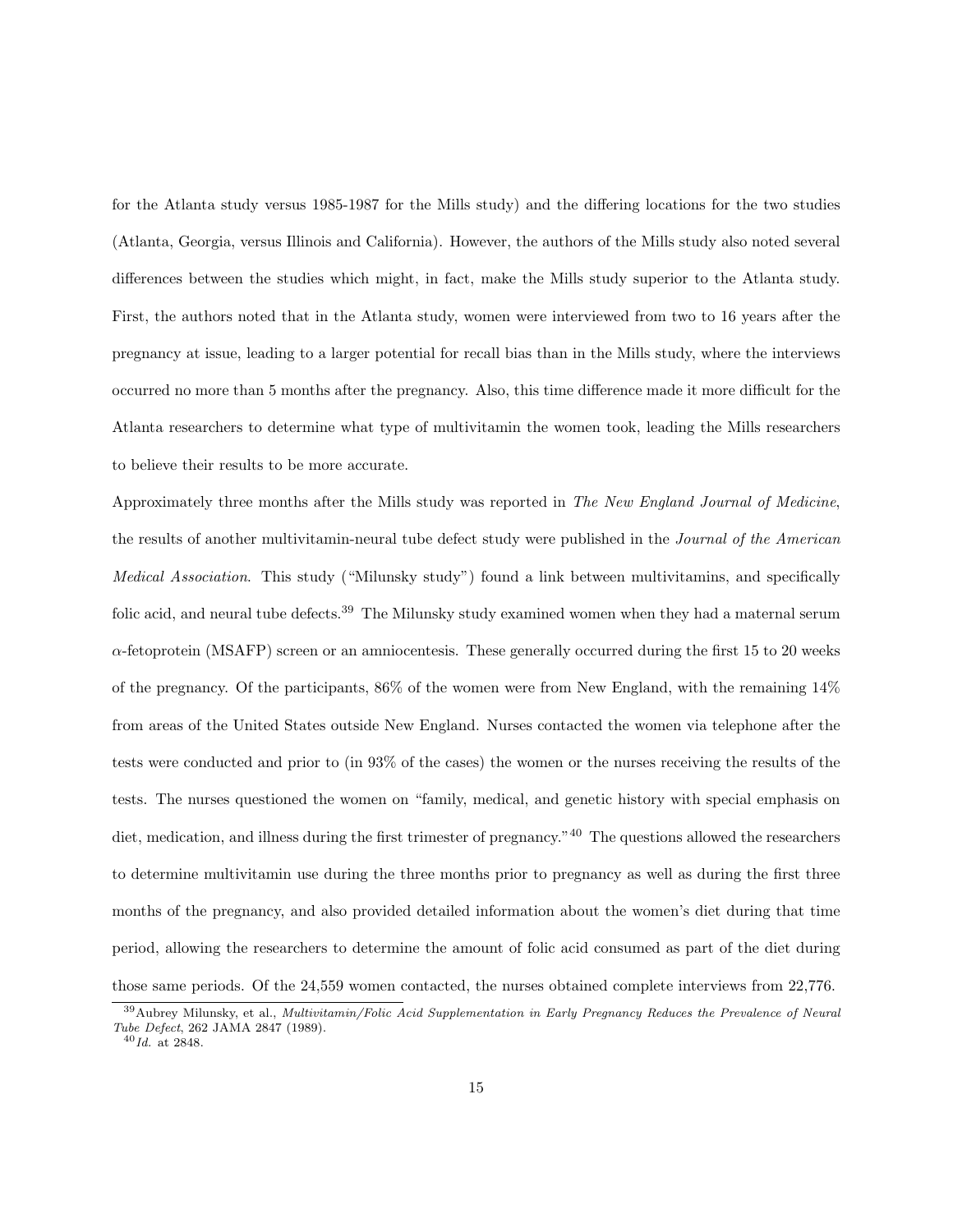The researchers broke the data down in numerous ways, allowing them to determine the effects of folic acid and multivitamin intake for a variety of periods. Several pieces of data are of particular interest here. First, the study found 1.2 cases of neutral tube defects per 1000 pregnancies among women who used multivitamins at least once per week during the three months before and after pregnancy. This compares to a prevalence of 3.5 per 1000 in the women who used no multivitamins and 2.4 per 1000 in women who took multivitamins during the first trimester only. This yields a prevalence ratio of 0.36 for the women using multivitamins before and after conception compared to no multivitamins and 0.68 for women using multivitamins during the first trimester only compared with the women using no multivitamins. This implies a benefit to using multivitamins during the first trimester, and a greater benefit to using multivitamins before pregnancy and during the first trimester. Examining the data in a different way, women who used multivitamins during the first six weeks of pregnancy (prior to the closure of the neural tube) had 1.1 cases of neural tube defect per 1000 pregnancies, compared to 3.5 cases in women not using multivitamins and 3.2 cases in women using multivitamins after the seventh week of pregnancy, only. This implies that most of the benefits of multivitamin use result when use is during the first six weeks of pregnancy.

The Milunsky study also found that use of a multivitamin (during the first six weeks of pregnancy) containing folic acid yielded 0.9 cases of neural tube defect per 1000 pregnancies, where use of a multivitamin without folic acid resulted in 3.2 cases per 1000 and no multivitamin was 3.5 cases per 1000. This seems to imply that folic acid, rather than simply a multivitamin, is necessary for the benefits to occur. By examining the diets of women not using multivitamins, the researchers determined that in women whose diet during the first six weeks of pregnancy contained more than 100 micrograms of folic acid per day had 3.1 cases of neural tube defect per 100 pregnancies, compared to 7.3 per 1000 in women whose diets had less than 100 micrograms of folic acid per day. This implies that more than 100 micrograms of folic acid in the diet during early pregnancy can also yield a protective benefit.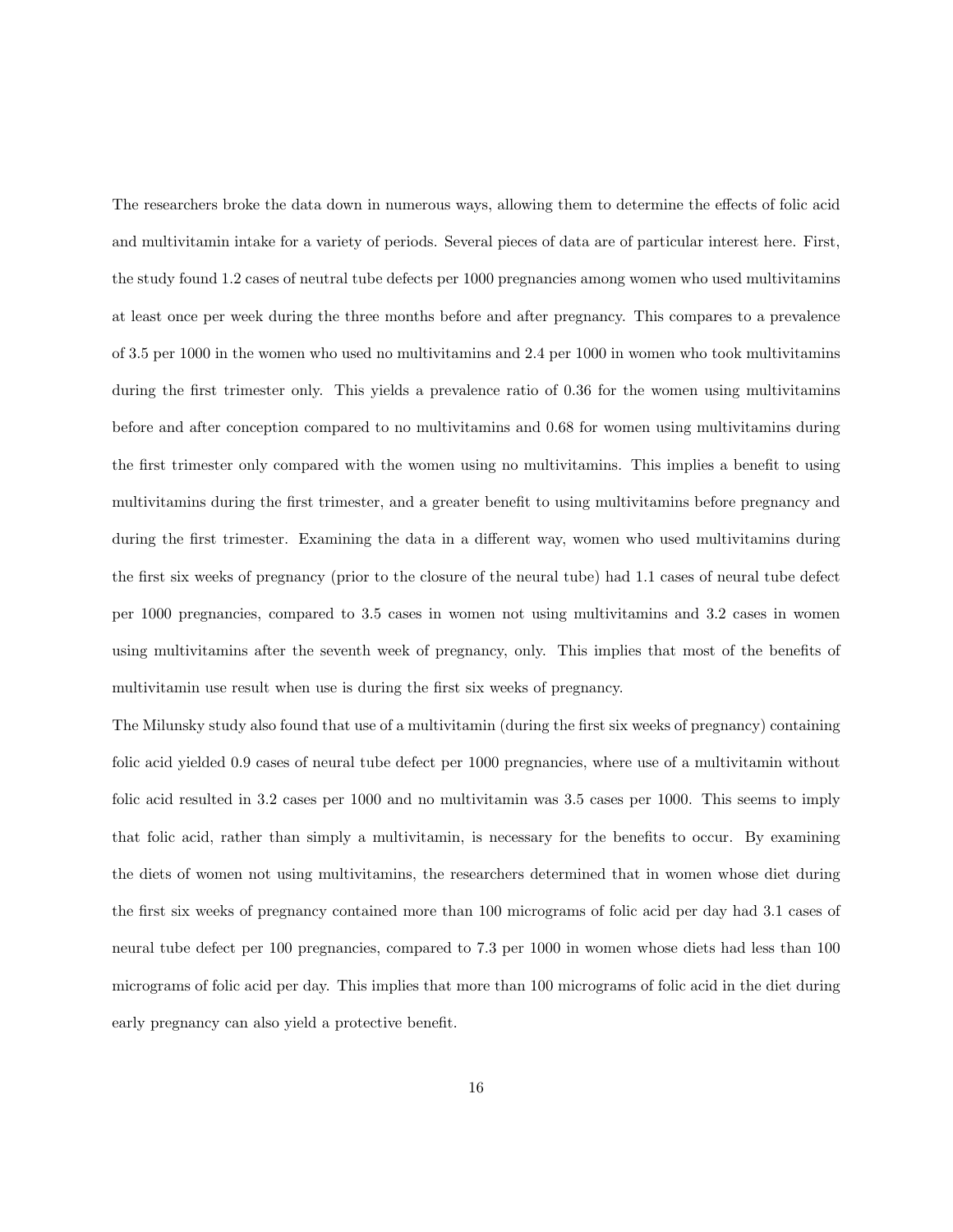The results of the Milunsky study seem to point toward a substantial benefit of folic acid intake prior to the sixth week of pregnancy. These results are perhaps more valuable than others discussed previously because of the sheer scope of this study, as it included over 22,000 pregnancies. The authors note that their results are similar to those of Smithells, examined above. They also note, though, an obvious limitation of their study, in that its sample is not representative of the general population. For example, of the 22,776 women in the study, 96% were white and 70% of the women had attended college. However, as the authors note, while the results of the study may not be transferable to the public at large, they "have no reason to hypothesize that the higher risk for NTD among [their] subjects should make their response to folic acid biologically different from that of other women."<sup>41</sup> Therefore, the authors predict that use of a multivitamin containing folic acid during the first six weeks of pregnancy could prevent  $50\%$  of the occurrences of neural tube defects.<sup>42</sup> It is interesting to note that, as mentioned above, the Milunsky study was published three months after the Mills study, and yields completely contradictory results. The authors of the Milunsky study received the results of the Mills study as they published their own, and attached as an addendum their assessment of the contradiction between the two studies. The Milunsky authors note that in their study, the use of multivitamins was ascertained early in the pregnancies, and usually prior to the participants' or researchers' knowledge of whether the pregnancy was affected by a neural tube defect. This contrasts with the Mills study, where multivitamin use was determined after the birth of the baby or after a neural tube defect was identified. This delayed questioning leads, according to the Milunsky authors, to "substantial recall error that tends to lead to a null result."<sup>43</sup> Additionally, the Milunsky authors note that the Mills study classified as nonusers of multivitamins those women who began taking the multivitamins after they discovered they

 $41$ Id. at 2851.

 $42$ Id. at 2852.

 $43$   $Id$ .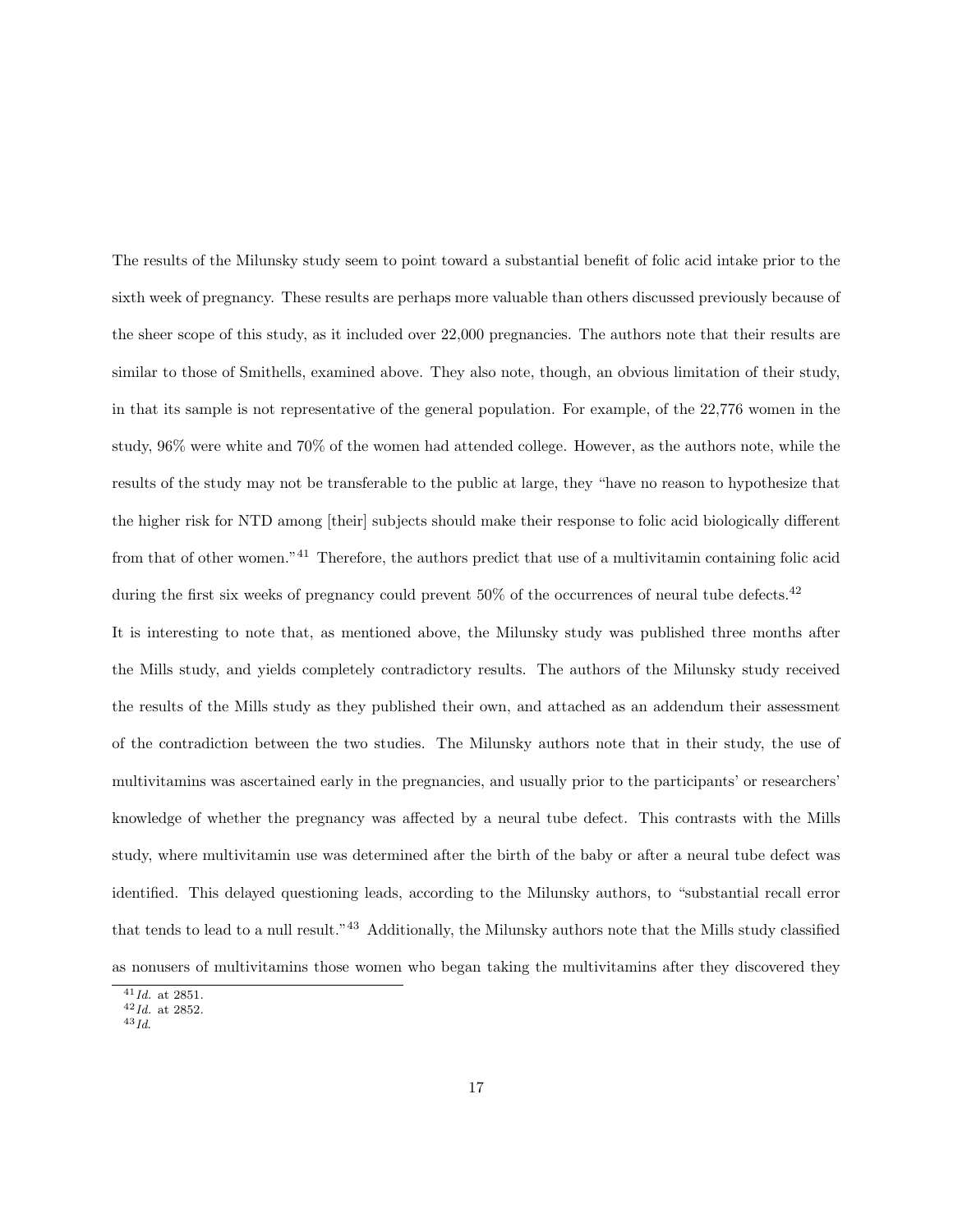were pregnant. In the Milunsky study, 22% of women reported taking vitamins beginning during the first 6 weeks of pregnancy. This led the Milunsky authors to note that if such use does provide a protective effect, this would have been included in the nonusers, not the users, in the Mills study, also leading to an inaccurate result in the Mills study.

It is useful to pause here to note that the above-discussed studies provide a fairly comprehensive overview of the research available in 1990. This is noteworthy because 1990 is the year in which the FDA first became involved in the folic acid-neural tube defect issue in the United States. Although it will be discussed in greater detail below, Congress in 1990 passed the Nutritional Education and Labeling Act. As part of the legislation, Congress directed the FDA to consider whether there was enough evidence of certain nutrientdisease relationships, of which folic acid-neural tube defects was one, to allow manufacturers of foods to label their foods with health claims regarding the relationships. Therefore, in the years following 1990 when the FDA first began to review the issue in terms of health claims manufacturers might place on products containing folic acid, whether folic acid should be required as part of the food fortification program, and what restrictions, if any, needed to be placed on folic acid fortification, the previously described studies form the basis of the research available to it. Because these studies are in some ways flawed, non-comprehensive, and contradictory, the FDA's actions become more understandable. The studies described in the pages that follow are those the results of which were released as the FDA began to tackle the issue, and they provide more evidence on which the FDA could begin to base its actions.

#### Post 1990 studies

Although many of the earlier, above-detailed, studies were not actively-conducted, randomized studies yielding concrete results, and some were small in scope, one major randomized study was published in mid-1991.<sup>44</sup>

<sup>44</sup>MRC Vitamin Study Research Group, Prevention of neural tube defects: Results of the Medical Research Council Vitamin Study, 338 THE LANCET 131 (1991).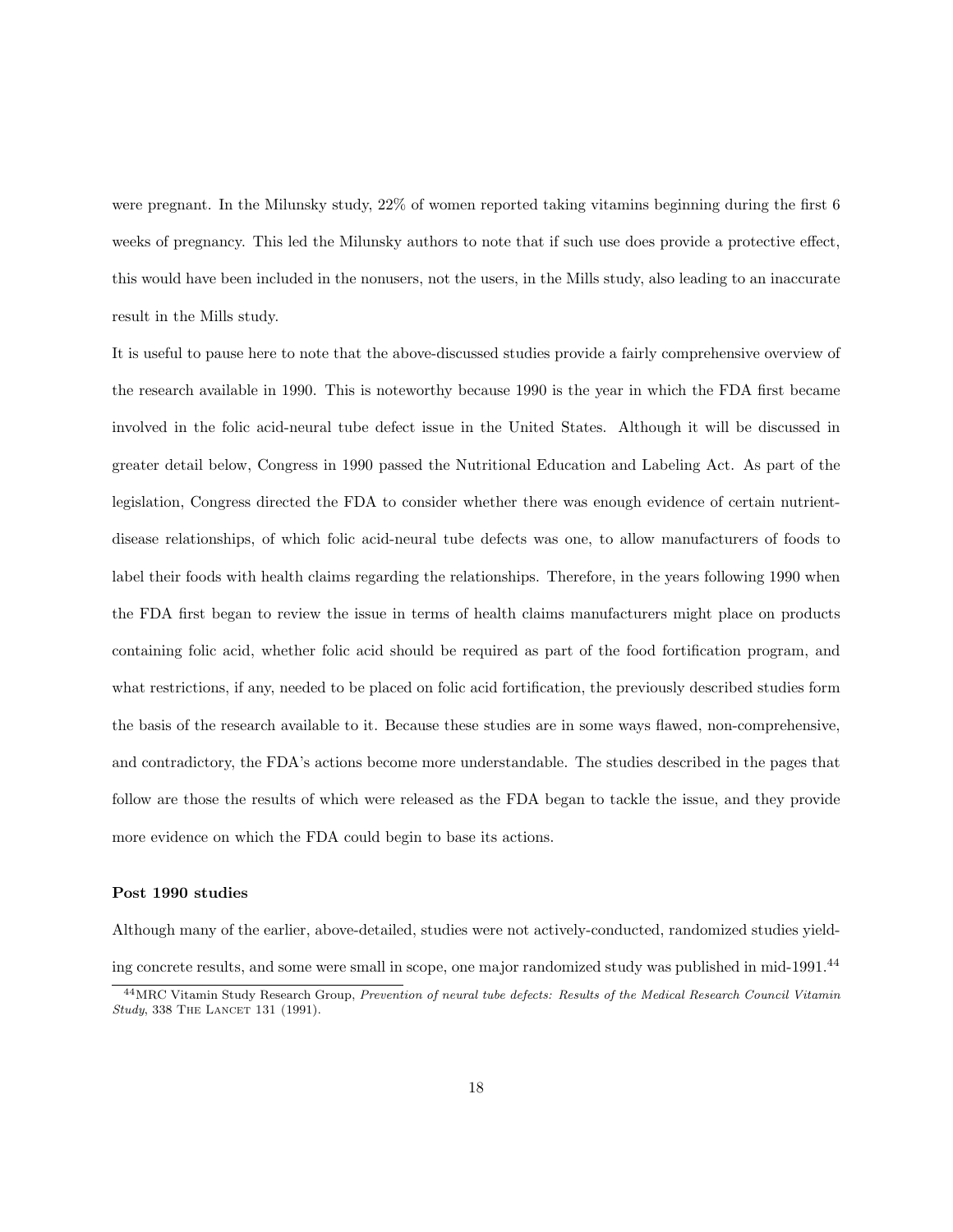This randomized control trial study was conducted in the United Kingdom, and was praised by the U.S. Public Health Service as "one of the most rigorously conducted studies."<sup>45</sup> The study ("MRC study") ran from 1983 through 1991, and included over 1000 women from the United Kingdom, Hungary, Israel, Australia, Canada, the USSR, and France. All of the women already had a neural tube defect-affected pregnancy, were planning on becoming pregnant again, and were not taking vitamins. The women were randomly assigned to one of four groups and given capsules which contained: (a) 4 mg of folic acid only, (b) a multivitamin containing 4 mg of folic acid, (c) nothing or, (d) a multivitamin not containing folic acid. The women took one capsule each day through the 12th week of pregnancy, and it appears that women who became pregnant within two weeks of beginning the study were categorized separately.

By the time the study ended, 1195 women of the 1817 women randomized had a pregnancy which was examined for neural tube defects. In the 483 women in the MRC study who received folic acid, the recurrence rate of neural tube defects was 0.6%, compared with a recurrence rate of 3.6% in the 477 women who did not receive folic acid. Additionally, results were received from approximately the same number of women in each of the four groups (234-243 women), and the actual number of cases of neural tube defects was one in the group receiving only folic acid, 2 in the group receiving the folic acid and the multivitamin, 10 in the group receiving nothing, and 7 in the group receiving the multivitamin without folic acid. Taken as a whole, the results seem to indicate that 72% of neural tube defects were prevented in the groups taking folic acid. Although the study's participants were all women who were at an increased risk for neural tube defects pregnancies because they already had at least one affected pregnancy, the authors predict that the preventative effect of folic acid would apply similarly to women who had not previously had a neural tube defect pregnancy. They therefore suggested that all women should increase their folic acid intake.

<sup>45</sup>CDC, Recommendations for the Use of Folic Acid to Reduce the number of Cases of Spina Bifida and Other Neural Tube Defects, 41 MMWR 1 (Sept. 11, 1992).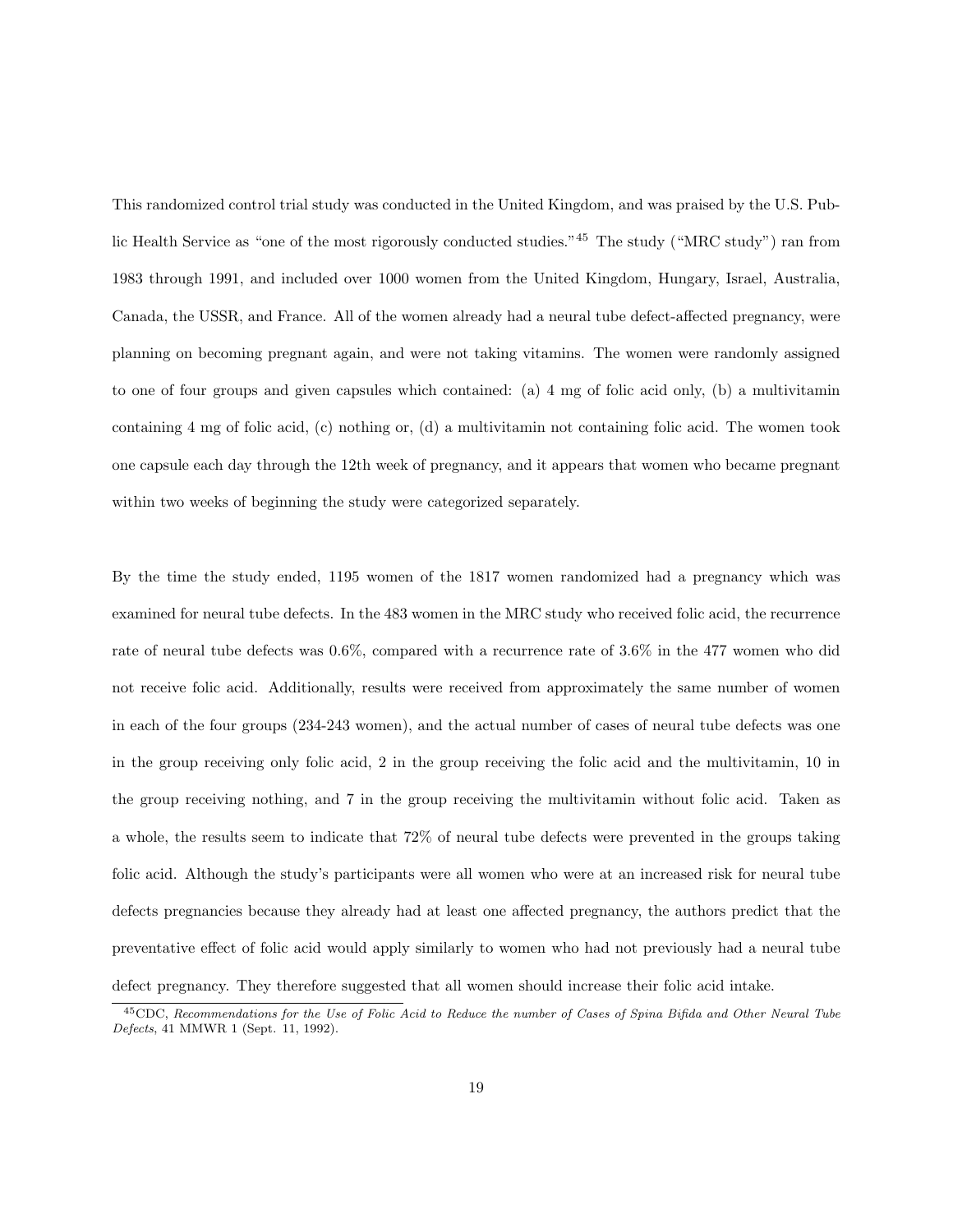Approximately one year later, another major study was published in The New England Journal of Medicine ("Hungarian study").<sup>46</sup> When the results of this study were announced (prior to publication) in the spring of 1992, they were perhaps the final piece of evidence necessary for many researchers to accept the link between folic acid and neural tube defects, according to Dr. James Mills, chief of pediatric epidemiology at the National Institute of Child Health and Human Development, and author of the previously described Mills Study.<sup>47</sup> This study, conducted by doctors in Hungary, was similar to the MRC study, except the subjects were women who had not previously had a neural tube defect-affected pregnancy. This is important, as 95% of pregnancies affected by neural tube defects occur in women who have not previously had a pregnancy affected by a neural tube defect.<sup>48</sup> In the Hungarian study, women who were planning to become pregnant were randomly assigned to either take a multivitamin (containing, among other things, 0.8 mg of folic acid) or a trace-element supplement. The women were to take the supplement daily for three months before attempting to conceive a child, then to continue daily intake of the supplement for the first three months of pregnancy. To be counted in the multivitamin group, the women had to take the vitamin daily for at least 28 days before conception and continue intake of the supplement until at least the date of the second missed menstrual period. Of the 7540 women entering the study, 4753 became pregnant and 4704 were studied.

The study noted rates of both congenital malformations and neural tube defects, with both being less prevalent in the multivitamin group. The rate of congenital malformations was 22.9 per 1000 in the traceelement group and 13.3 per 1000 in the multivitamin group. There were no cases of neural tube defects in the multivitamin group (consisting of 2394 women) and 6 cases in the trace-element group (of 2310 women).

<sup>&</sup>lt;sup>46</sup> Andrew E. Czeizel & István Dudás, Prevention of the First Occurrence of Neural-Tube Defects by Periconceptional Vitamin Supplementation, 327 New Eng. J. Med. 1832 (1992).

 $^{47}$ Gina Kolata, U.S. Backs a Vitamin to Foil Birth Defects, N.Y. TIMES, Sept. 15, 1992, at C2.  $48$  Id.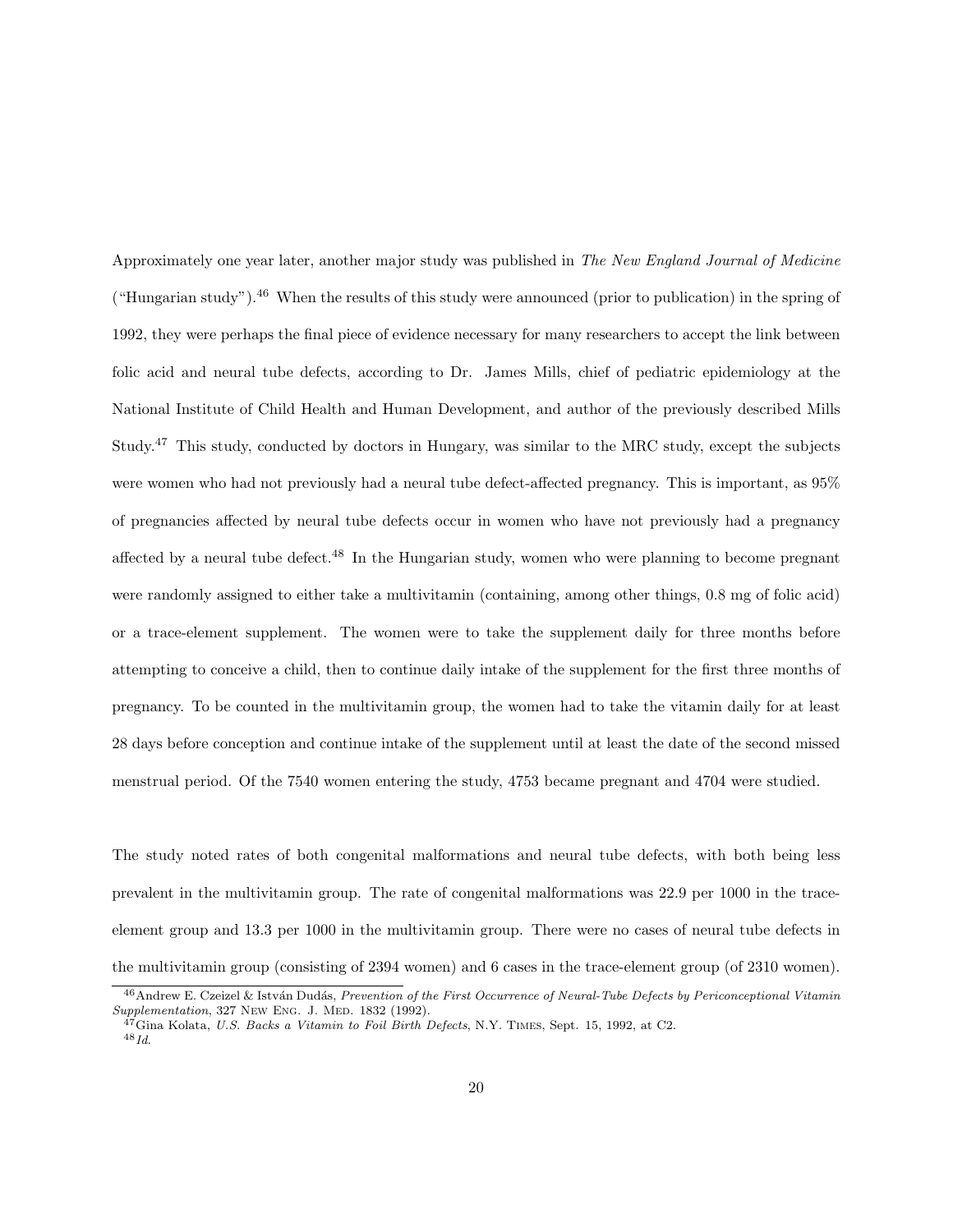The number of neural tube defects in the trace-element group was consistent with the 5.7 cases expected, based on Hungarian records. Therefore, the authors note that the protective effect of multivitamins and folic acid noted in the above-described studies of women with previous neural tube defect pregnancies is also available to prevent first-time occurrences of neural tube defects. The Hungarian authors thus recommend, as did the authors of previous studies, that women planning to become pregnant should consume a vitamin supplement containing folic acid.

#### FDA scrambles to deal with Folic Acid

By the early 1990s, the publication of the above described studies made it fairly clear to the scientific community that there was a link between folic acid and the prevention of a high percentage of neural tube defects. However, to receive the protective effects of folic acid, it appears that a woman must be ingesting it prior to conception and during at least the first month of pregnancy. After this time, the neural tube should have formed and any defect would already be present and irreversible. This posed a potential problem, though, because often women do not realize they are pregnant until several weeks after conception. Also, in the United States 50% of pregnancies are unplanned.<sup>49</sup> Women not planning to become pregnant might have a further delay in discovering their pregnancy. This is complicated by the fact that very few women even knew of the helpful benefits of folic acid. For example, even by 1995, after the benefits of folic acid had been publicized in major media outlets, a March of Dimes survey determined that only 52% of women had ever heard of folic acid, only 9% of those women knew that folic acid helped prevent birth defects, and only 1% of all women listed folic acid intake as one way a woman could reduce the risk of birth defects.<sup>50</sup> Health officials were thus faced with the dilemma of how to ensure that women would receive adequate folic acid prior to becoming pregnant and during early pregnancy. A likely candidate to solve this problem was

<sup>49</sup>Food Labeling, supra note 4.

 $50$  Id. at 8772.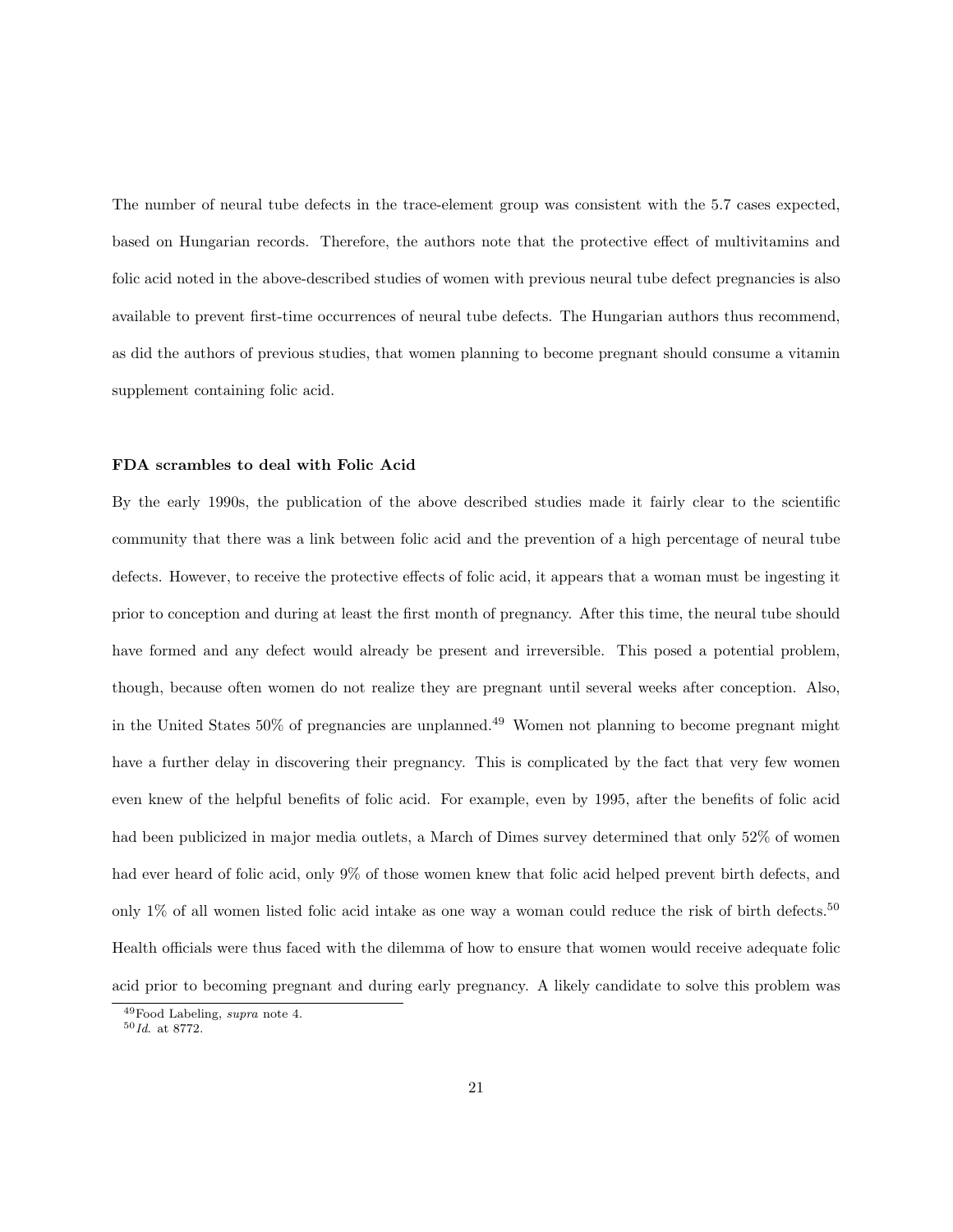the FDA, and during the early 1990s it was prompted from two fronts to take action on this issue. First, Congress in 1990 passed the Nutrition Labeling and Education Act of 1990. Second, the Public Health Service in 1992 made a recommendation that all women receive folic acid as part of their diet and suggested that the FDA undertake a plan to assist in this.

On November 8, 1990, the first President Bush signed the Nutrition Labeling and Education Act of 1990 ("NLEA").<sup>51</sup> The NLEA amended the Federal Food, Drug, and Cosmetic Act ("FDC Act"), the main act which governs the FDA, in several ways. The first way the NLEA amended the FDC Act (through the addition of a new subsection (q) for section 403 of the FDC  $\text{Act}^{52}$ ) was by adding a provision classifying any food as misbranded unless it carries a nutrition label which specifies certain informational items, such as serving size, servings per container, number of calories per serving, and the amount of certain nutrients, vitamins, and minerals per serving. The NLEA requires that the Secretary of Health and Human Services (and by delegation, the FDA) issue proposed regulations implementing this section within 12 months and issue final regulations within 24 months.

The second main way the NLEA amended the FDC Act, and the way which is at issue here, was in the area of claims made by manufacturers on the label of food products. While the first amendment classified a food as misbranded if it failed to contain certain nutritional information, this new section (a new subsection (r) for section 403 of the FDC Act) classifies a food as misbranded if its label carries either of two claims. First, it is misbranded if its label carries a claim that "characterizes the level of any nutrient which is of the type required by" the new section (q) to be placed on the nutrition label. Second, it is misbranded if its label "characterizes the relationship of any nutrient which is of the type required by [the new (q) section] to be in the label or labeling of the food to a disease or a health-related condition." Both types of claims are thus banned from food packaging unless they meet the requirements of the new subsection (r). The first type

<sup>51</sup>Nutrition Labeling and Education Act of 1990, Pub. L. No. 101-535 (1990). For the discussion which follows, all references are to the NLEA Act unless otherwise noted.

 $^{52}42$  U.S.C.  $\S$  343.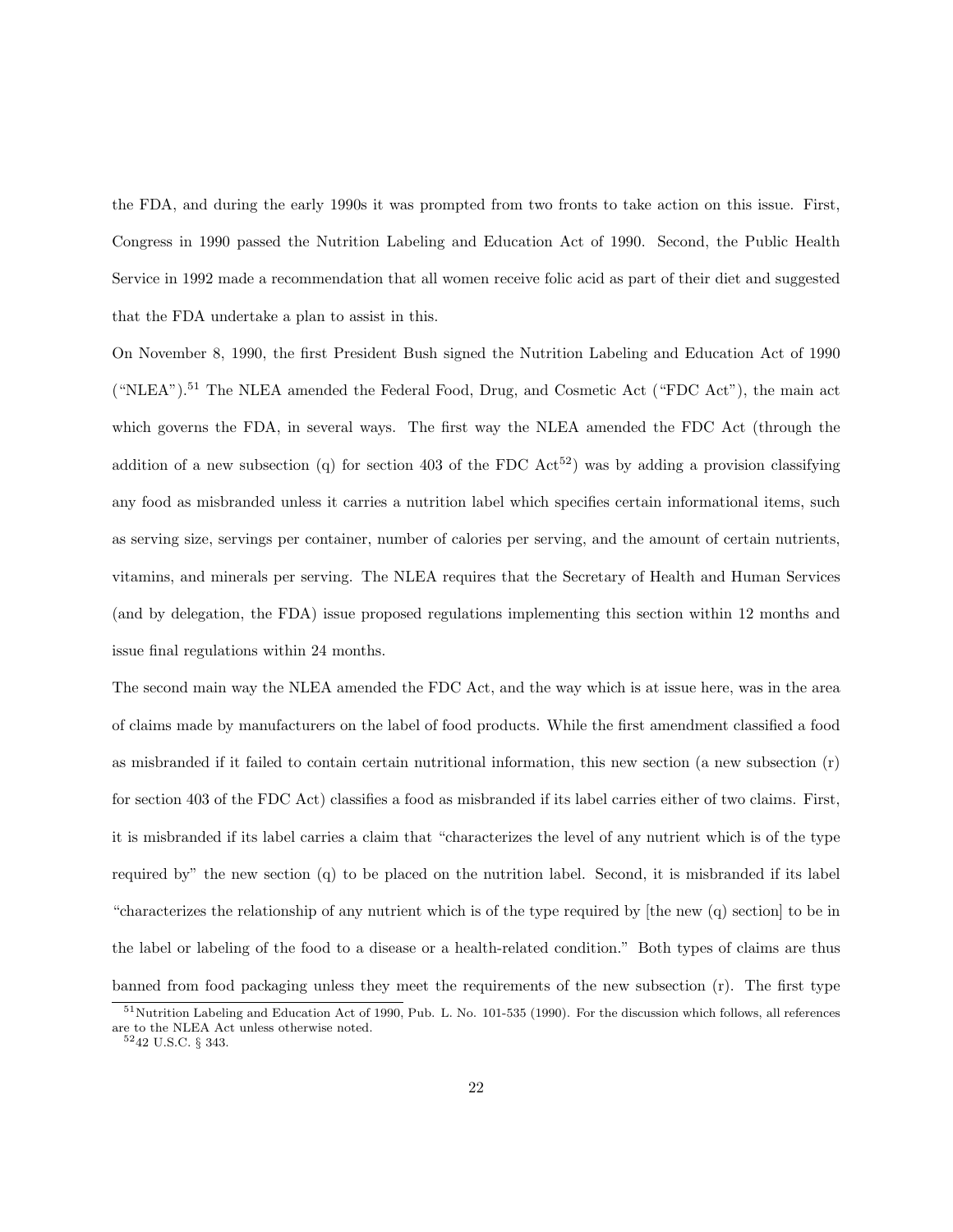of claim (the "level of nutrient" claims) may be placed on food packaging if they comply with regulations promulgated by the Secretary of Health and Human Services (and, thus, the FDA). These types of claims are now governed by the FDA regulations defining such terms as "good source" or "high" or "rich in."<sup>53</sup> The "level of nutrient" claims are also restricted regarding when they may state the absence of a nutrient, the level of cholesterol, the level of saturated fat, and the level of dietary fiber. Also, the "level of nutrient" claims are restricted if food contains a nutrient which the FDA, through enacted regulations, has determined may cause negative health effects for some people.

The second type of restricted claims (the "health effects" claims) face separate restrictions from the "level of nutrient" claims. The NLEA bars all "health effects" claims (such as "This product is a good source of folate – a vitamin necessary for the prevention of neural tube defects") unless the FDA has issued a regulation specifically allowing for such claims and the product at issue does not contain a nutrient which the FDA, through regulation, has determined may be harmful to humans in certain specified circumstances. The NLEA allows the FDA to make such regulations on if it "determines, based on the totality of publicly available scientific evidence (including evidence from well-designed studies conducted in a manner which is consistent with generally recognized scientific procedures and principles), that there is significant scientific agreement, among experts qualified by scientific training and experience to evaluate such claims, that the claim is supported by such evidence."<sup>54</sup> The NLEA then required the FDA to promulgate regulations which carry out the provisions of the new amendments to the Federal Food, Drug, and Cosmetic Act. Among other regulations required to be promulgated within 12 months, the NLEA required that the FDA examine the relationships between the following nutrients and diseases to determine whether claims regarding them may be made pursuant to the various subparts of the new (r) subsection: Calcium and osteoporosis, dietary fiber and cancer, lipids and cardiovascular disease, lipids and cancer, sodium and hypertension, dietary fiber and

<sup>53</sup>See 21 C.F.R. § 101.54 (2002).

 $5442$  U.S.C. §  $343(r)(3)(B)(i)$ .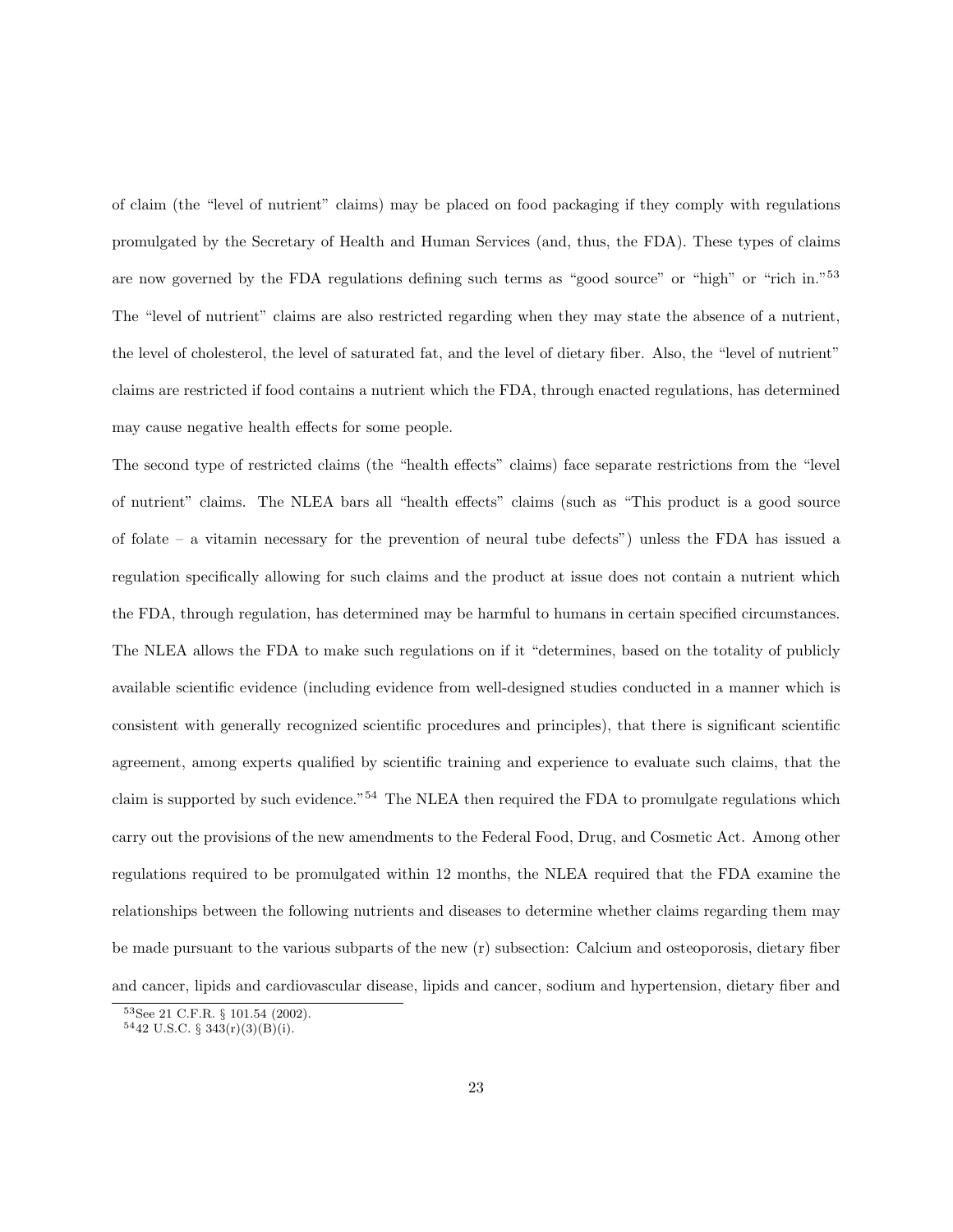cardiovascular disease, folic acid and neural tube defects, antioxidant vitamins and cancer, zinc and immune function in the elderly, and omega-3 fatty acids and heart disease.

Thus, buried deep in the NLEA, laid the first impetus for the FDA to begin a course of action on the folic acid-neural tube defect relationship. Because of the NLEA, manufacturers of products containing sufficient quantities of folic acid could not claim consumption of their product would be helpful in the prevention of neural tube defects. This would have been one avenue by which women could learn about the importance of neural tube defects and identify those products containing sufficient quantities of the nutrient. The only way such claims could be placed on food labels was for the FDA to issue a regulation allowing for the claim to be made. However, pursuant to the NLEA, the FDA could not issue such a regulation unless there was sufficient scientific evidence and agreement among scientific experts as to the validity of the claim.

#### Initial Action under the NLEA

Pursuant to the NLEA, the FDA published in the November 27, 1991, edition of the Federal Register its proposed regulations regarding the "use of health claims that characterize the relationship of a food component to a disease or health-related condition on the labels and in the labeling of both conventional foods and dietary supplements."<sup>55</sup> The issuance of these proposed regulations marked the beginning of the FDA's transition to operating under the structure of the NLEA. Prior to the issuance of these proposed regulations, the FDA had actually begun its own process of authorizing the types of health claims at issue here. Originally, the FDA did not allow manufacturers to make claims on their food labels concerning the use of their product in relation to disease prevention. The FDA operated under the assumption that such claims classified the food as a drug under the Federal Food, Drug, and Cosmetic Act.<sup>56</sup> In 1987, however, the FDA "respond[ed] to the developing scientific data on the relationship between the nutrient content

<sup>55</sup>Labeling; General Requirements for Health Claims for Food, 56 Fed. Reg. 60537 (Nov. 27, 1991).  $^{56} \mathit{Id}.$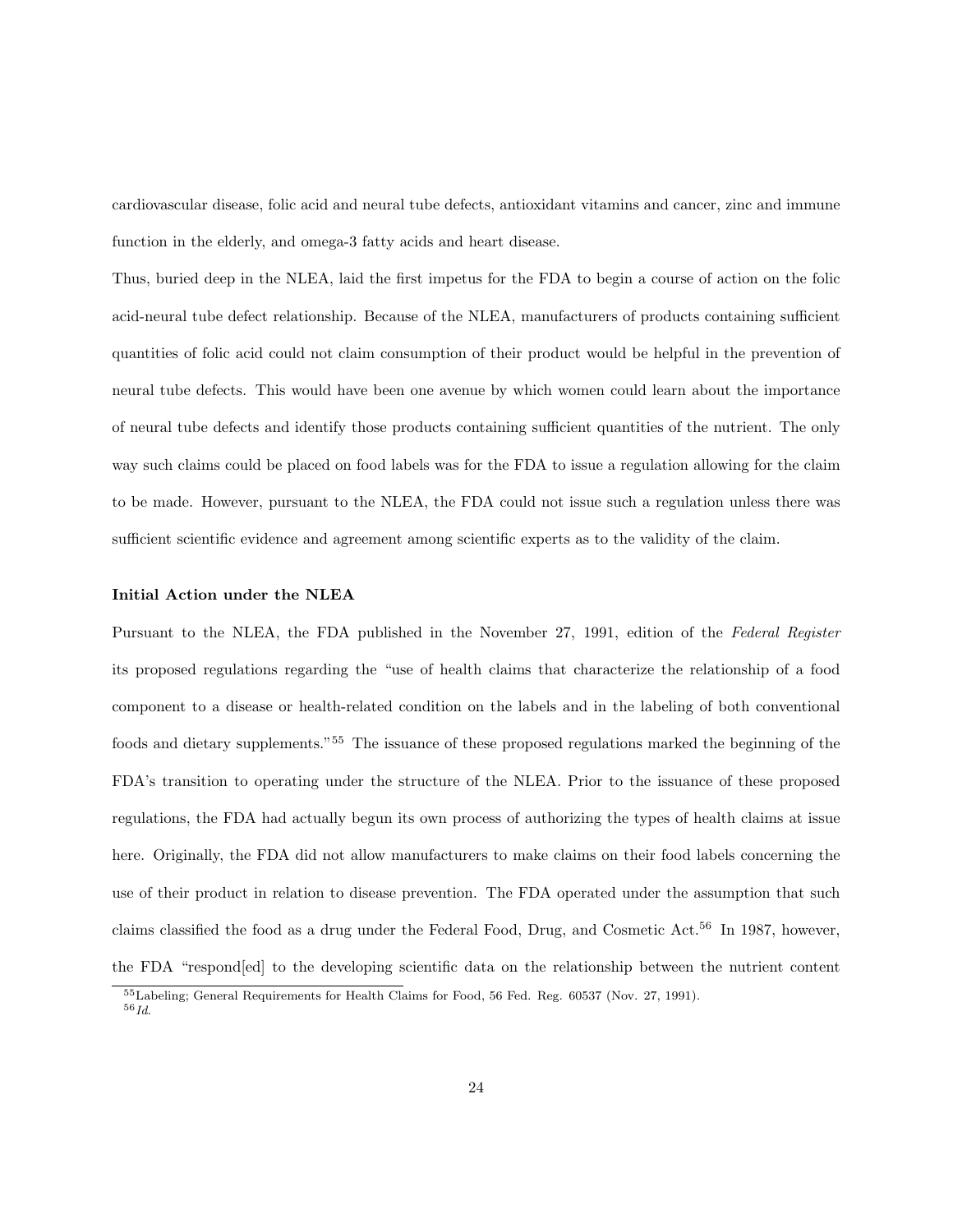of the diet and disease" by proposing to amend its regulations to allow truthful health claims which were supported in various specific ways by the scientific and medical communities, thus creating a safe harbor from FDA enforcement action.<sup>57</sup>

After manufacturers began to stretch the limits of the proposed regulations, prompting FDA enforcement action, the FDA in 1990 withdrew the 1987 proposal and reproposed the regulations in a more strict form. In the reproposal, the FDA suspended the safe harbor at least until final rules were adopted, which meant health claims would be examined by the FDA on a case by case basis. However, this line of proposed rules terminated after the President signed the NLEA, as the FDA then began to work to implement the NLEA's own general rules regarding health claims on labels. The NLEA directed the FDA to promulgate regulations authorizing health claims, and specifically directed the FDA to consider the appropriateness of 10 nutrientdisease relationships, of which folic acid-neural tube defects was one. Thus, beginning with the NLEA, if consumers were to be informed, through product labeling, of the beneficial effects of folic acid in preventing neural tube defects, the FDA would first have to authorize the use of such claims.

In the November 27, 1991, issue of the Federal Register, the FDA first proposed its regulations regarding health claims on food and dietary supplement packaging. The regulations cover such topics as making proposals to the FDA for new health claims, the issues the FDA will consider in deciding whether to approve the health claim (including safety and effects on the population), the requirements for validity (including the necessary level of scientific and medical community support), and specific requirements of the claim as proposed to be printed on food or dietary supplement labels. The regulations also prohibited any health

 $\overline{57}Id.$  at 60538.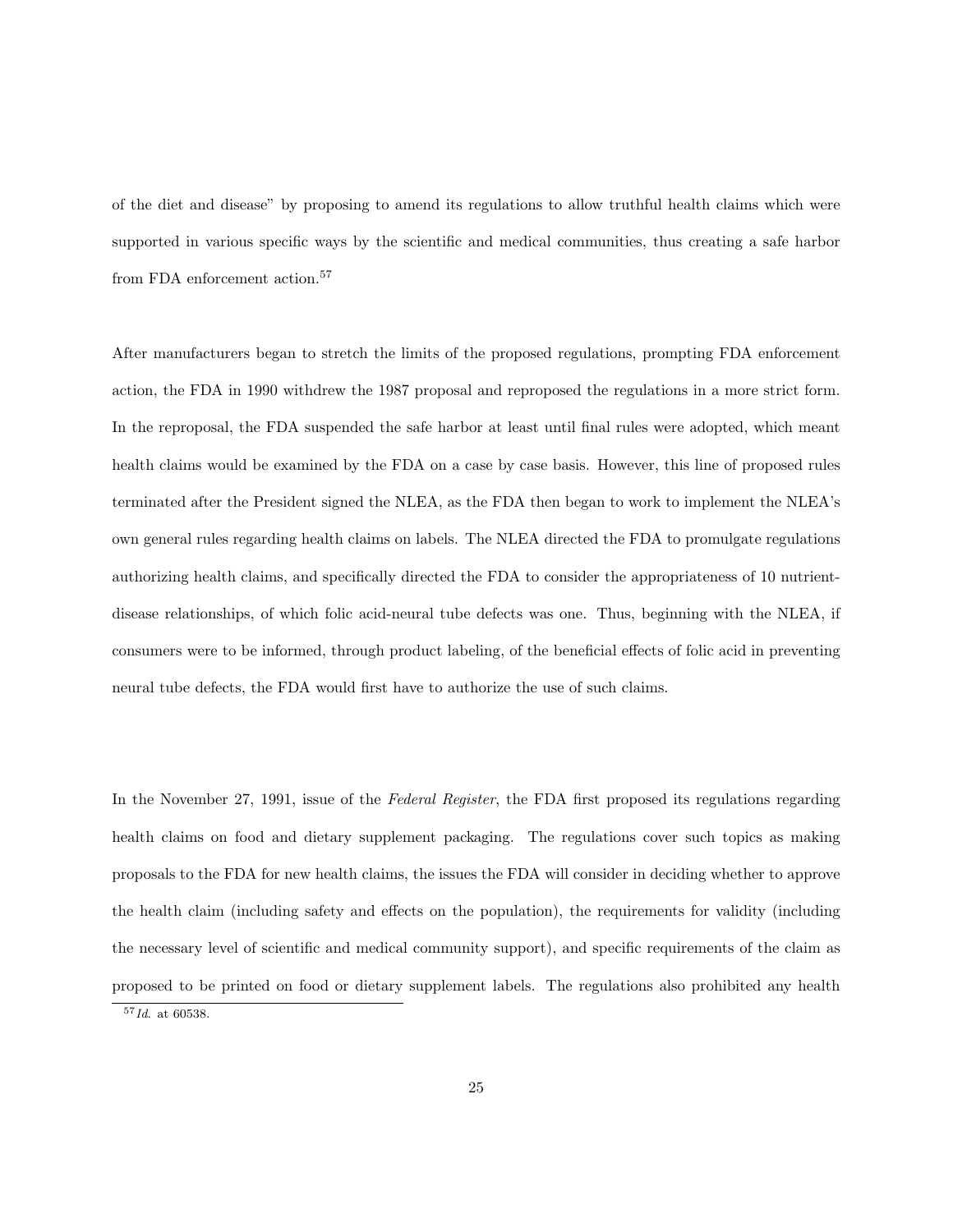claims unless the claims had been approved by the FDA. Although most health claims would reach the FDA through a petition for consideration (a procedure outlined in these regulations), Congress placed the folic acid-neural tube defects relationship in front of the FDA in the NLEA, so no petition was necessary.

Since the NLEA required the FDA to act on 10 nutrient-disease relationships without waiting for petitions from the industry, the FDA followed its proposed regulations in the November 27, 1991, edition of the Federal Register with articles relating to each of the 10 relationships. Thus, the initial discussion of the folic acid-neural tube defects relationship also appears in the November 27, 1991, Federal Register.<sup>58</sup> There, the FDA proposed to decline authorizing the placement of health claims related to folic acid on labels for foods and dietary supplements. In this denial, the FDA used the standard established in the previously described Federal Register document in which it stated "such claims would only be justified for substances in dietary supplements as well as in conventional foods if the totality of the publicly available scientific evidence... supports a claim; and if there is significant scientific agreement, among experts qualified by scientific training and experience to evaluate such claims about such support."<sup>59</sup> Thus, following that standard, the FDA found that there was not sufficient agreement among scientific experts as to the effects and the necessary dosage of folic acid in the prevention of neural tube defects.

In reaching its decision to deny health claims regarding folic acid and neural tube defects, the FDA examined all of the scientific studies described in a previous section of this paper, with the exception of the Hungarian Study, which had not yet been released. It is therefore necessary to examine the FDA's analysis of the scientific evidence to determine why, when faced with the scientific evidence previously noted, it was unable to find sufficient scientific evidence and support for these health claims. Although the FDA did review other government and scientific literature in reaching its decision, it appears to have given very little weight to those pieces, making it unnecessary to review the FDA's commentary on those works here.

<sup>58</sup>Food Labeling: Health Claims and Label Statements; Folic Acid and Neural Tube Defects, 56 Fed. Reg. 60610 (Nov. 27, 1991).  $\overline{59}_{Id.}$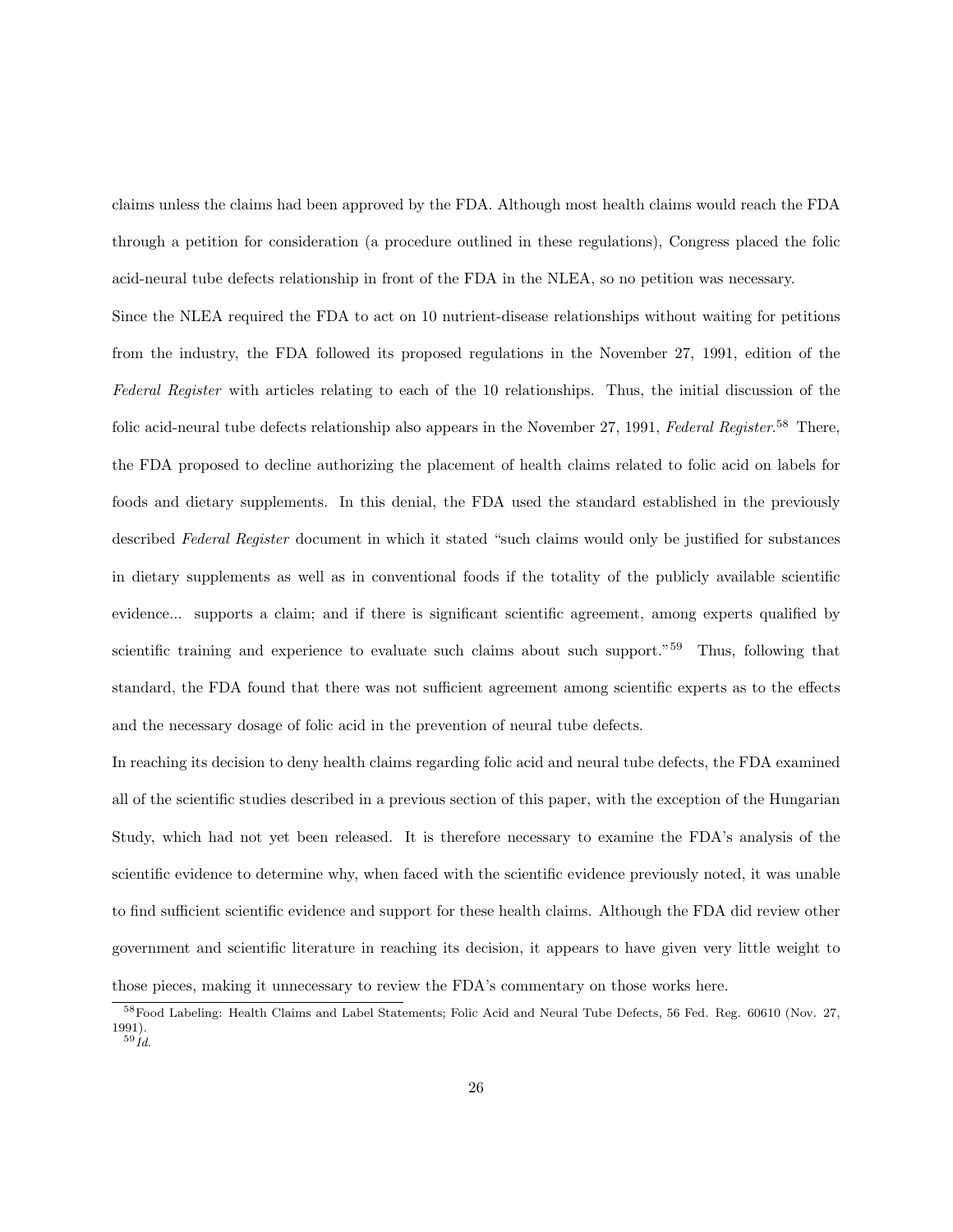The FDA's reasons for not accepting the results of the scientific studies as conclusive enough to allow for the authorization of health claims appear to break down into four categories: (1) Location of the study participants, (2) Amount of folic acid used in the study, (3) Effects of other vitamins, (4) Flaws in the study, itself. First, the FDA discredited the results of many of the studies because of the location of the participants. The crux of the FDA's problem with the studies was that they were either studies of non-U.S. populations or were studies of subsets of populations within the U.S. which have higher than average rates of neural tube defects. For example, the FDA noted that the results of the Smithells study and the MRC study were difficult to project onto the general U.S. population because the U.S. is an area of relatively low risk for neural tube defects compared to the countries examined in those studies. Additionally, those studies, and others, examined only women who previously had a pregnancy affected by a neural tube defect, making those women at high risk for an additional affected pregnancy. Thus, the FDA expressed concern about generalizing the results obtained from these studies of "high-risk populations" to the larger population of "all women of child-bearing age."<sup>60</sup>

The FDA also expressed doubts about the generalizability of the studies, such as the Milunsky study and the Atlanta study, which took place in the U.S. It found the participants in the Milunsky study to not be representative of the general population because they were "receiving prenatal care and had a maternal  $\alpha$ -fetoprotein screen or an amniocentesis."<sup>61</sup> The Atlanta study was problematic because the results were only statistically significant for white women, not for women of other races. Regarding both studies, the FDA noted that examined women who had taken vitamins and women "who take or are willing to take supplements may have other characteristics that by themselves decrease the risk of having an infant with a neural tube defect."<sup>62</sup> Thus, the FDA discounted the results of nearly all of the available studies because

 $60$ *Id.* at 60621.

 $^{61} \mathit{Id}.$  $62\overline{Id}$ .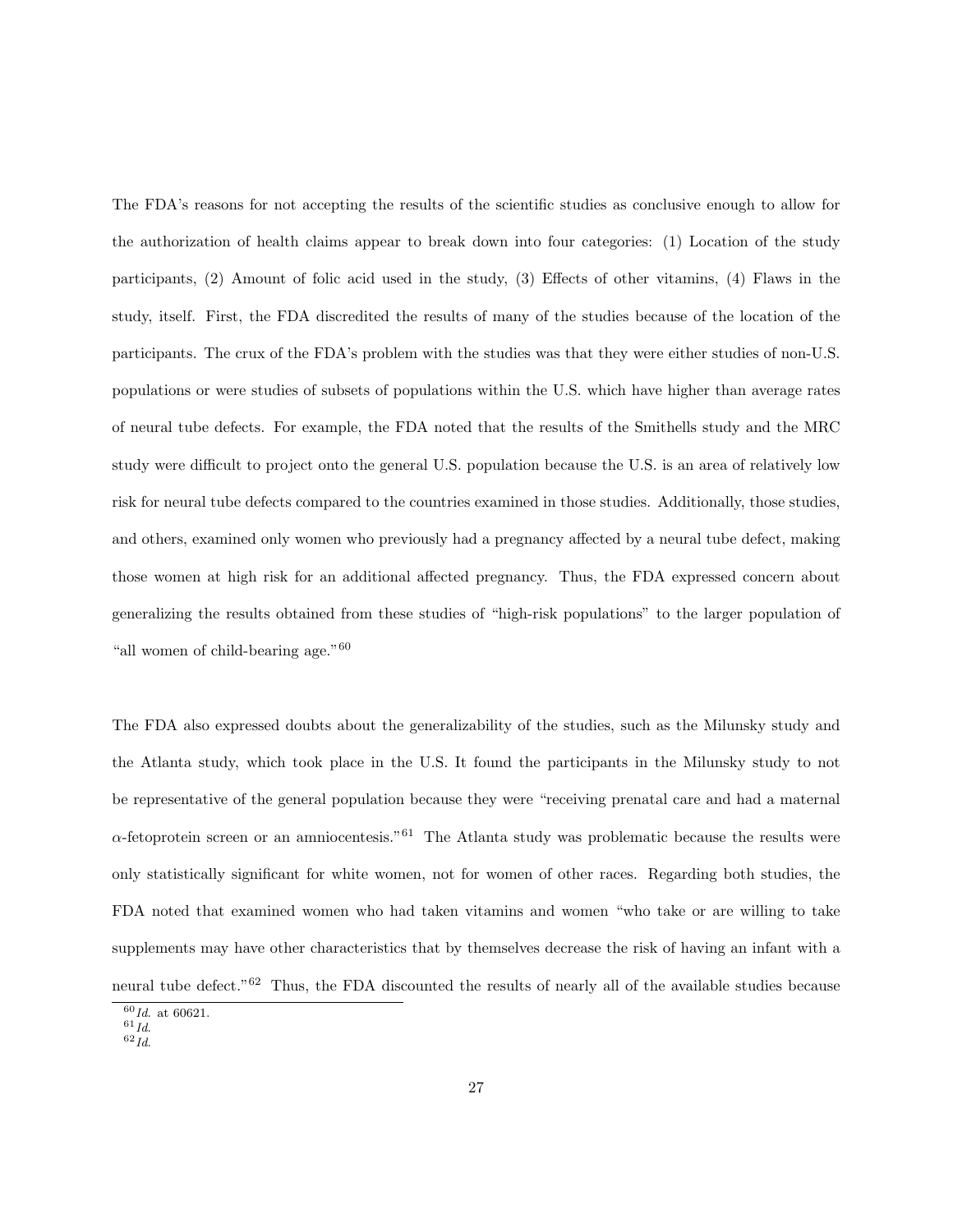for one reason or another, the studies did not have a population which had the necessary characteristics to make its results transferable to the general U.S. population.

The FDA also expressed concern over the differing amounts of folic acid used in the various studies. In general, the FDA seemed to regard the MRC study highly, calling it "carefully performed," and noting its significance.<sup>63</sup> However, despite this praise, the FDA was unwilling to find the necessary support from the study because it was conducted using supplements providing 4 mg of folic acid per day. This amount is higher than can be obtained from a diet high in folate-rich foods, and is higher than the amount legally allowed to be added to foods through supplementation.<sup>64</sup> The FDA classifies products which provide 4 mg of folic acid as drugs. Thus, the FDA considered the amounts used in the MRC study to be too high to authorize for consumption in the U.S., and therefore did not provide support for health claims regarding lower amounts of folic acid.

Although other studies used dosages of less than 4 mg of folic acid, the FDA discounted those studies because of the potential protective effects of other vitamins. The Smithells study used a lower amount of folic acid (0.36 mg), but, among other apparent problems, the FDA noted that the folic acid was part of a supplement which contained other nutrients, so the effect of the folic acid could not be isolated. The FDA found a similar problem with the Atlanta and Milunsky studies. In the Atlanta study the composition of the multivitamin could not be determined because women were interviewed between two and 16 years after having taken the multivitamin. In the Milunsky study the level of folic acid ingested by the participants varied from 0.1 mg to 1 mg. Additionally, the multivitamins used by the participants in that study also typically contained

 $63$ Id. at 60622.

 $64$ In 1991, the maximum amount of folic acid allowed to be added to food was governed by §172.345, which allowed folic acid to be added to food in an amount which would "not result in daily ingestion of the additive in excess of 0.4 mg."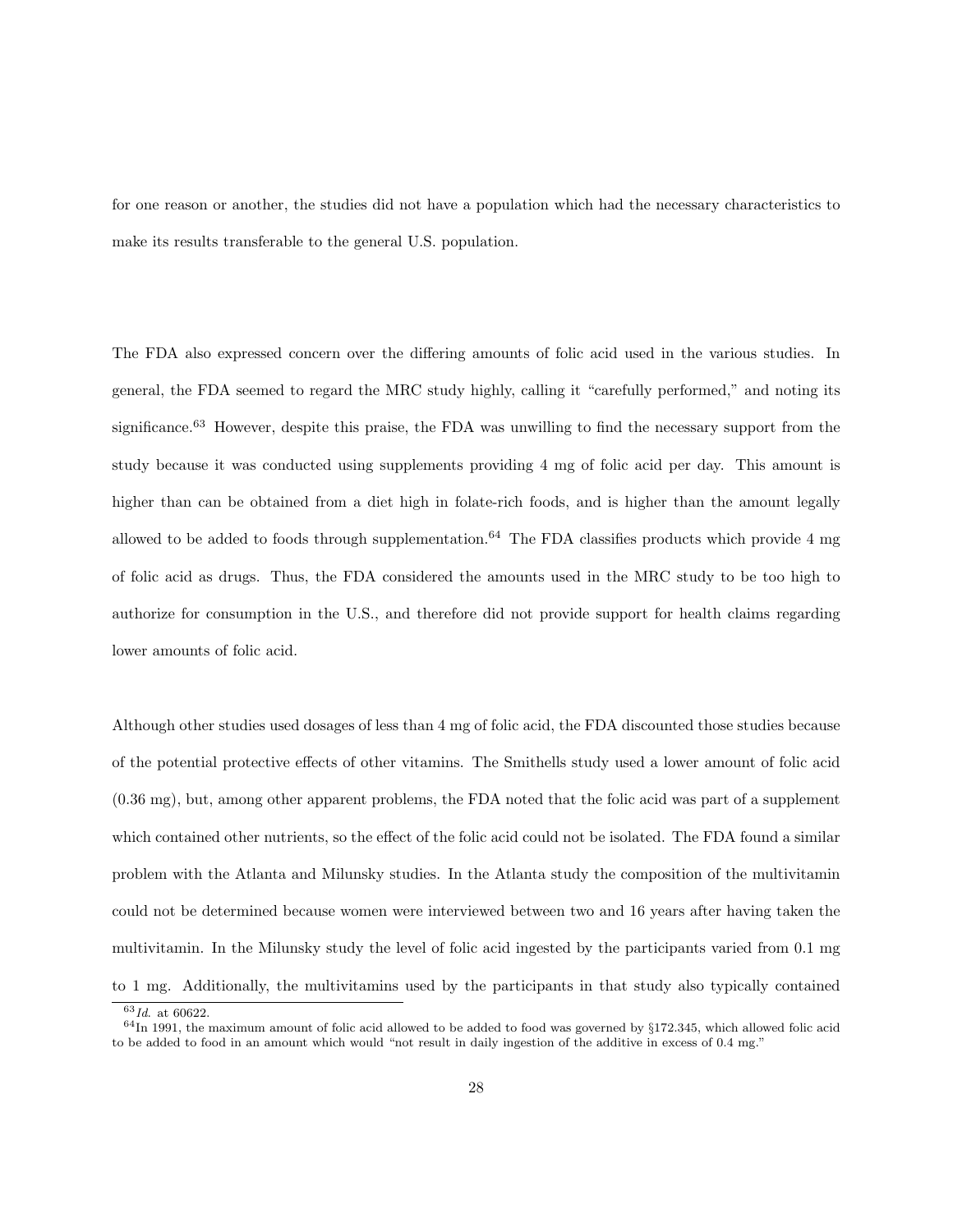vitamins A, C, D, or E, so the FDA questioned whether one or more of the other vitamins alone or together with folic acid may have provided the protective benefits. Thus, the FDA determined that "there is no scientific evidence that periconceptional supplementation of women of childbearing age with doses of folic acid lower than 4 mg per day will significantly reduce the risk of neural tube birth defects."<sup>65</sup>

Finally, the FDA was troubled by issues relating to the design of several of the studies. Regarding the Smithells study, for example, the FDA noted that "[n]o true control group was included," and that unsupplemented women were pregnant before entering the study, while supplemented women were recruited for the study prior to becoming pregnant.<sup>66</sup> The FDA also had problems with the fact that infants of fullysupplemented mothers were examined to determine whether the vitamins may have harmed the fetus, while only part of the results were published for this group, and no results were published for the unsupplemented mothers or partially-supplemented mothers, thus not allowing for comparison. Additionally, the FDA found bias weaknesses in several of the studies. Regarding the Atlanta study, the FDA noted the fact that participants had differing, and sometimes quite long recall periods. Also, it noted that there were differences between the case group and the control group in the areas of socioeconomic status and lifestyle characteristics. With the Mills study, the FDA noted a weakness resulting from the fact that the researchers were unable to identify and interview all cases. And, with the Milunsky study, the FDA noted issues related to nonresponsiveness of subjects. Thus, the FDA found the results of these studies to be somewhat problematic on structural grounds.

Based on the scientific evidence available as of 1991, the FDA thus concluded that it should not authorize health claims related to folic acid and the prevention of neural tube defects. The FDA concluded that, based

<sup>65</sup>Food Labeling, supra note 23, at 60622.

 $66$ Id. at 60620.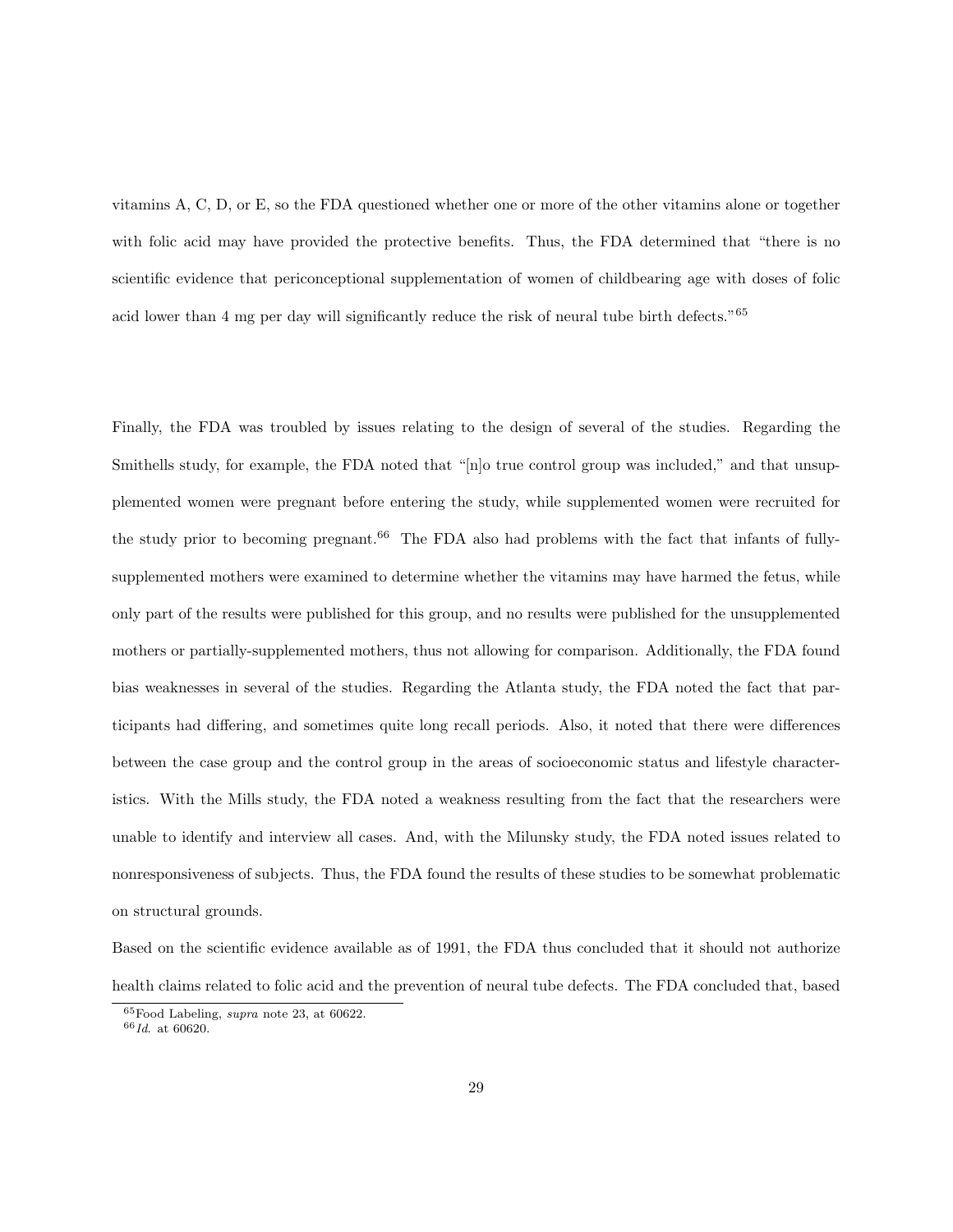on the MRC study, women at high risk for neural tube defects need an amount of folic acid that is higher than can be obtained through natural sources and is at a level such that an adequate supplement would be considered a drug. While it found 4 mg may be advisable for high risk women after consultation with a physician, it found such an amount "inappropriate for a food."<sup>67</sup> Regarding amounts lower than 4 mg, the FDA determined there was "no scientific evidence that periconceptional supplementation... will significantly reduce the risk of neural tube defects."<sup>68</sup> Thus, the FDA was unwilling to find the requisite agreement of qualified scientific experts to allow manufacturers to use these health claims.

#### The CDC Recommendation

On September 11, 1992, the FDA's initial denial of health claims regarding the relationship between folic acid and neural tube defects was indirectly challenged by a completely contrary recommendation issued by the Public Health Service ("PHS") and the Centers for Disease Control ("CDC").<sup>69</sup> That day, the CDC published in its Morbidity and Mortality Weekly Report ("MMWR") a recommendation that "[a]ll women of childbearing age in the United States who are capable of becoming pregnant should consume 0.4 mg of folic acid per day for the purpose of reducing their risk of having a pregnancy affected with spina bifida or other [neural tube defects]." Not only does this blanket recommendation of folic acid consumption for all women do exactly what the FDA was unwilling to do, it is based on the exact same scientific studies which, less than one year earlier, the FDA classified as inconclusive.

The CDC first issued recommendations regarding folic acid use in the prevention of neural tube defects approximately one year earlier, in the August 2, 1991, edition of the  $MMWR$ <sup>70</sup> There, the CDC examined the results of the MRC study and, based on the study's conclusions, issued a recommendation that women who previously had a pregnancy affected by a neural tube defect should consume 4.0 mg of folic acid for

 $^{67}Id.$  at 60622.

 $^{68} \, \mathrm{Id}.$ 

<sup>69</sup>CDC, supra note 43.

 $^{70} \mathit{Id}.$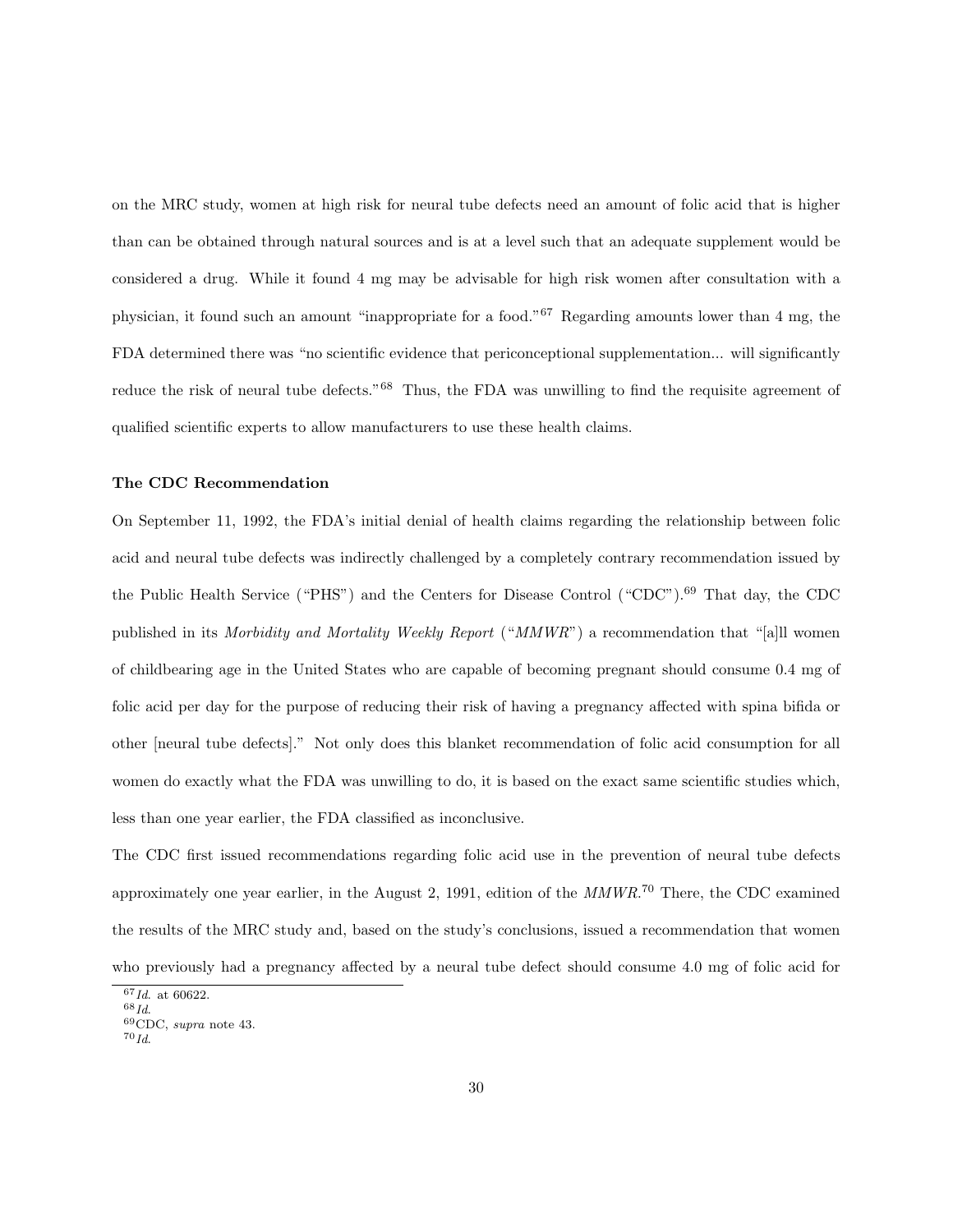the period beginning at least one month prior to becoming pregnant through the first three months of the pregnancy. Because this dosage was very high, but was the lowest amount used in a conclusive study, the CDC made this an interim recommendation, pending the outcome of future studies. The 1992 PHS recommendation, however, was made based on the same available data.

In its 1992 recommendations, the PHS briefly summarized the evidence, reached a conclusion based on the evidence, then made cautionary notes. The evidence the PHS used in making its recommendation is the same set of randomized controlled trials, nonrandomized intervention trials, and observational studies discussed above and examined by the FDA. The only exception is the PHS notes the preliminary results of the Hungarian study which, although not formally published until several months later, had been reported in a 1989 letter to the editor of the *Journal of the American Medical Association*.<sup>71</sup> In reviewing the scientific studies, with an emphasis on the MRC study, the PHS "inferred that folic acid alone at levels of 0.4 mg per day will reduce the risk of NTDs." Furthermore, the PHS estimated that use of folic acid at that level would reduce the occurrence of neural tube defects by 50% in the United States.

The PHS recommendation applied to all women of childbearing age who are capable of becoming pregnant because 50% of American pregnancies are unplanned and the protective effects require ingestion of folic acid before conception and in the first month of pregnancy. Thus, the PHS noted that folic acid needed to be delivered to the general population at the recommended levels. In order to achieve this, the PHS proposed three mechanisms: (1) improvement of dietary habits, (2) fortification of the food supply, and (3) use of dietary supplements. For implementation of its recommendation through one of these three avenues, the PHS turned specifically to the FDA, stating that the FDA would need to decide which of the suggested methods would best meet the PHS goal while ensuring that the population did not receive excessive amounts of folic acid. Thus, the PHS seems to have placed the ball directly in the FDA's court by making a strong, concrete

 $^{71}{\rm A.E.}$  Czeizel & G. Fritz, Letter to editor, 262 JAMA 1634 (1989)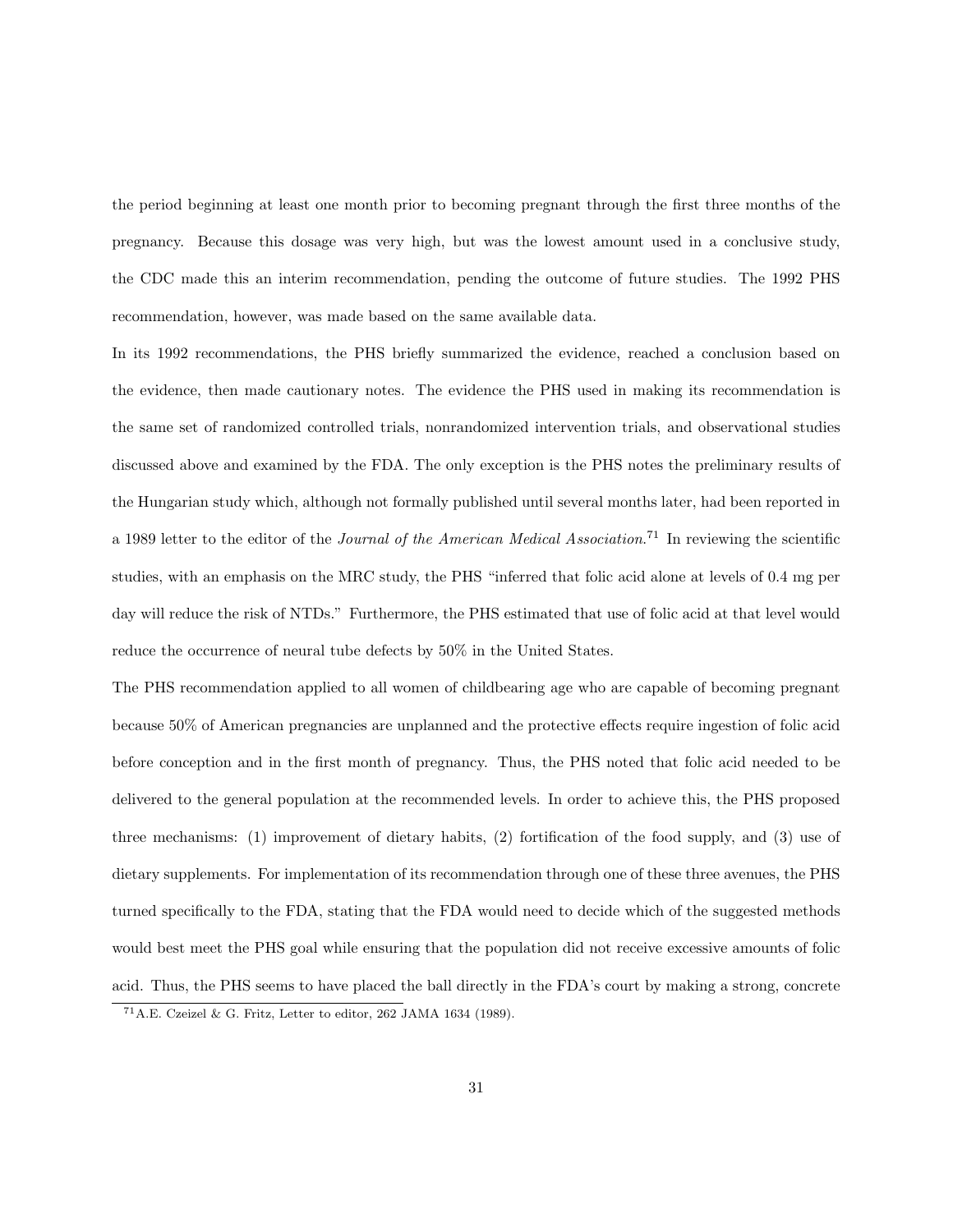recommendation based on the available scientific data, then specifically calling on the FDA to implement that recommendation.

The PHS recommendation was not, however, an unqualified recommendation. The PHS made clear, as it first mentioned in its 1991 recommendation, that high levels of folic acid may have unknown effects and may complicate the diagnosis of vitamin  $B_{12}$  deficiency. While noting that folic acid is water soluble, and thus excess is excreted through the urine, the PHS expressed concern that high levels may make it difficult to discover vitamin B<sup>12</sup> deficiency in some people, delaying diagnosis and treatment and resulting in irreversible neurological damage. Therefore, the PHS's recommendation capped folic acid intake at 1 mg per day, which is why it noted that the FDA would need to exercise caution so as to provide the population with at least 0.4 mg of folic acid daily, while keeping total ingestion under 1 mg per day. Although it set 1 mg of folic acid as the safe upper limit, the PHS stated that women who previously had a pregnancy affected by a neural tube defect could still follow the 1991 recommendation of 4 mg per day, but should consult with their doctors regarding such a dosage.

#### FDA responds again

After being placed squarely in the spotlight by the 1992 PHS recommendation, the FDA responded in the January 6, 1993, Federal Register, where it again denied authorization of health claims touting the benefits of folic acid in reducing the prevalence of neural tube defects.<sup>72</sup> This second denial came over a year after the original denial was proposed in November, 1991. That initial proposal was followed by a comment period, which ended on February 25, 1992. Five months later, however, when faced with new scientific evidence, the FDA reopened the comment period, thus delaying this final action. After the FDA reopened the comment period, the PHS published its recommendation for daily folate consumption by women of childbearing age,

<sup>72</sup>Food Labeling: Health Claims and Label Statements; Folic Acid and Neural Tube Defects, 58 Fed. Reg. 2606 (Jan. 6, 1993).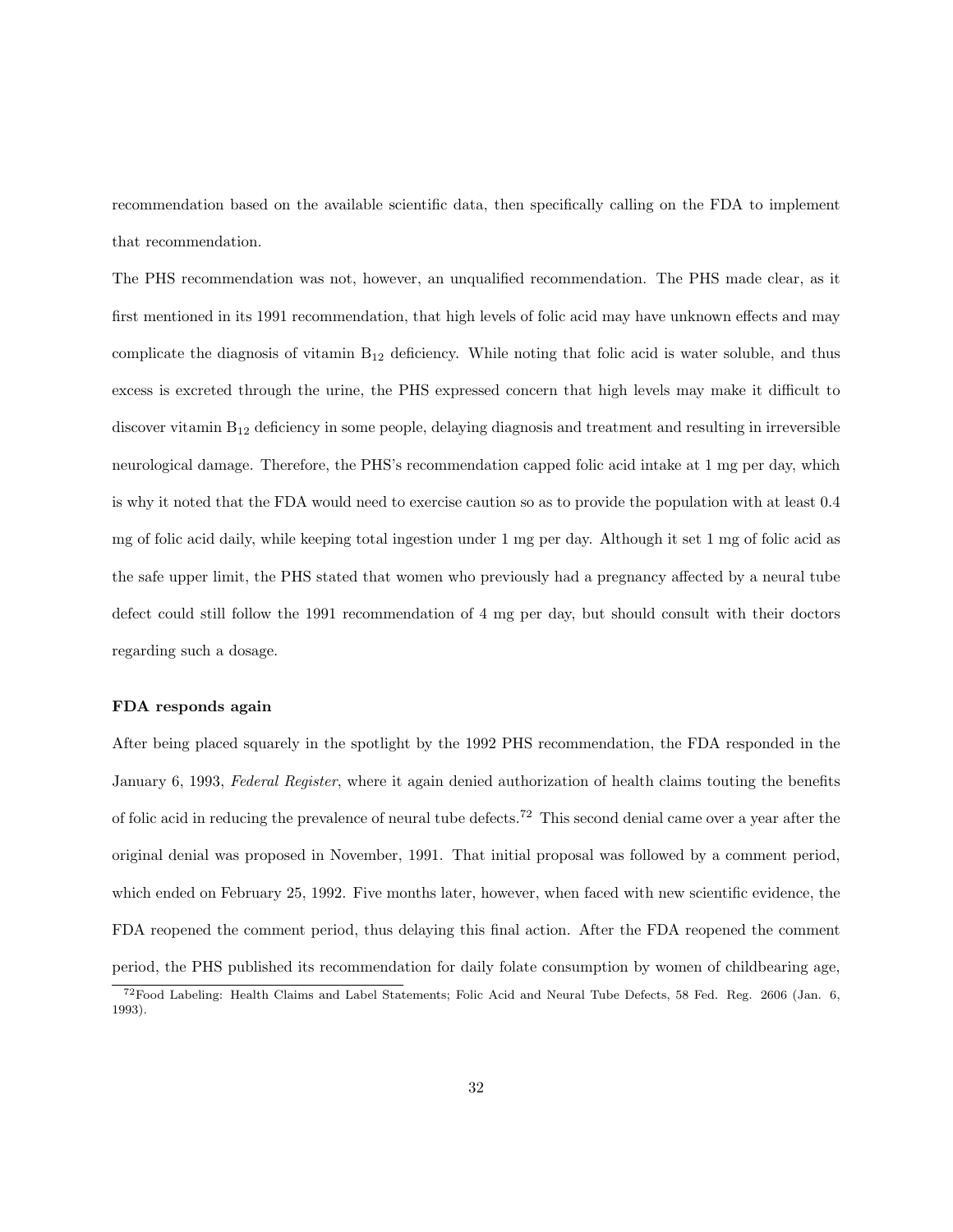which clearly stated that the FDA would need to act in order for the recommendation to be fulfilled.

The FDA's final denial of health claims in January 1993, therefore, addressed the PHS recommendation. Specifically, the FDA noted five issues raised by PHS which are the responsibility of the FDA under the Federal Food, Drug, and Cosmetic Act: "(1) Identifying the population at risk, (2) considerations of appropriate level of intake with respect to options for implementation, (3) magnitude of benefit, (4) safety considerations, and (5) implementing the recommendation."<sup>73</sup> These five issues, albeit in slightly altered form, are the basis for the FDA's ultimate decision to deny the health claims again. Therefore, these issues will be examined below in order to understand why, even when faced with the same scientific evidence with which the PHS dealt, the FDA was still unwilling to allow folic acid health claims to be included on product labeling.

The first issue the FDA examined was the estimation of the range of likely intakes of folic acid if a claim was authorized. The FDA anticipated that if such a claim were to be authorized, food manufacturers would add folic acid to their products in order to make use of the health claim, resulting in a situation where large portions of the population might consume more than 3 mg per day. Also, the FDA considered it possible that some groups within the general population, including heavy users of supplements, might consume more than 7 mg per day. This was a concern because the effects of consuming large quantities of folic acid for long periods of time were unknown. Thus, the FDA was uncertain of the amounts likely to be consumed if a health claim were to be authorized.

A second issue the FDA raised was the potential for safety concerns if people were to consume large quantities  $\overline{73}Id.$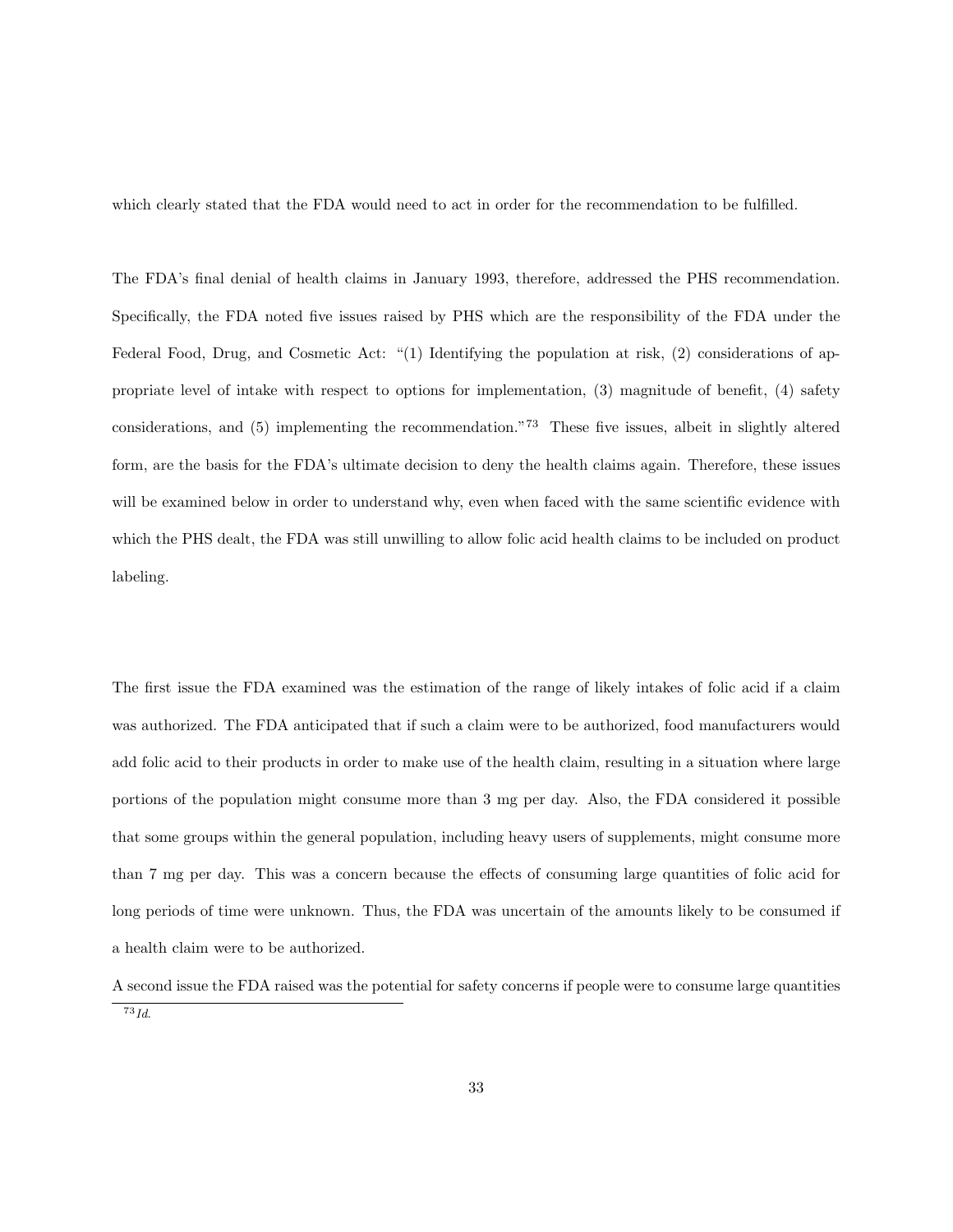of folic acid. The first category of health issues relates to vitamin B12. As the FDA noted, pernicious anemia of vitamin B<sup>12</sup> results in readily apparent hematologic disturbances and more hidden neurologic disturbances. However, certain levels of folic acid can improve the hematologic symptoms while apparently allowing the neurologic damage to continue. Thus, because the hematologic disturbances are more apparent, and thus are a symptom used to diagnose vitamin  $B_{12}$  deficiency, if they are masked by folic acid the neurologic damage may continue unchecked. Because the FDA was uncertain as to what levels of folic acid will allow the masking of symptoms of pernicious anemia while neurologic damage continues, it feared that levels of folic acid people were likely to ingest if a health claim were to be authorized might be high enough to cause this problem.

A second potential safety issue was that it was uncertain how pregnant women would respond to large doses of folic acid. Besides masking pernicious anemia, the FDA noted that high levels of folic acid may inhibit nutrient absorption or cause damage to the fetus's neural tube development. A third potential safety issue was the unknown effects of folic acid on persons taking antifolate drugs to treat such conditions as psoriasis. rheumatoid arthritis, bronchial asthma, malaria, hypertension, Crohn's disease, gout, epilepsy, and AIDS. As part of the treatment of these conditions, patients take drugs which interfere with folate metabolism, and the FDA was concerned that if such individuals were to ingest high levels of folic acid, the folic acid could interfere with the effectiveness of their medications or be potentially toxic. A fourth, but somewhat related health risk is that it is unknown whether high levels of folic acid might interfere with the effectiveness of anticonvulsant medications taken by epileptics. Thus, these four categories of potential health uncertainties were more reasons the FDA was unwilling to authorize health claims for folic acid. It is interesting to note, however, that despite the importance the FDA gives to the uncertainties regarding these health areas in this publication, it made very little mention of them in its proposed regulation denying the health claims, instead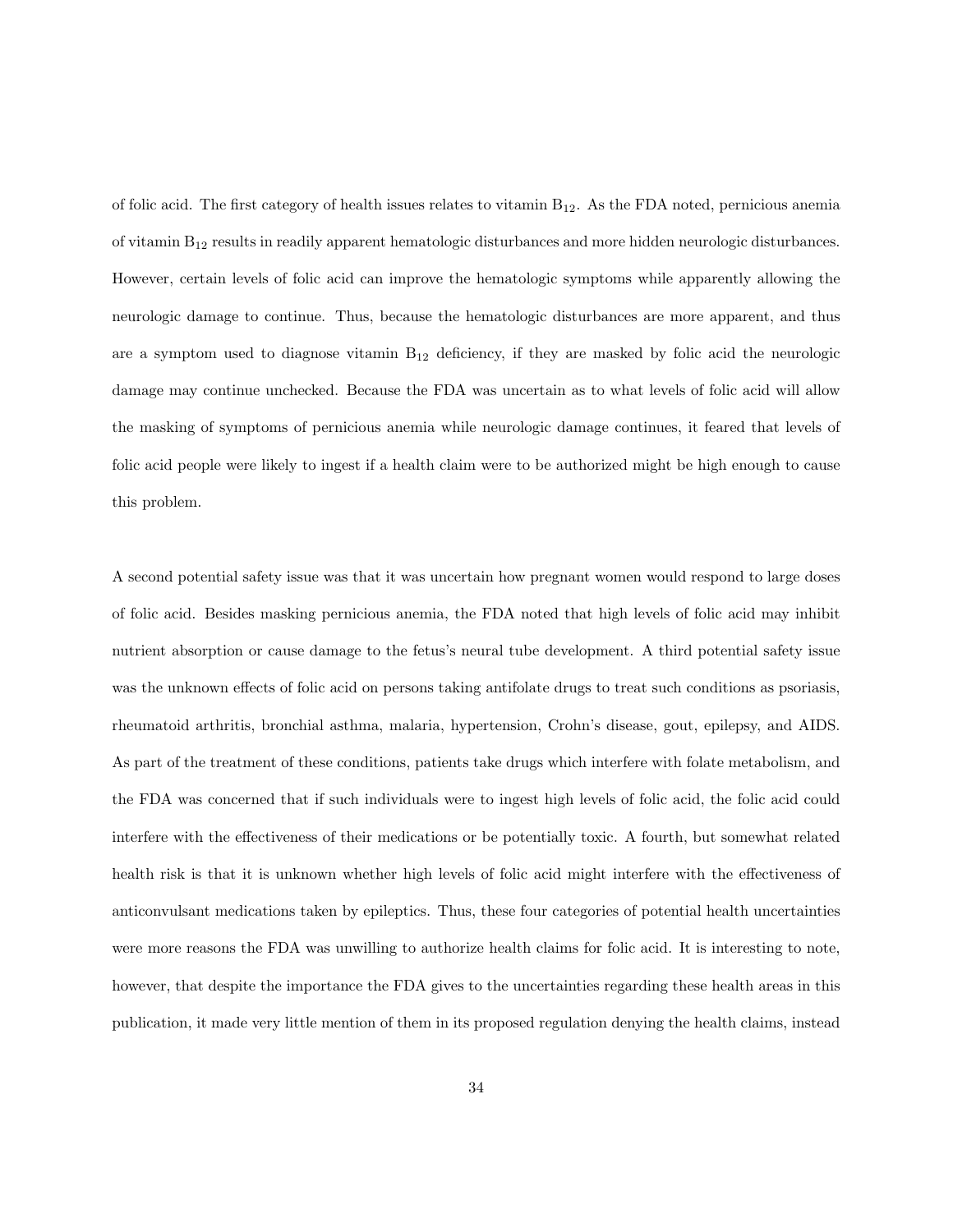focusing mostly on the fact that folic acid may not be effective at doses lower than 4 mg.

The FDA's third issue related to its denial of health claims is the difficulty in reaching the target population. The FDA notes that there are approximately 70 million women of reproductive age in the U.S., of whom 4 million become pregnant each year, and 2,500 will have a pregnancy affected by a neural tube defect. Therefore, the FDA was uncertain how best to determine its target population, and then reach that entire target population (while not excluding portions of it, such as economically disadvantaged members of the group) while not harming the entire American population of 250 million. Complicating this decision, according to the FDA, is the fact that the magnitude of the preventive effects of different levels of folic acid is unknown. This leads to the FDA's fourth issue regarding health claims: that an effective minimum level of folic acid is simply unknown. This concern stemmed from the fact that the effects of folic acid in the diet were unknown in most of the scientific studies, so dietary folate may have played some role in producing the results. Therefore, it was difficult for the FDA to determine what the minimum effective amount of folic acid would be. This is problematic because in order to ensure all women are protected before and during early pregnancy, all women (and therefore, the entire population) would need to consume adequate levels of folic acid during their entire childbearing period (which can be 30 years). This would result in the entire population ingesting folic acid, and the FDA wanted to minimize lifetime exposure to prevent other potential problems. Thus without a minimum effective dose, the FDA seemed unwilling to allow widespread consumption of folic acid at higher than necessary levels. A related concern was the FDA's final issue, and that is that the PHS presented three potential options (improved diets, fortification of food, and dietary supplements) for ensuring the target population receives adequate folic acid, so the FDA needed to determine which of the methods best serves its goals.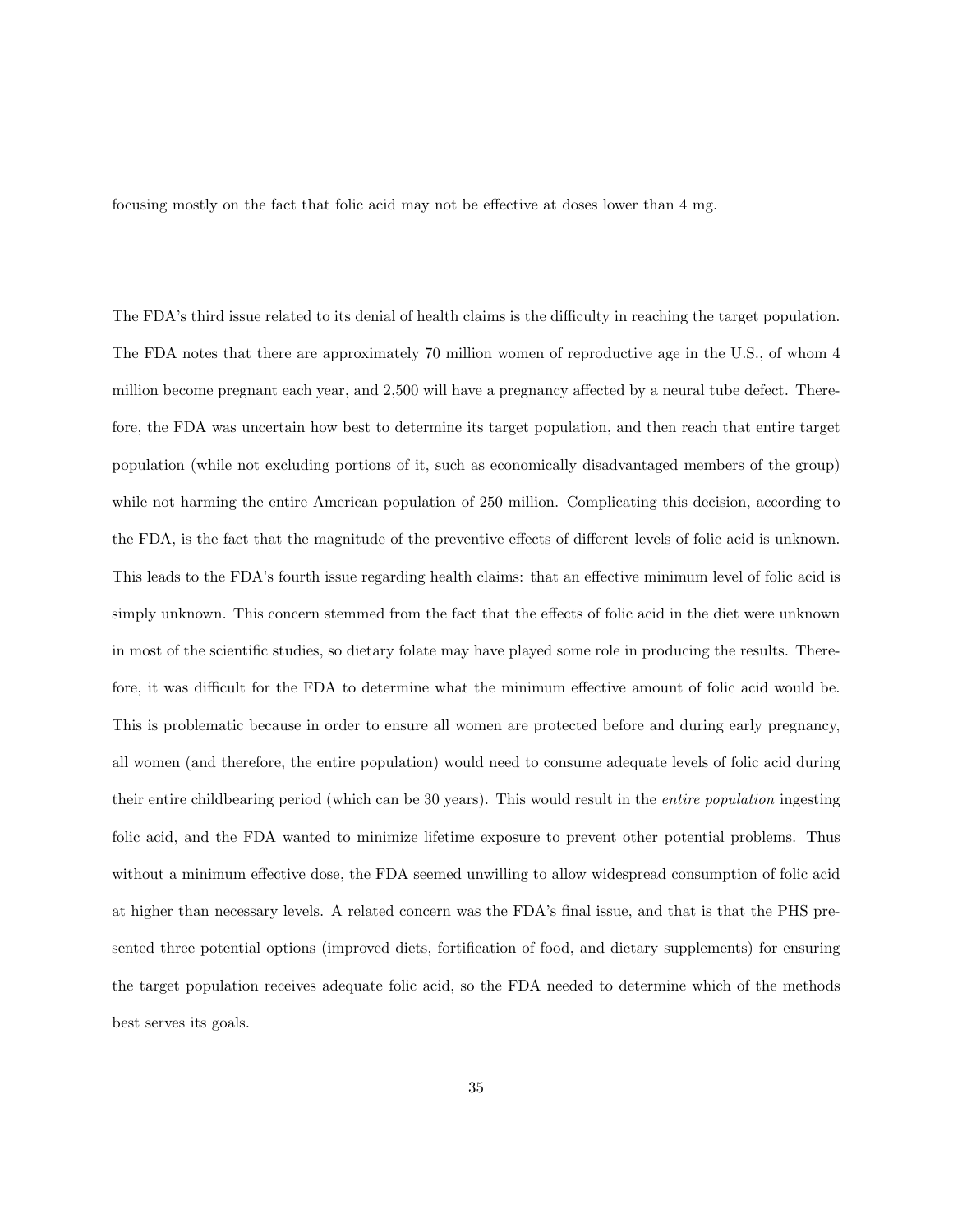As evidenced by these issues, the FDA seemed reluctant to authorize health claims relating to folic acid's preventative effect regarding neural tube defects largely because of potential unknown risks related to ingestion of levels of folic acid at levels higher than presently consumed. This concern is certainly valid, as any step taken by the FDA which would increase the amount of folic acid consumed by the general population would be severely criticized and could be devastating if high doses of folic acid turn out to be harmful in some way. If the health concerns were as serious as the FDA described them as being, however, it is suspicious that they were only used as a justification for inaction after the FDA's original justification (that there was not sufficient expert agreement as to the preventative effects of folic acid at levels below 4 mg) was tarnished by the PHS's opposite finding.

### FDA reverses its course

In the October 14, 1993, Federal Register, only nine months after again declining to authorize health claims regarding the benefits of folic acid in reducing neural tube defects, the FDA completely reversed course and offered what might be considered a three part folic acid package of proposed regulations.<sup>74</sup> The FDA first proposed a series of regulations authorizing the folic acid-neural tube defect health claims and proposing regulations which would govern the use of such claims. Second, the FDA proposed regulations to alter the standards of identity for certain enriched foods so as to require the addition of folic acid to those products. Finally, the FDA also proposed amendments to the food additive regulations so as to place limitations on the amount of folic acid which could be added to foods. This section will describe the new regulations and summarize the FDA's reasoning for proposing them in the given form. It will also attempt to illuminate the reasoning behind the FDA's sudden reversal from the position articulated nine months earlier, which was that the potential uncertain health risks were too great for folic acid to be used on a wide-spread basis. A later section detailing the final regulations will continue the discussion of the substance of the regulations,

<sup>74</sup>Food Labeling: Health claims and Label Statements; Folate and Neural Tube Defects, 58 Fed. Reg. 53254 (Oct. 14, 1993).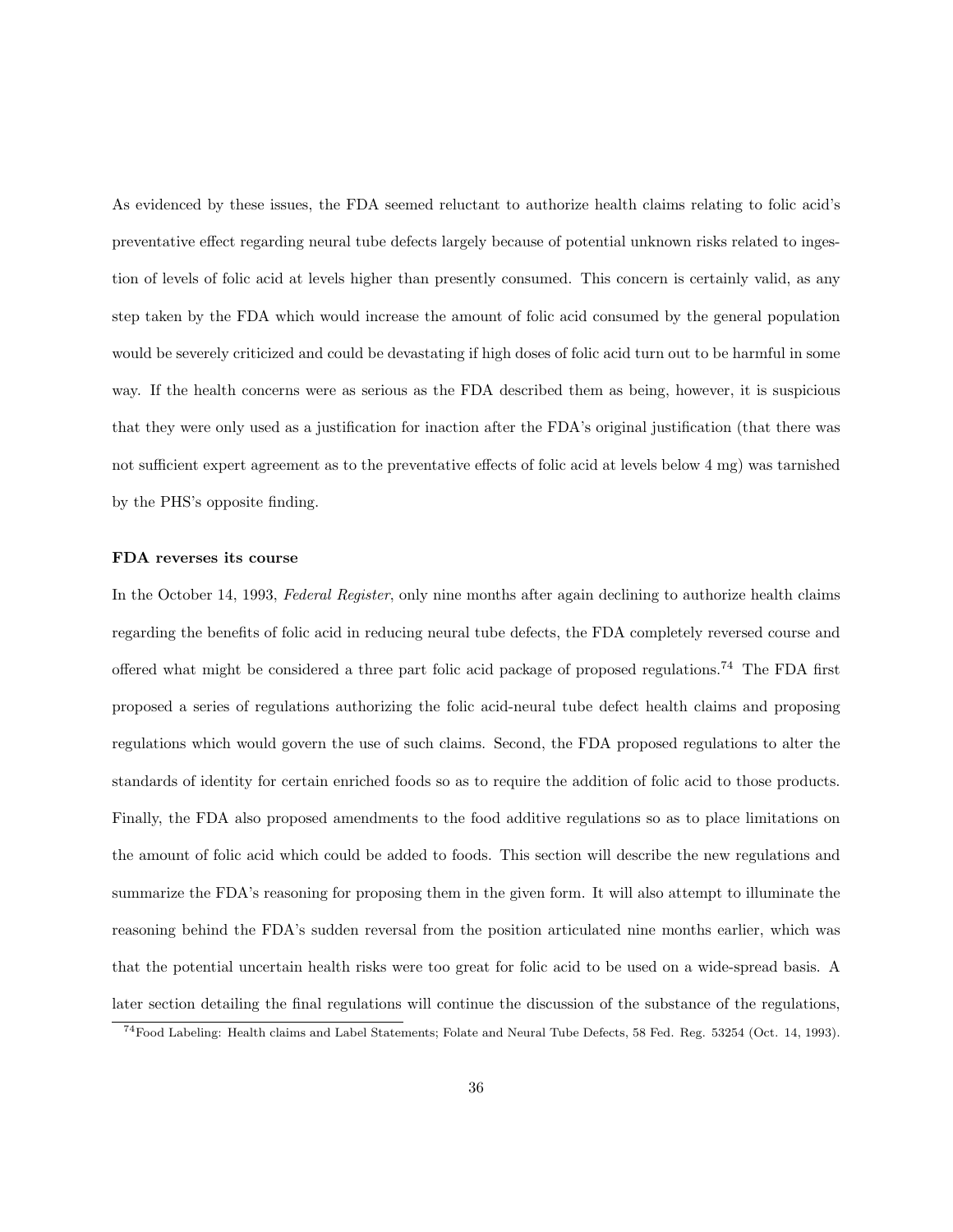highlighting those areas in which the final regulations differ from the proposed regulations.

In order to understand the health claims authorized by the FDA in 1993, it is first necessary to understand what took place during the previous nine months that caused the FDA to reverse the final regulations which did not allow for such health claims to be made. The first item to note is that the timing of the January, 1993, final rules declining to authorize the health claims was impacted by two factors. First, it was delayed by the continuous release of new data. As was previously discussed, the comment period for the proposed version of the rules was reopened in July, 1992, after it had been closed for five months, in order for the FDA to take into consideration new data which was being released. This likely delayed the release of the final rules to at least the extent of the reopened comment period.

Despite the delay, the final regulations were also impacted by the language of the NLEA. That act required the FDA to issue proposed regulations on the ten nutrient-disease relationships (of which folic acid-neural tube defects was one) within one year, which the FDA did when it denied the use of folic acid health claims. It also required the FDA to issue final regulations within two years. The end of the two year period was drawing near when the FDA reopened the comment period in July, 1993, which likely placed the FDA in a bind. If it did not act, the proposed regulations would have become final, pursuant to the NLEA's hammer provision. So, while the FDA may have been nearly ready to authorize these health claims, the fast approaching deadline may have offered inadequate time to properly draft and propose new authorizing regulations. This timing issue, combined with the fact that 1992 saw the release of both the results of the Hungarian study and the PHS folic acid intake recommendation, probably contributed to the situation where the FDA issued one set of final regulations in January, only to completely reverse itself with new proposed regulations in October of the same year.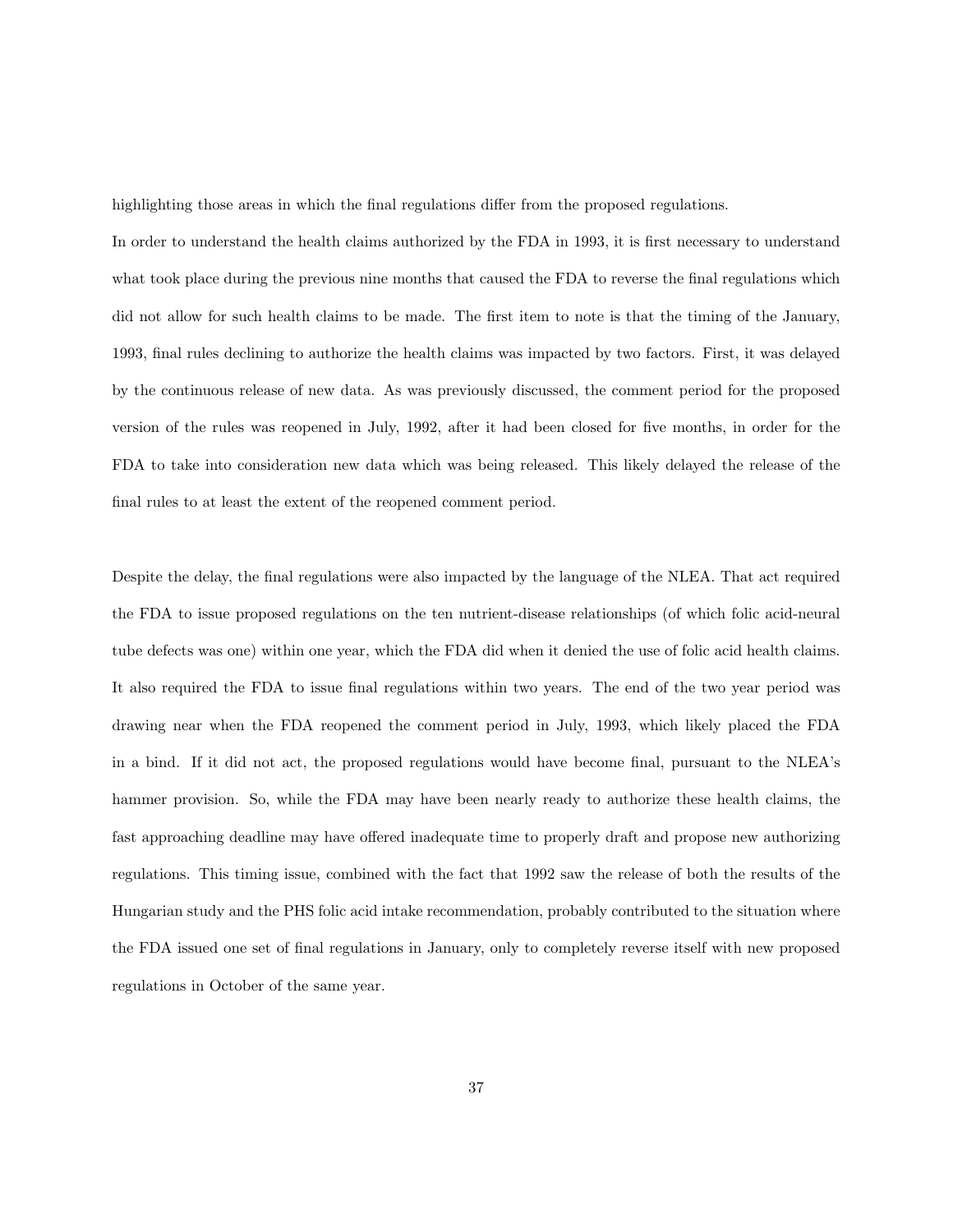While the timing requirements of the NLEA and the timing of the Hungarian study results and the PHS recommendation may explain the FDA's seemingly contradictory actions during 1993, the fact that the two sets of regulations are contradictory seems on its surface to be somewhat troubling. This is troubling because in January, 1993, the FDA refused to permit folic acid health claims on products because it thought the risks of increased folic acid intake might be harmful to certain groups within the U.S. population. Why, then was the FDA willing to reverse course nine months later? The answer seems to be the general progression of available information and, perhaps, external pressure placed on the agency. As was previously discussed, the FDA first refused to allow folic acid health claims because it declared that there was no consensus among the scientific community as to the benefits of folic acid at levels permissible under then-current regulations.<sup>75</sup> Then, when the PHS reached the opposite conclusion based on the same scientific evidence, the FDA based the final rules declining authorization of health claims on the premise that the potential risks of increased folic acid intake were unclear.<sup>76</sup> Finally, in the proposed regulations authorizing folic acid health claims, the FDA downplayed the problem of unknown risks by establishing a "safe upper limit of intake of 1 mg of folate/day for all population groups."<sup>77</sup> By setting this upper limit, the FDA argued that it had "tentatively concluded that [the] safety problems can be resolved."<sup>78</sup> By finding an upper limit to be helpful in mitigating the potential safety issues, the FDA thus issued, with the proposed regulations currently at issue, proposed food additive regulations relating to folic acid, which will be discussed in the following section.

Perhaps sensing that observers may be uneasy with the FDA's complete reversal of course on an issue where it previously found there to be potential health risks, the agency described each of the potential health risks it noted in its January, 1993, release and explained why they were no longer a problem when coupled with additional regulations which ensure the general population will ingest no more than 1 mg of folic acid per

<sup>75</sup>Food Labeling, supra note 56.

<sup>76</sup>Food Labeling, supra note 70.

<sup>77</sup>Food Labeling, supra note 72, at 53266.

 $^{78} \mathit{Id}.$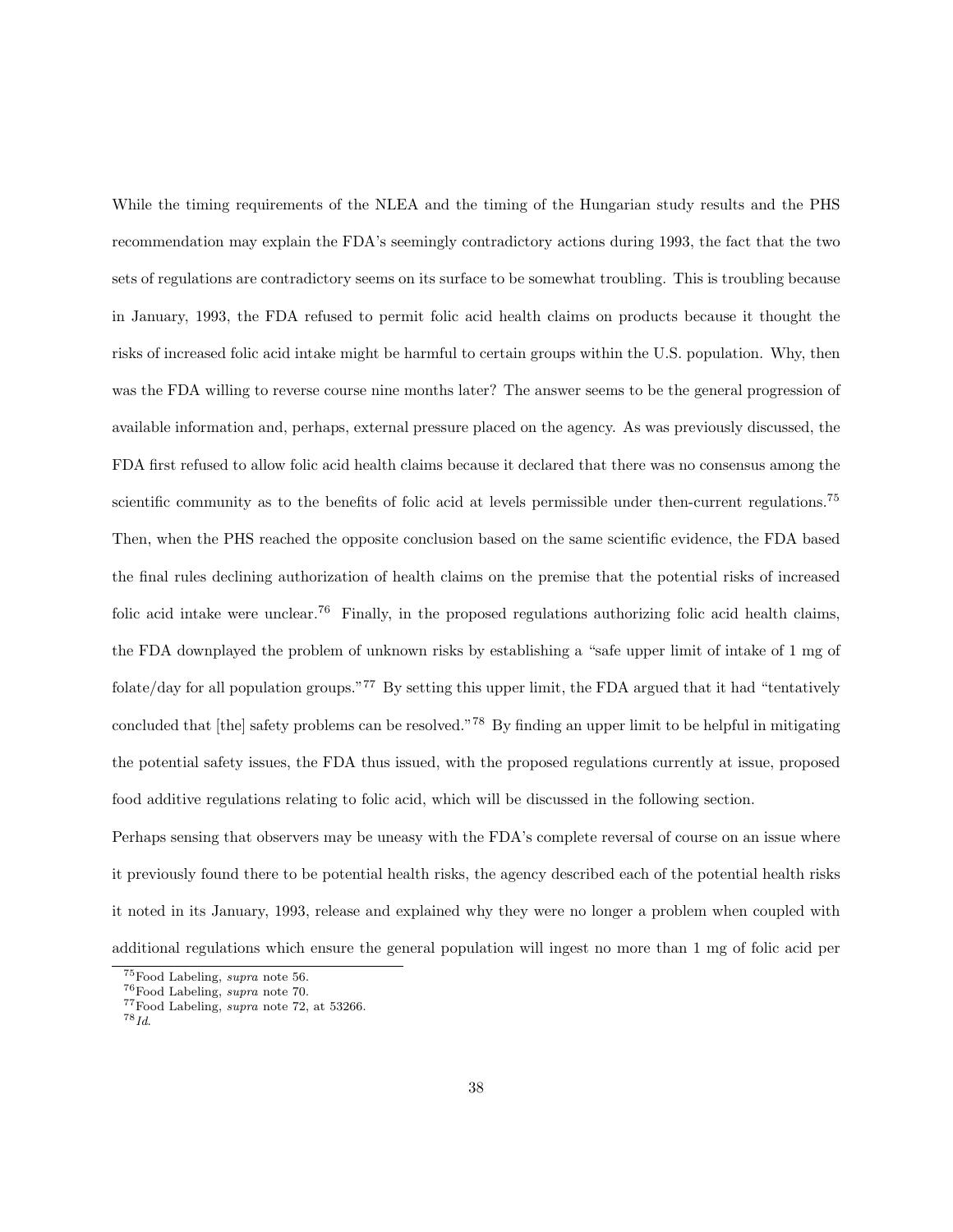day. The FDA first addressed what seemed to be its most serious concern regarding folic acid's risks – the potential for folic acid to mask a vitamin B<sup>12</sup> deficiency's symptoms, complicating diagnosis while neurologic damage continues. In the new proposed rules, the FDA clarified its previous concern, noting that many of the studies showing the potential masking effect used doses of folic acid of 5 mg per day and higher. The evidence of the masking effect at levels of folic acid under 1 mg per day is much less convincing. Thus, the FDA seemed more comfortable, although still not certain, that by keeping daily folic acid intakes below 1 mg per day the potential for masking of vitamin  $B_{12}$  deficiency should be limited.

The second concern the FDA previously raised was the unknown effects of high levels of folic acid on pregnant women and unborn fetuses. In the new proposed rules, the FDA still seemed concerned about this issue, as the uncertainty remained. However, the FDA seemed to think the 1 mg per day cap on folic acid intake was low enough to be safe. The third category of concern in the January, 1993, final rules centered around potential harms from high folic acid intake by people with epilepsy. While the FDA previously expressed concern that folic acid may reduce the effectiveness of anticonvulsant medications and exacerbate seizures, it noted here that such studies used very high does of folic acid (5 mg to 75 mg per day). It also noted that in a study using 3 to 5 mg of folic acid per day, there appeared to be no harmful effect of folic acid in epileptics. Thus, it again cited the 1 mg per day upper limit as the reason this concern is no longer prohibitive of health claims.

The fourth health concern the FDA previously cited was that high levels of folic acid may be damaging to people taking anti-folate medications for a wide variety of diseases. On this issue, the FDA noted several studies which suggested that 1 mg per day of folic acid does not interfere with anti-folate medications, but the FDA did request additional information on this area, as it seemed to remain unsatisfied by the data available at that time. Thus, the FDA's willingness to allow folic acid health claims, despite having serious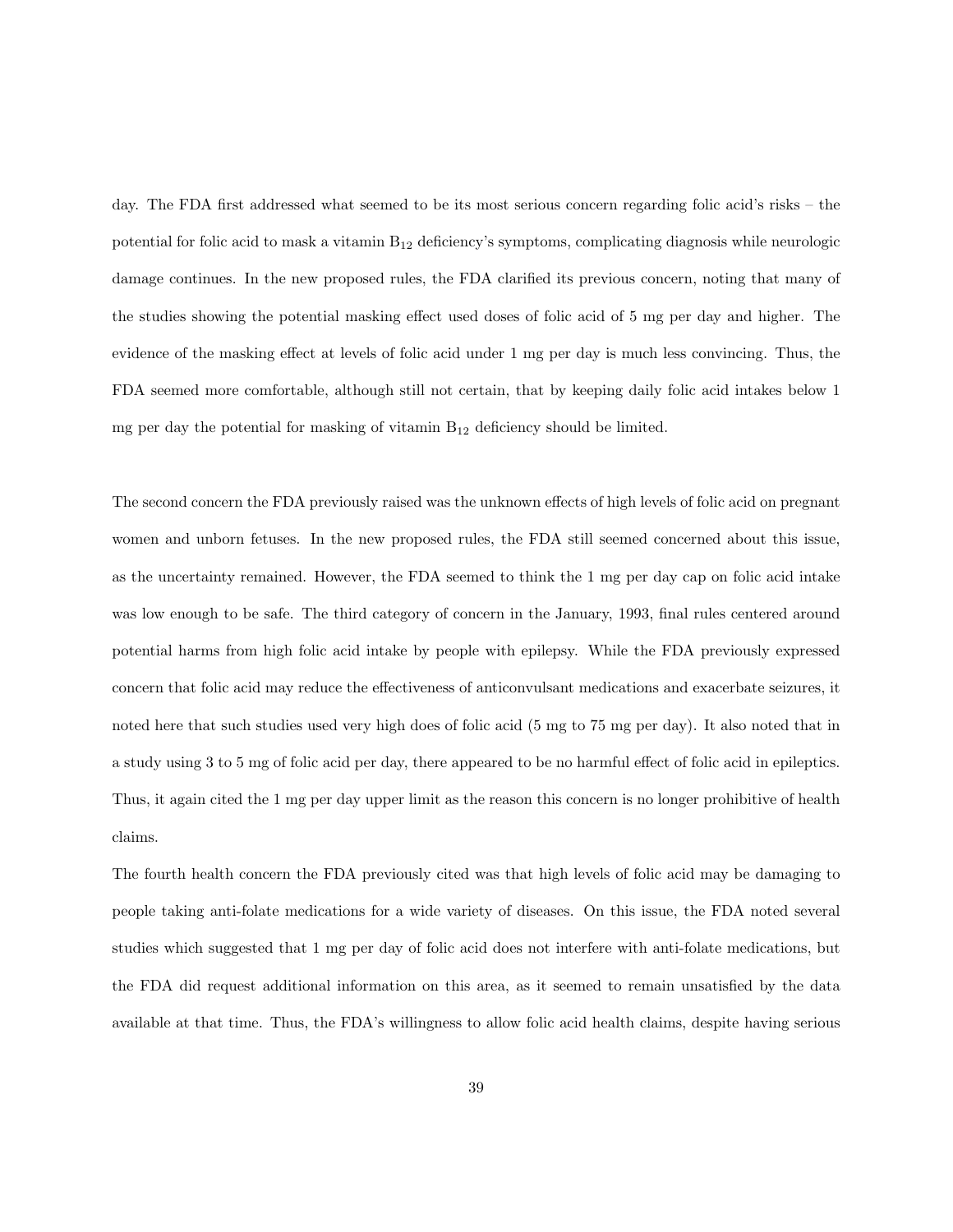safety concerns only nine months earlier, seems to be a product of two issues. First, the FDA's fears may not have been as extreme as the earlier rules portrayed, as a more revealing description of the data showed that often the safety concerns arise only with very high levels of folic acid. Second, the FDA seems to have satisfied itself that if the general population consumes less than 1 mg per day, it will not be ingesting enough folic acid for the potential harms to be realized. Therefore, while certainly not erasing the safety issues, the FDA seems to have at least convinced itself (either from outside pressure or from more review of the data) that these issues can be avoided with appropriate restrictions in place.

# The Requirements

The FDA's proposed rules authorizing the use of health claims regarding folic acid and neural tube defects were titled "Health claims: folate and neural tube defects."<sup>79</sup> The first noteworthy point about the proposed rule is the use of "folate" rather than "folic acid." The FDA decided that folate was the more appropriate word to use in the regulation, since it wanted to include both the natural food forms and the vitamin forms under this rule.<sup>80</sup> Because of this purposeful change in terminology used in the regulation, the term folate will also be used here, when appropriate.

The requirements of the rules are classified into two categories: the more basic general requirements<sup>81</sup> and the more detailed specific requirements.<sup>82</sup> The general requirements are mostly an inclusion by reference of the general health claim requirements applicable to all health claims, as the rule requires that "[t]he health claim for a food or supplement meets all of the general requirements of §101.14 for health claims, except that a food or dietary supplement may qualify to bear the health claim if it meets the definition of the term 'good source."' The requirements of §101.14 are indeed general and will only be discussed here to the extent

 $79$ 21 C.F.R.  $\S$  101.79.

<sup>80</sup>Food Labeling, supra note 72, at 53280.

 $8121$  C.F.R. § 101.79(c)(1).

<sup>82</sup>21 C.F.R. § 101.79(c)(2).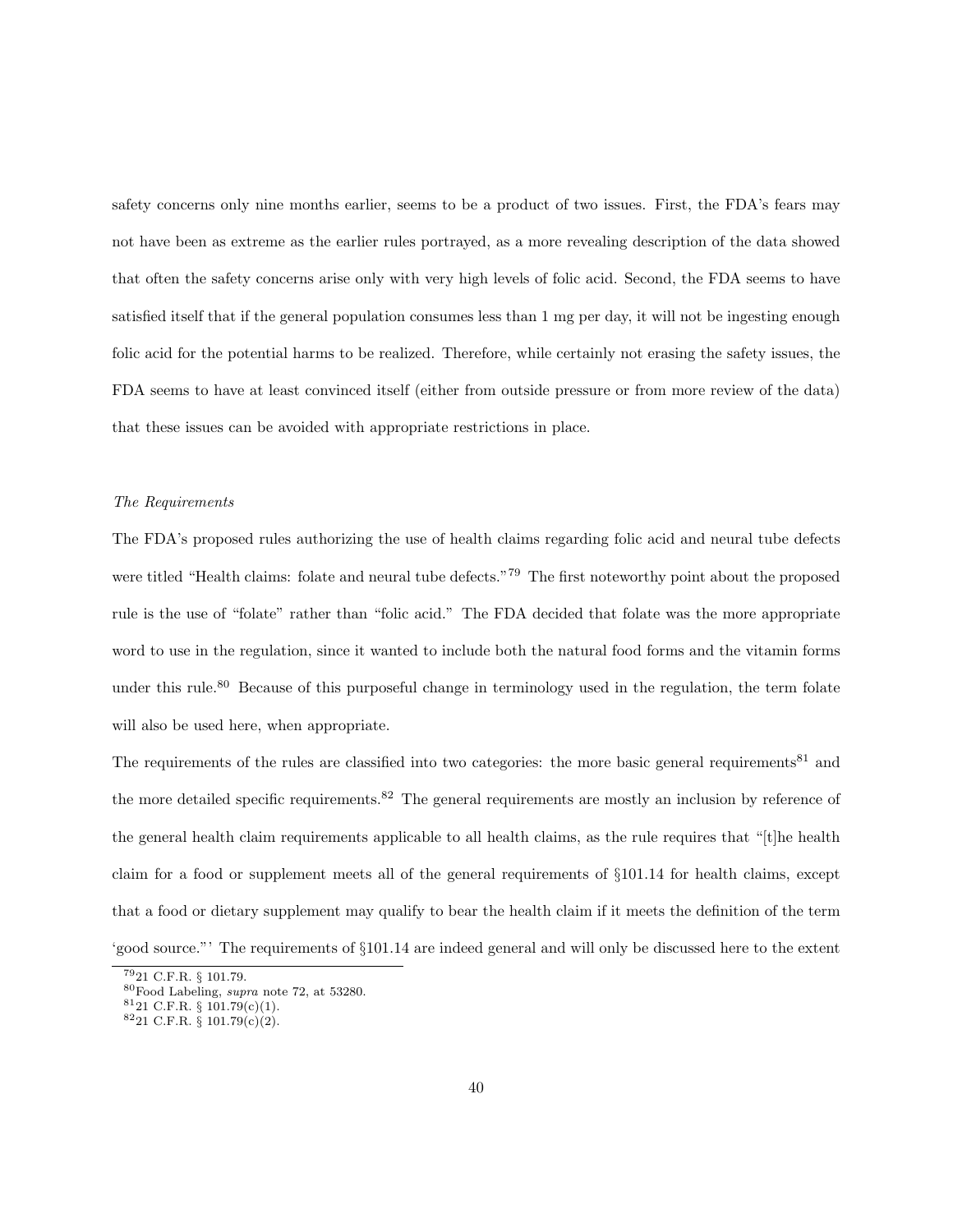necessary. The more interesting part of the general requirement is that foods may carry a folic acid health claim if they meet the definition of "good source." The standard requirement for health claims, specified in  $\S 101.14(d)(2)(vii)$ , is that foods must be "high" in the particular substance at issue. The term "high" in this case is defined, along with the terms "rich in" and "excellent source of," to be permissibly used on food labels containing at least  $20\%$  of the RDI of a particular substance.<sup>83</sup> "Good source," on the other hand, is part of the less stringent terms, including "contains" and "provides," which are permissible if the product contains  $10\%$  to  $19\%$  of the RDI of a particular substance.<sup>84</sup> The FDA proposed to allow health claims regarding folate when a food contains as little as 10% of the RDI of folate because "folate is ubiquitously distributed among many foods in the U.S. food supply."<sup>85</sup> The FDA noted that although many vegetables, including okra, broccoli, spinach, turnip greens, Brussels sprouts, and others, do contain enough folate per serving (more than 20% of the RDI) to qualify for "high" status, the "great majority of foods contain folate at lower levels."<sup>86</sup> For example, the FDA notes that oranges, grapefruit, many berries, cabbage, lettuce, corn, cauliflower, peas, many vegetable juices, beets, and parsnips contain enough folate per serving (10% to 19% of the RDI) to qualify as a "good source" but not enough to qualify as "high." Because so many foods contain small, but not inconsequential, levels of folate, and eating a diet in accordance with the current dietary guidelines would provide enough of those foods to provide, in total, the RDI of folate, the FDA proposed allowing folate health claims on products with lower levels of folate.

Beyond the above general requirements, the FDA's proposed rules under §101.79 also contain several specific requirements, which form the crux of the guidelines for the proposed health claims. First, and most importantly, the proposed rules allow the use of "[a] health claim that women who are capable of becoming pregnant and who consume adequate amounts of folate daily during their childbearing years may reduce

<sup>83</sup>21 C.F.R. § 101.54(b).

 $8421$  C.F.R. § 101.54(c).

<sup>85</sup>Food Labeling, supra note 72, at 53281.

 $^{86} \mathit{Id}.$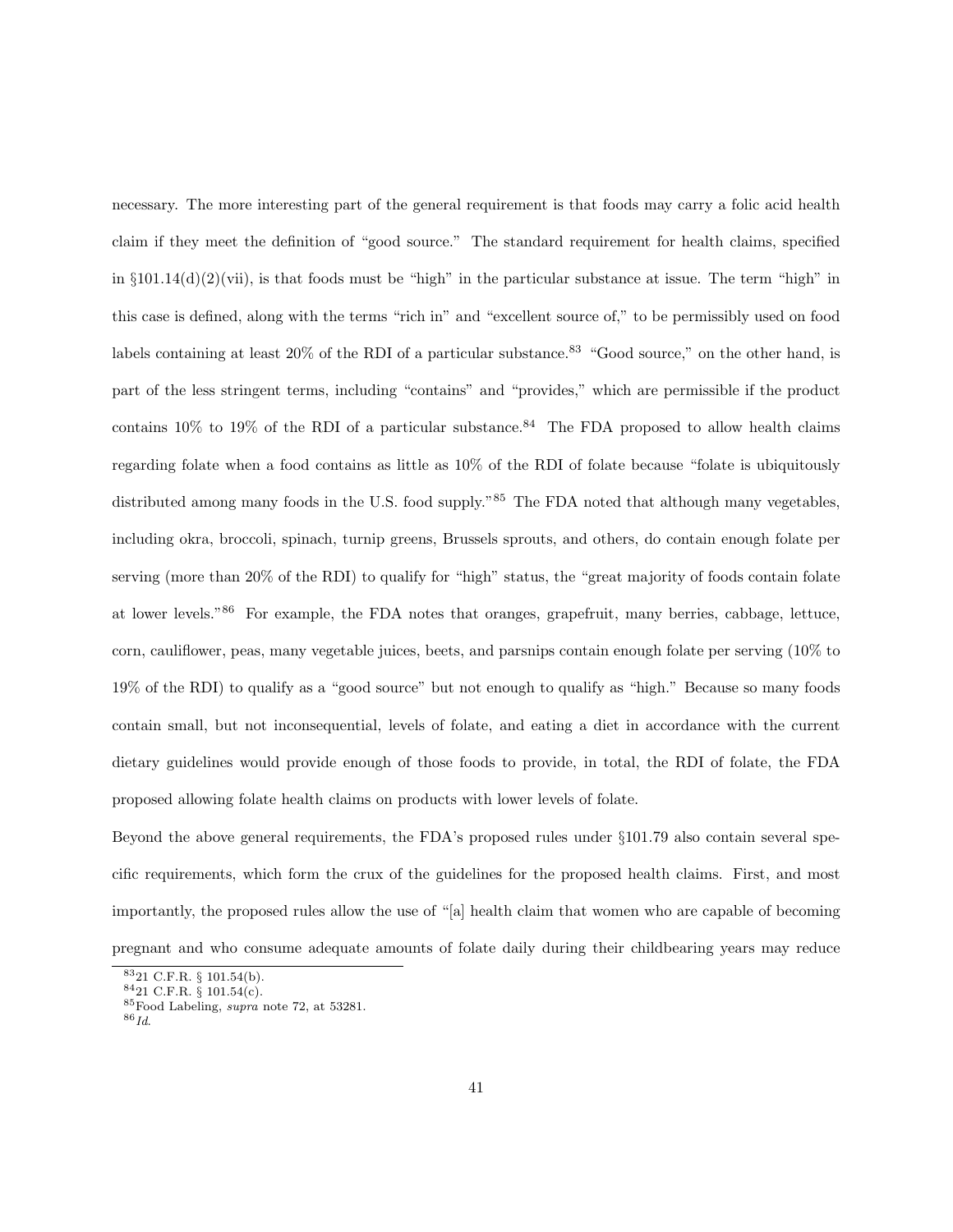their risk of having a pregnancy affected by spina bifida or other neural tube defects." In making such a claim, the FDA requires manufacturers to specify several items, including the nutrient at issue. The FDA allows manufactures to use the following terms in describing the nutrient: "folate," "folic acid," "folacin," "folate, a B vitamin," "folic acid, a B vitamin," or "folacin, a B vitamin" in meeting this requirement. Both "folate" and "folacin" were allowable terms and synonyms under the current regulatory structure, and "folic acid" was added here because of its use in the PHS recommendation.

The FDA also requires manufacturers making the health claim to specify the health condition, allowing them to use any of the following descriptions: "neural tube defects," "birth defects, spina bifida, or anencephaly," "birth defects of the brain or spinal cord, anencephaly or spina bifida," or "spina bifida or anencephaly, birth defects of the brain or spinal cord" in so doing. The FDA chose these specific variants because they allow manufacturers to provide terms with which the public may be familiar (since neural tube defects may not be a phrase known to many people), but also are specific enough so as not to lead women to believe that folate may prevent all birth defects. Exactly which phrases the FDA meant to propose is somewhat unclear, as in the explanatory test accompanying the proposed rules, the FDA states that the proposed rule contains "the birth defect spina bifida," although the text of  $\S101.79(c)(2)(i)(C)$  does not include this language. Also, the explanatory text includes the phrase "the birth defects spina bifida and anencephaly," while the text of the rule instead states "birth defects, spina bifida, or anencephaly." These oversights, although troublesome in that they occur in such a specific, text-based section of the rule, appear corrected in the final rule, discussed below.

The proposed rules also place several other specific requirements on potential health claims. First, the FDA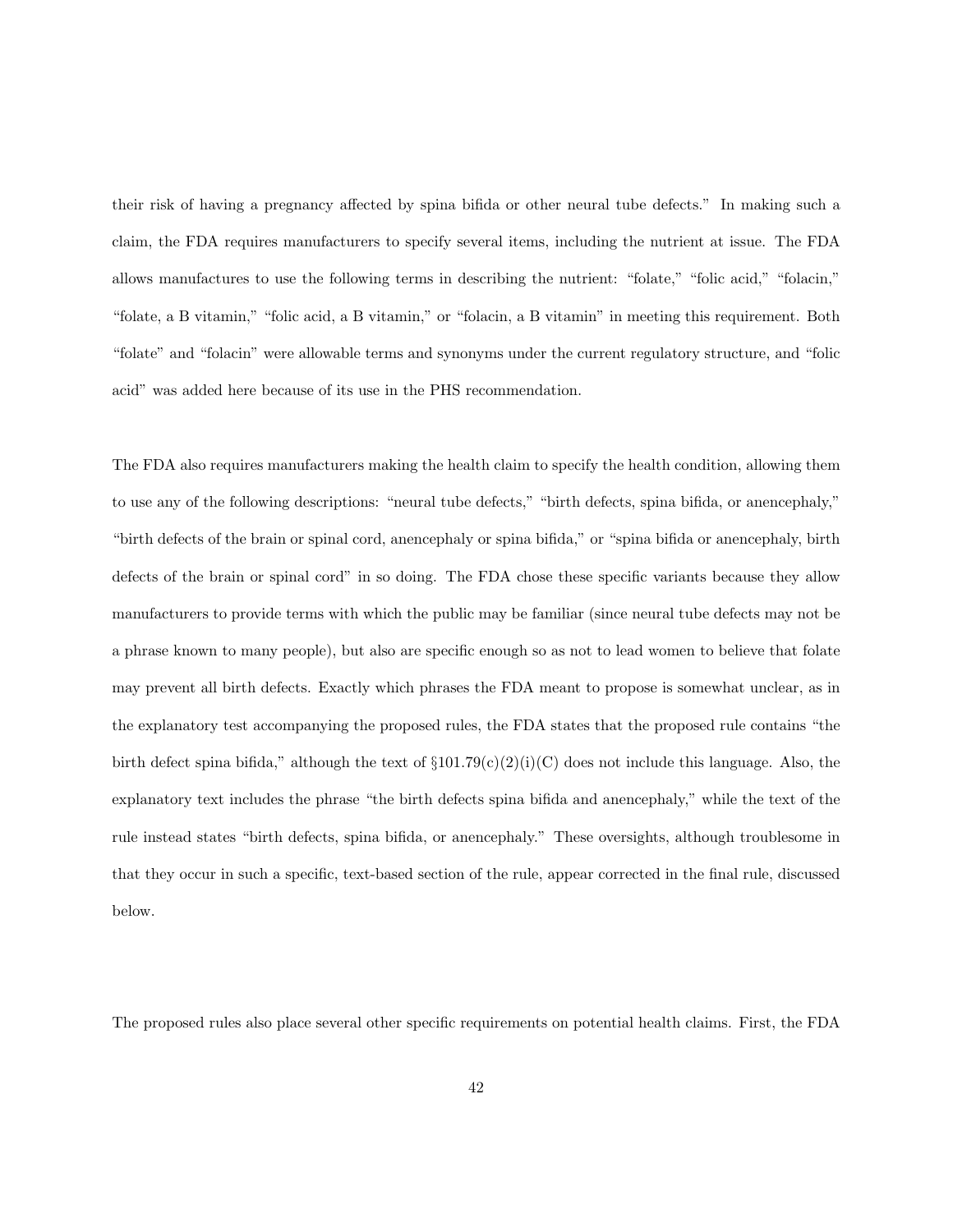proposed to require the health claims state that neural tube defects have many potential causes, while also not implying that folate intake is the only factor in determining risk.<sup>87</sup> Also, the rules require that health claims state that neural tube defects are not widespread but are very serious, so as not to mislead women into thinking they are common.<sup>88</sup> Furthermore, health claims may not make reference to "any specific degree of reduction in risk of neural tube defects" which may be attributed to folate.<sup>89</sup> Health claims may not, therefore, make reference to the PHS estimate that folate intake could reduce by 50% the prevalence of neural tube defects.

Dietary supplements and fortified foods must also carry an additional statement if they contain more than 25% of the RDI of folate. If they include a health claim related to folate, they must also state that 1 mg per day is the safe upper limit of folate intake.<sup>90</sup> The FDA proposed to require this extra warning in these cases so people can monitor their intake of these foods. The FDA did not believe that monitoring was necessary in foods with less folate. Under the proposed rules, however, no foods are permitted to state that a certain amount of folate is more effective in preventing neural tube defects than a lower amount.<sup>91</sup> This, the FDA stated, is consistent with the research showing that general dietary improvement yields a reduction of risk. Finally, all foods with folate health claims must also identify diets adequate in folate through the use of such phrases as "Adequate amounts of folate, a B vitamin, can be obtained from diets rich in fruits, including citrus fruits and juices, vegetables, including dark green leafy vegetables and legumes, enriched grain products, including breads, rice, and pasta, fortified cereals, or a dietary supplement."<sup>92</sup> These long, wordy statements are designed to ensure women learn ways to improve their overall diet so as to include

 $8721$  C.F.R. § 101.79(c)(2)(i)(D).

 $8821$  C.F.R. § 101.79(c)(2)(i)(E).

 $8921$  C.F.R. § 101.79(c)(2)(i)(F).  $9021$  C.F.R. § 101.79(c)(2)(i)(G).

 $9121$  C.F.R. § 101.79(c)(2)(i)(H).

 $9221$  C.F.R. § 101.79(c)(2)(ii)(B).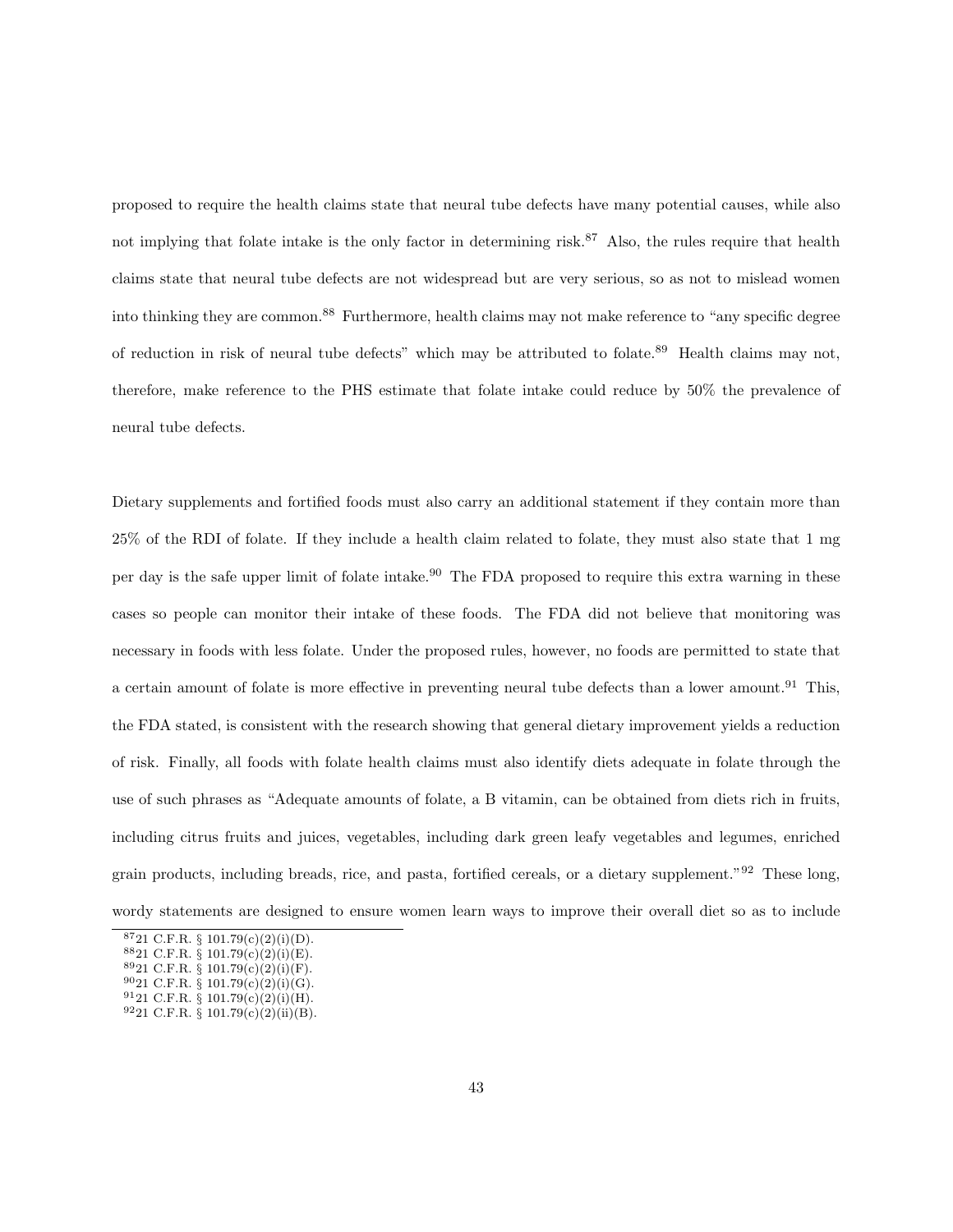adequate folate.

The FDA also included in the proposed rules several rules of a more technical variety. First, the health claims may only be used on dietary supplements which meet the United States Pharmacopoeia standards for disintegration and dissolution. This will ensure the folate contained in a dietary supplement will be absorbed into the body.<sup>93</sup> Second, no foods containing more than 100% of the RDI for vitamin A as retinol or preformed vitamin A or vitamin D may bear a folic acid health claim.<sup>94</sup> The reasoning behind this rule is the fear that women may attempt to increase their folic acid intake by consuming more products containing folate, and if those products contain high levels of certain forms of vitamin A or D, they could ingest excessive levels of those vitamins. Excessive vitamin A has been associated with birth defects, and excessive vitamin D is potentially toxic, so the FDA included this rule in an attempt to ensure women do not receive excessive amounts of those vitamins. Third, any product bearing a folic acid health claim must include the amount of folate per serving in the nutrition label.<sup>95</sup> And, finally, products may not bear a folate health claim if they contain certain high levels of fat, saturated fat, cholesterol, or sodium.<sup>96</sup> However, in addition to these technical requirements, the FDA does provide for certain optional information to be included in the claim, such as the relationship between folate and neural tube defects, a recommendation that women with a history of neural tube defects should consult their doctor, and a statement showing the recommended daily value of folate is  $400\mu g^{97}$  (0.4 mg).<sup>98</sup>

These many restrictions and requirements seem extremely cumbersome, to the point that a health claim

 $93$ <sub>21</sub> C.F.R. § 101.79(c)(2)(ii)(C).

<sup>94</sup>21 C.F.R. § 101.79(c)(2)(iii).

<sup>95</sup>21 C.F.R. § 101.79(c)(2)(iv).

 $^{96}21$  C.F.R.  $\S$  101.14(a)(4).

 $97$ Throughout the paper, I use the units of measure specified by the specific cited authority. For conversion purposes, 1 mg is equal to 1,000  $\mu$ g.

 $9821$  C.F.R. § 101.79(c)(3)(i), (ii), (iii).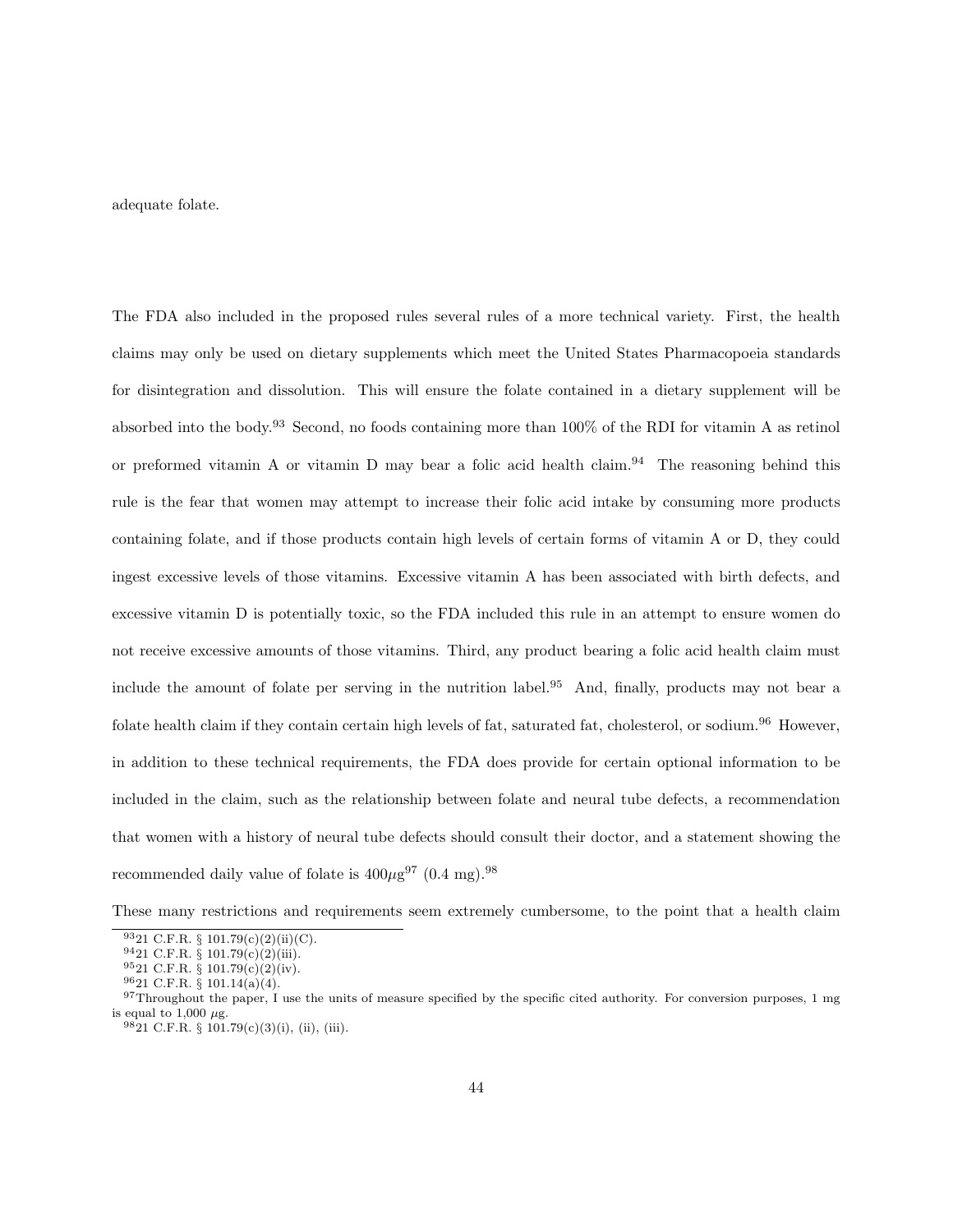must be very long in order to meet the requirements. The FDA provided several examples of model health claims, and they illustrate this problem. The following is one of those, and is the shortest of the examples provided by the FDA:

> Women who consume adequate amounts of folate, a B vitamin, daily throughout their childbearing years may reduce their risk of having a child with a neural tube defect. Such birth defects, while not widespread, are very serious. They can have many causes. Adequate amounts of folate can be obtained from diets rich in fruits, dark green leafy vegetables and legumes, enriched grain products, fortified cereals, or a supplement. Folate consumption should be limited to  $100\mu$ g per day from all sources.<sup>99</sup>

This example shows how long a health claim likely needs to be in order to satisfy the requirements of §101.14 and §101.79. Whether this is prohibitively long will be discussed later.

# Fortification

By proposing to authorize folate health claims, the FDA created the possibility that food manufacturers might add folic acid to their products in order to place the health claim on the products. This could have resulted in the U.S. population ingesting high, and perhaps dangerous, levels of folate. However, if the FDA restricted the addition of folate to foods, women of childbearing age might not receive enough, thus limiting the protective benefits. Therefore, at the same time as it proposed rules related to the folate health claims, the FDA also proposed a fortification policy to add folate to certain foods and proposed changes in the food additive rules to restrict the foods to which folate could be added. A discussion of the fortification program follows, with a discussion of the amendments to the food additive regulations commencing following that discussion.

Since neural tube defects occur very early in pregnancy, before many women know they are pregnant, the FDA decided that fortification of the food supply would increase the likelihood that women of childbearing age would receive adequate folate. However, the goal of ensuring that women of childbearing age receive adequate folate must be balanced with a goal of preventing excess folate intake in any segment of the popula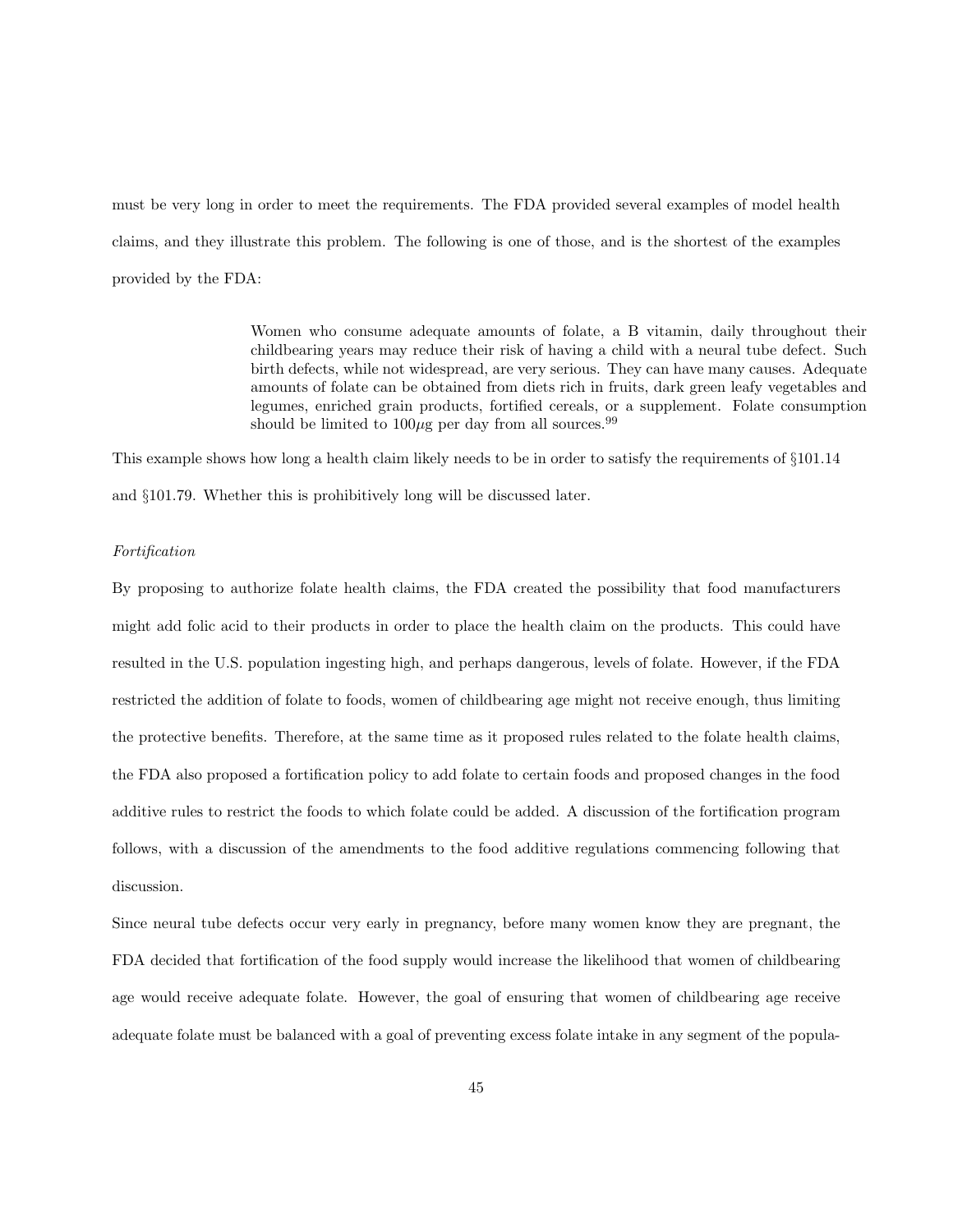tion. In order to achieve both of these goals, the FDA had to consider many issues, including which products to fortify, what levels of fortification to require, what safe upper limit of folate intake to adopt, what level of bioavailability of folate and folic acid in foods to require, and what estimates of likely daily folate ingestion would be accurate. Only after consideration these issues was the FDA able to propose a plan for folic acid fortification.

The first issue the FDA needed to consider was which foods to fortify with folic acid. The fortification of the U.S. food supply began in the 1940s, when the FDA created a standard of identity for several enriched cereal-grain products.<sup>100</sup> To qualify to bear the label "enriched," the products had to contain certain levels of thiamin, riboflavin, niacin, and iron. The FDA deemed the addition of these nutrients necessary in order to both replace nutrients lost during milling and to ensure adequate dietary intake. Cereal-grain products were selected for fortification because they met certain criteria for carriers of nutritional fortification and were consumed by a "significant portion of the population in an amount adequate to meaningfully increase intakes of [the] nutrient."<sup>101</sup> In determining foods to consider for folate fortification, the FDA again looked for foods which were a staple consumed by a significant portion of the target population. The FDA considered cerealgrain products, fruit juices, dairy products, and breakfast cereals as candidates for fortification. Specifically within the cereal-grain category, the FDA considered foods with established standards of identity, including the following "enriched" products: bread, rolls, and buns; wheat, corn, and rice flours; corn grits; corn meals; farinas; rice; macaroni products; and noodle products. Among the non-cereal-grain products with standards of identity which the FDA considered were milk, yogurt, fruit juices, and canned fruit nectars. None of the standards of identity for these foods allowed, at that time, the addition of folate.

Once the FDA had its selection of potential fortification candidates, it then needed to determine the appropriate level of fortification before choosing one of the candidates. This was a complicated procedure,

 $100$  Food Labeling, supra note 72, at 53271.  $101 \, Id.$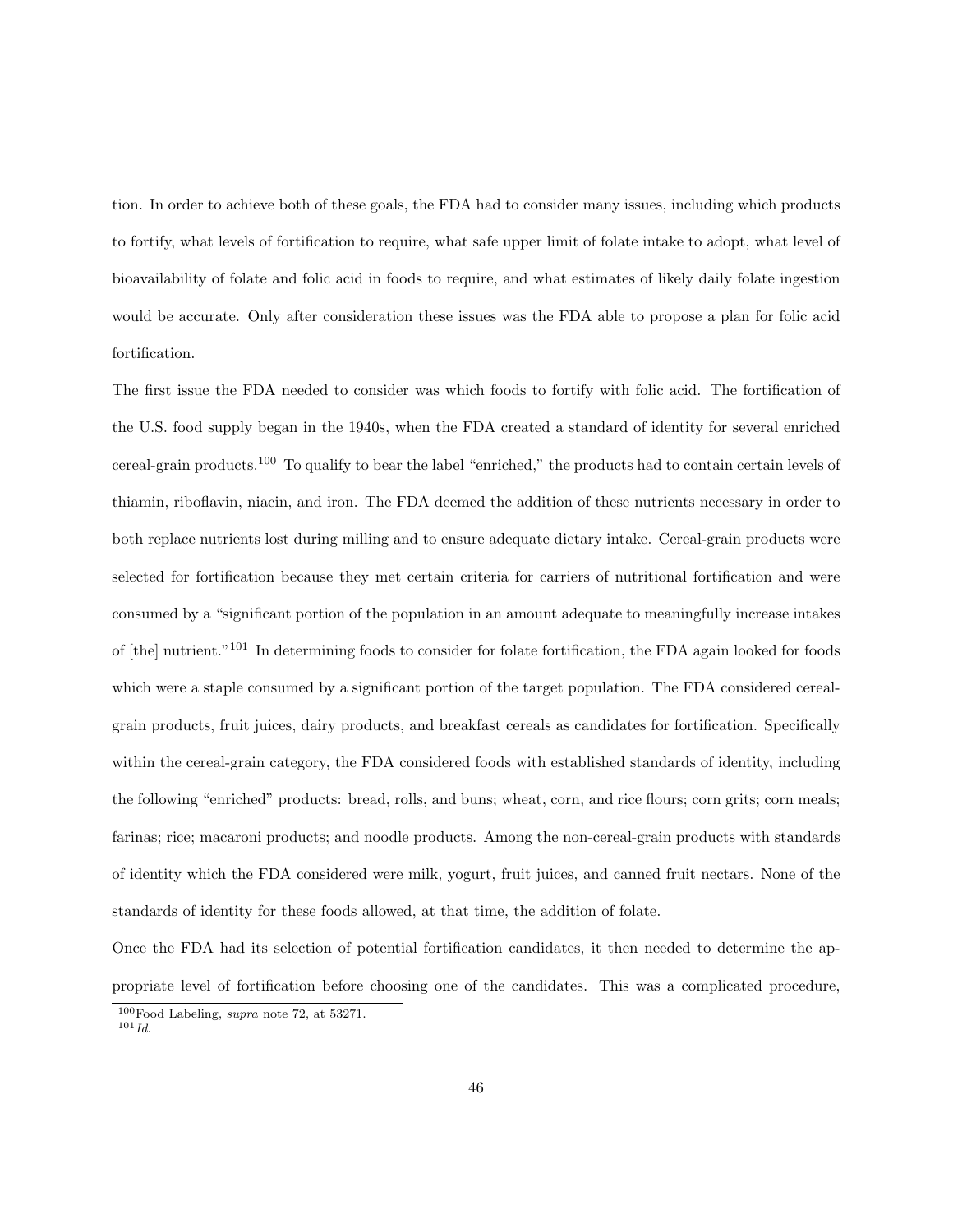requiring the FDA to consider how much folate in foods would be absorbed into the body (bioavailability), how much folate people were likely to ingest, and how much folate could be ingested safely over the long term. As has previously been mentioned, the FDA determined that 1 mg should be considered the safe upper limit of daily folate intake so as to minimize the potential for unknown complications to arise related to high folate intake. However, determining the 1 mg limit also required the FDA to examine whether the 1 mg should include all folate or just added folic acid (from fortification or dietary supplements), and whether the 1 mg limit was too low to allow women of childbearing age to consume enough folate to receive the protective benefits. The FDA concluded that the 1 mg limit was high enough that, given the proper fortification program, most target women would regularly consume the RDA of folate through their diets. The FDA determined that the limit would be for all folates, not just added folic acid. The FDA also determined that in using the 1 mg upper limit, it would not consider the bioavailability of various forms of folate, even though it had been presented with evidence that folic acid added to foods and supplements is more easily absorbed by the body than natural folates found in foods. The FDA had also been given evidence that folate is absorbed differently when consumed with certain foods and beverages. However, due to the complicated nature of these issues, the FDA decided not to include these issues in its determination of levels of folate consumed as part of the 1 mg per day maximum.

In determining the amount of folate to include in fortified foods and dietary supplements, the FDA used the Department of Agriculture's Nationwide Food Consumption Survey ("NFCS") on individual intake during 1987-1988.<sup>102</sup> The NFCS was a survey in which respondents provided data on their diets over a three day period. From that, the researchers estimated the daily food and nutrient intake of the U.S. population and its various subgroups. The FDA used this data to determine the level of folate intake per day for various groups in the population. It then used various scenarios of fortification (for example, the FDA considered a scenario

 $102$ United States Department of Agriculture, Nationwide Food Consumption Survey/Individual Intake 1987-1988, accession number PB90-504044, National Technical Information Service, Springfield, VA, 1990.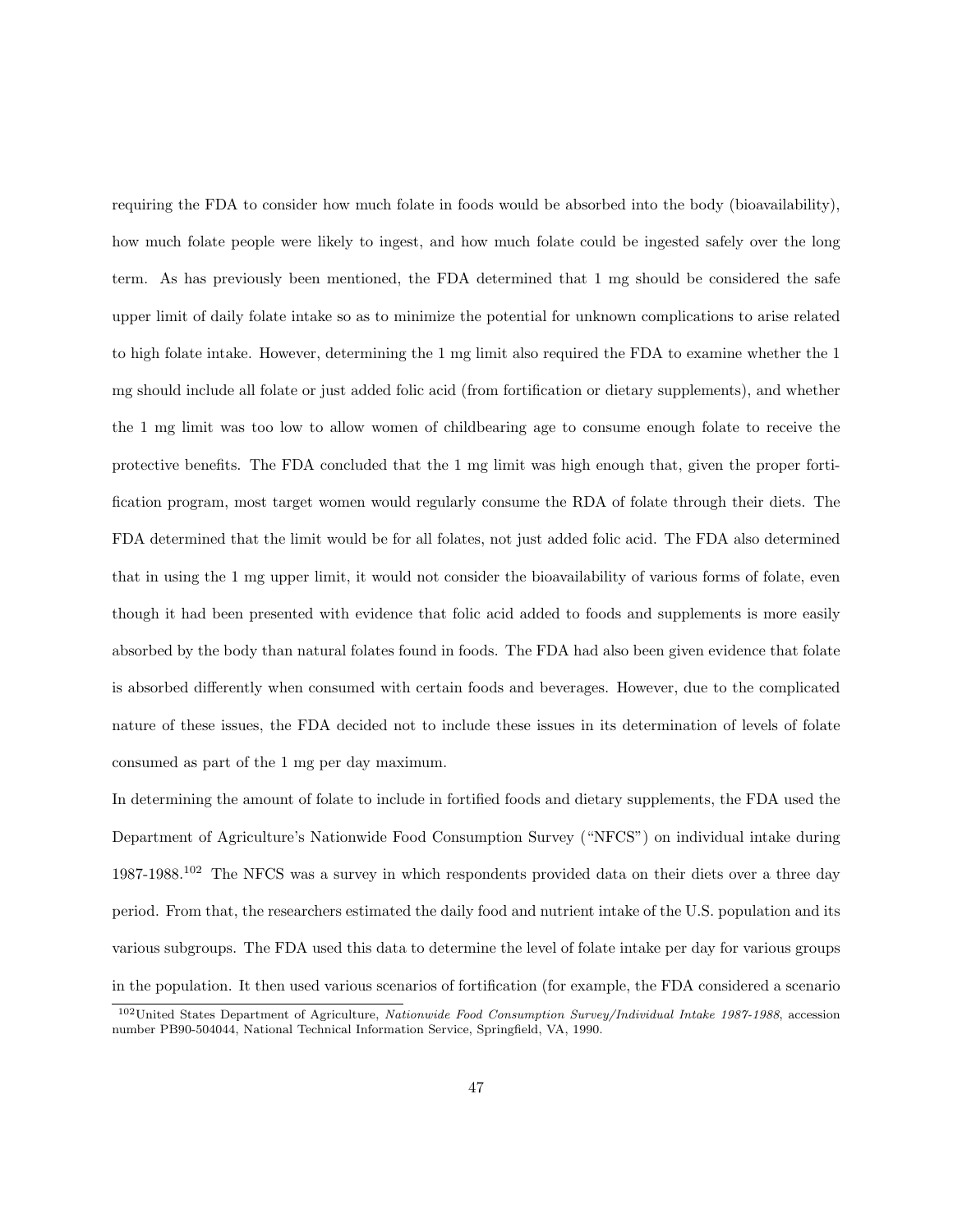in which grain products contained 70  $\mu$ g of folic acid per 100 g, or one in which certain juices contained 140  $\mu$ g of folic acid per 100g) and recalculated folate intakes using the hypothetical levels of fortification. The FDA noted, however, that using this method could present two different errors: it could underestimate the amount of food typically eaten, and it could underestimate the folate content of the foods eaten.

According to the FDA, the amounts of food typically reported by volunteers in the NFCS survey only provided 70% of the amount of calories necessary for these people to maintain their present weight, indicating that people underreported the food they ate. Therefore, the FDA took into account this potential 30% underreporting by using the 95th percentile of calorie intake to estimate folate intake for "high" consumers and used the 25th percentile to estimate the folate intake for "low" consumers. The second potential for error is that methods for determining folate levels in foods often produce inaccurate results, and manufacturers who report nutrient levels on nutrition labels often add extra of the nutrient in order to ensure the product contains at least the amount on the label. These issues complicate the determination of actual folate intake, probably producing an actual folate intake higher than the estimated intake. Despite these issues, the FDA decided only to use the upward adjustment in calorie intake described above to correct for these potential problems.

After considering the potential for error, the FDA tested folate intakes in 12 different fortification scenarios. It determined that fortification of cereal-grain products, fruit juices, and dairy products was not a viable alternative, as it resulted in high consumers in most population groups consuming over  $1,000 \mu$ g per day without supplements. In fact, children 1 to 10 years old who were high consumers were estimated to ingest over 4,000 µg per day. Therefore, the FDA concluded that fortification of dairy and juice products should not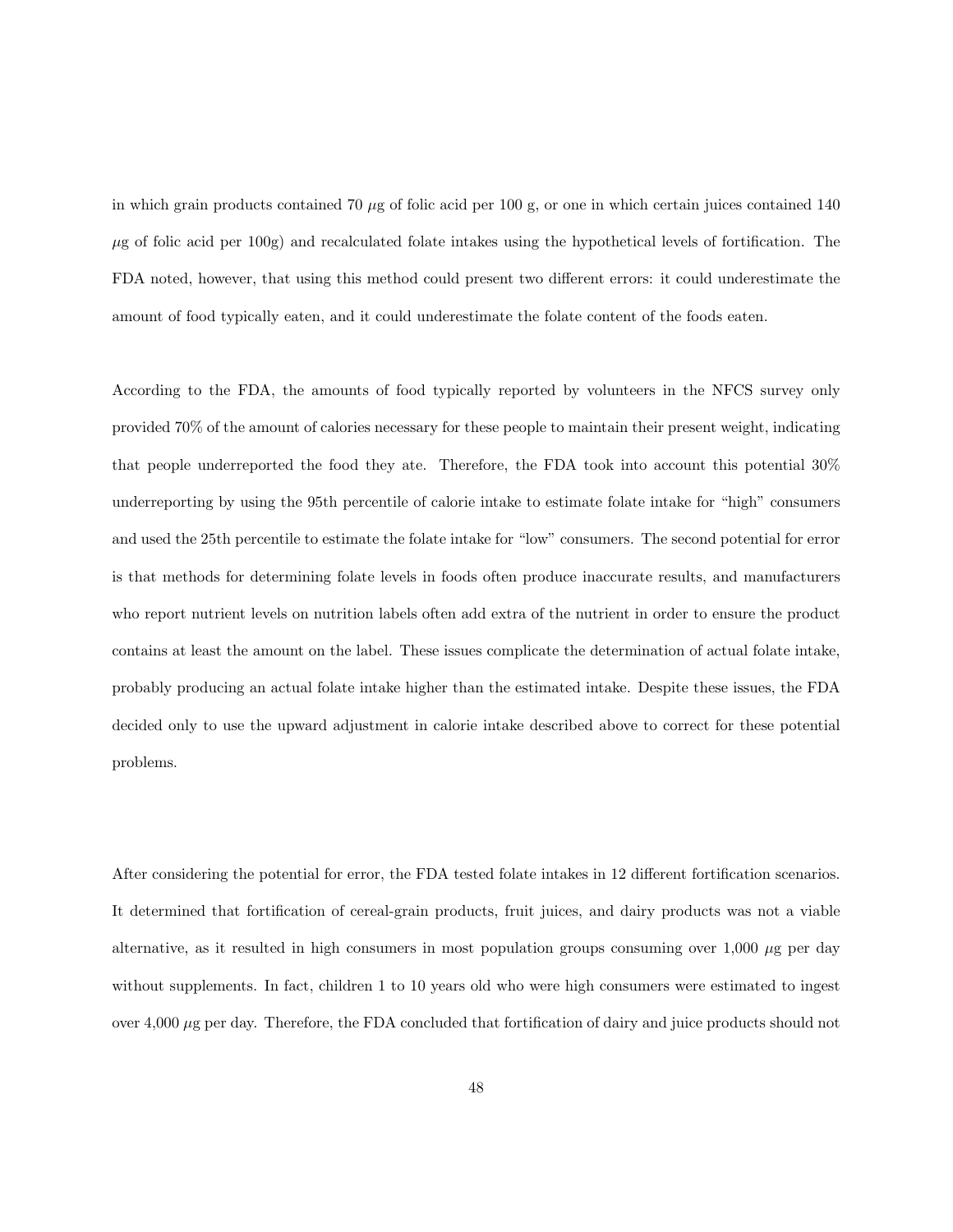be permitted. In focusing on fortifying cereal-grain products, the FDA considered three levels of fortification: 70, 140, and 350  $\mu$ g of folic acid per 100 g. Running the estimates with these numbers showed that while  $350 \mu$ g pushed some high users beyond the 1 mg per day maximum, the lower two amounts kept all high user groups below the maximum.

The FDA also calculated the likely folate intake for consumers following the USDA Food Guide Pyramid, determining that whether low or high consumers reached the RDA or exceeded the 1 mg maximum depended on whether they included as part of their diet a breakfast cereal fortified with either 25% or 100% of the RDA of folate. When the diet included a breakfast cereal with 100% of the RDA, some consumers, especially high consumers age 51 and up and males age 19 to 50, would exceed the 1 mg per day maximum with a fortification of cereal-grain products at the 140 and 350  $\mu$ g per day level. However, 70  $\mu$ g per day fortification would not provide enough folate for many women of childbearing age. Therefore, the FDA proposed to require fortification of enriched foods at 140  $\mu$ g per 100 g and to limit breakfast cereals to 100  $\mu$ g per serving, while allowing dietary supplements to contain up to  $400 \mu$ g per serving. At this level, no consumer groups would be likely to exceed the daily maximum, and even women in the low categories could ingest at least  $230 \mu g$ per day. Although this is not the RDA, the FDA noted that there is evidence that even that level could reduce the risk of a neural tube defect. Thus, the FDA settled on this scheme for fortification, even though all of the target population would not likely receive the RDA, because a higher level might put some groups in danger.

## Food Additives

By proposing a fortification program to ensure women of childbearing age receive adequate folate from food sources at the same time as it proposed authorization of health claims regarding folic acid and neural tube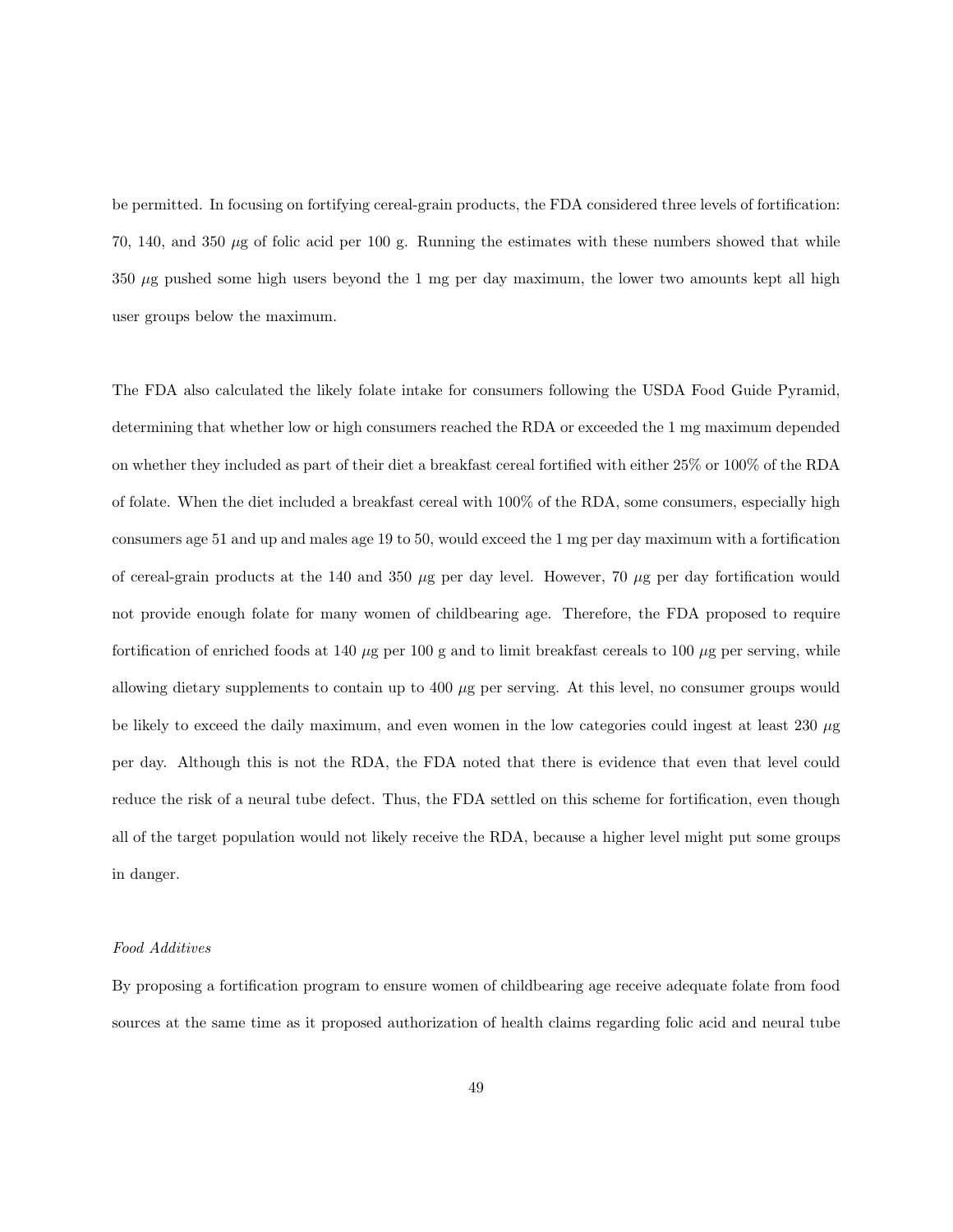defects, the FDA created a situation in which the U.S. population might receive very high quantities of folic acid. Since the fortification program was designed to provide adequate folate from cereal-grain products and breakfast cereals, if manufacturers began adding folic acid to their products in order to utilize the new health claims, there was a possibility that a large percentage of foods might contain folic acid. Therefore, as the final piece to its three part plan, the FDA simultaneously proposed amendments to the food additive regulations which would prevent folic acid from being added to foods other than breakfast cereals and those foods with standards of identity requiring the addition of folic acid.<sup>103</sup> Additionally, the amendments were to limit the amount of folic acid added to breakfast cereals.

Until 1993, when the folic acid plan was proposed, folic acid had been treated in the regulations under a plan dating back to 1973.<sup>104</sup> The regulation allowed folic acid to be added to foods so long as the maximum intake of the food (or dietary supplement) typically consumed during a one day period would not provide consumers with more than 0.4 mg of folic acid per day.<sup>105</sup> Additionally, that number was 0.1 mg for infant foods, 0.3 mg for foods for children under 4, and 0.8 mg for pregnant or lactating women. Under that rule, however, manufacturers would be free to add  $0.4 \text{ mg}$  of folic acid to each serving of their products, potentially resulting in a situation where many foods each contained the RDA for folic acid. This would far surpass the FDA's 1.0 mg per day target maximum.

Therefore, the FDA proposed a new food additive amendment for folic acid containing several basic provisions.<sup>106</sup> First, the new regulation would allow dietary supplements to continue to contain 0.4 mg of folic acid, as the FDA considered that amount to be safe. Second, the new regulation would allow foods with new standards of identity requiring folic acid fortification to be fortified with the proper amount of folic acid.

<sup>103</sup>Food Additives Permitted for Direct Addition to Food for Human Consumption; Folic Acid (Folacin), 58 Fed. Reg. 53312 (Oct. 14, 1993).

<sup>104</sup>38 FR 20725.

 $^{105}\rm{Previous}$   $\S 172.345.$  See also 58 FR 53312 at 53313.

<sup>106</sup>Proposed §172.345. See also 58 FR 53312 at 53317.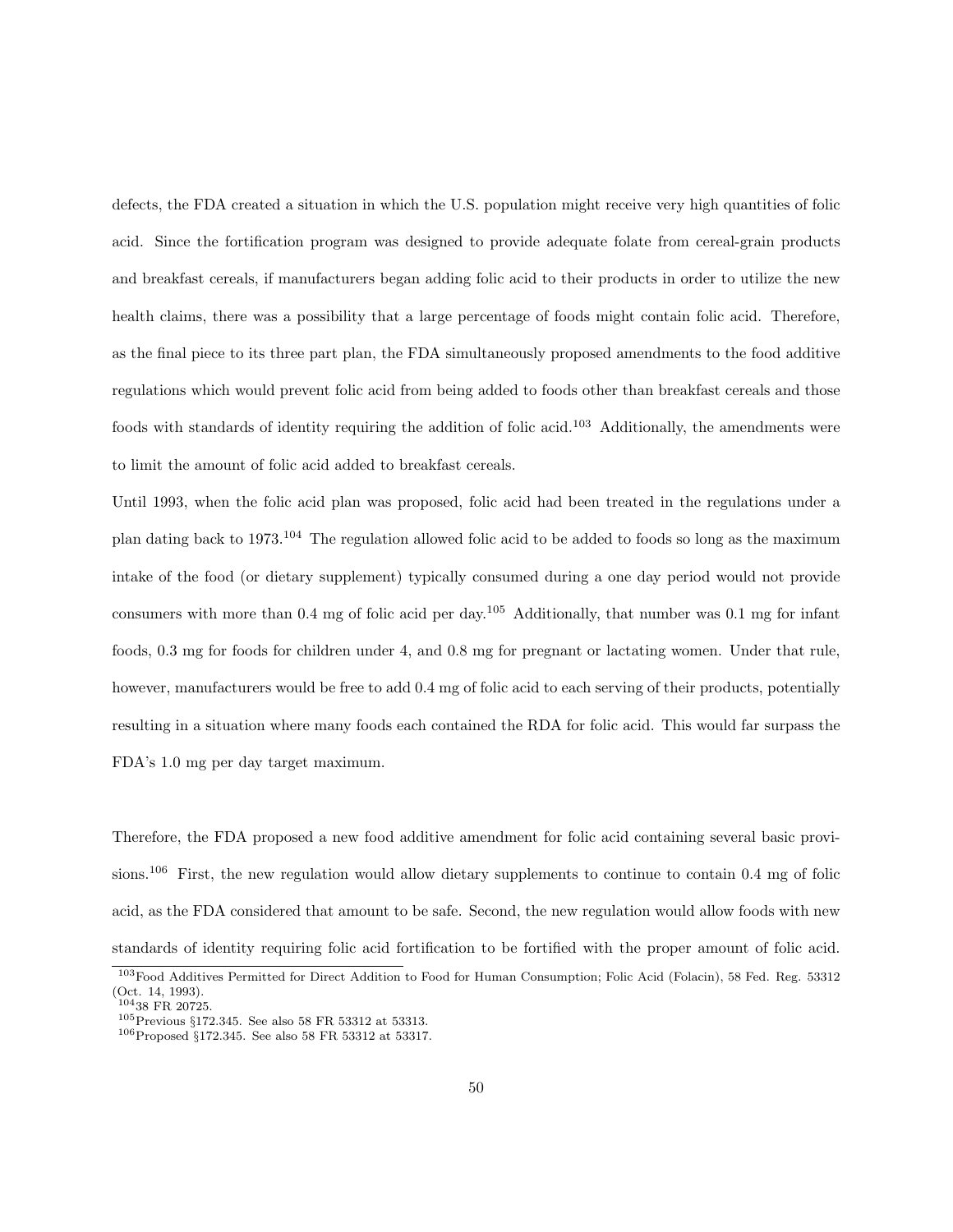Third, infant formulas would continue to be permitted to contain added folic acid in a manner consistent with the Federal Food, Drug, and Cosmetic Act. Foods used under medical supervision would also be exempted from the new regulations. Finally, folic acid would be permitted to be added to breakfast cereals at a rate of no more than 0.1 mg per serving. Thus, breakfast cereals were really the only food without a standard of identity to which folic acid could be added. The 0.1 mg per serving maximum was somewhat controversial in that it would require the reformulation of several cereals which contained the full RDA of folic acid at the time the regulation was proposed. However, breakfast cereals containing more than 0.1 mg of folic acid were not singled out, as any food which did not fall into one of the above categories and contained added folic acid would need to be reformulated under the proposed regulation. This was necessary, according to the FDA, to ensure that the amount of folate consumed by the population was adequately controlled.

Thus, three years after the passage of the NLEA, and one year after the PHS made its folic acid recommendation, the FDA had proposed regulations which completely overhauled its treatment of folic acid. Instead of allowing manufacturers of non-standardized foods to include a full day's worth of folic acid in their products, the FDA created a comprehensive system to deliver adequate folate to women of childbearing age while not delivering excessive folate to any segment of the population. Through fortification of standardized foods and breakfast cereals, authorization of health claims regarding folic acid and neural tube defects, and the prevention of folic acid addition to other foods, the FDA hoped to provide for an adequate, but controlled, supply of folate to passively reach thousands of people. As will be seen, however, even though the FDA proposed this program in October, 1993, and provided for a short two-month comment period, it would be years before rules were finalized and implemented.

## The Final Rules

Despite the fact that the FDA proposed the folate package of regulations in late 1993, it was not until March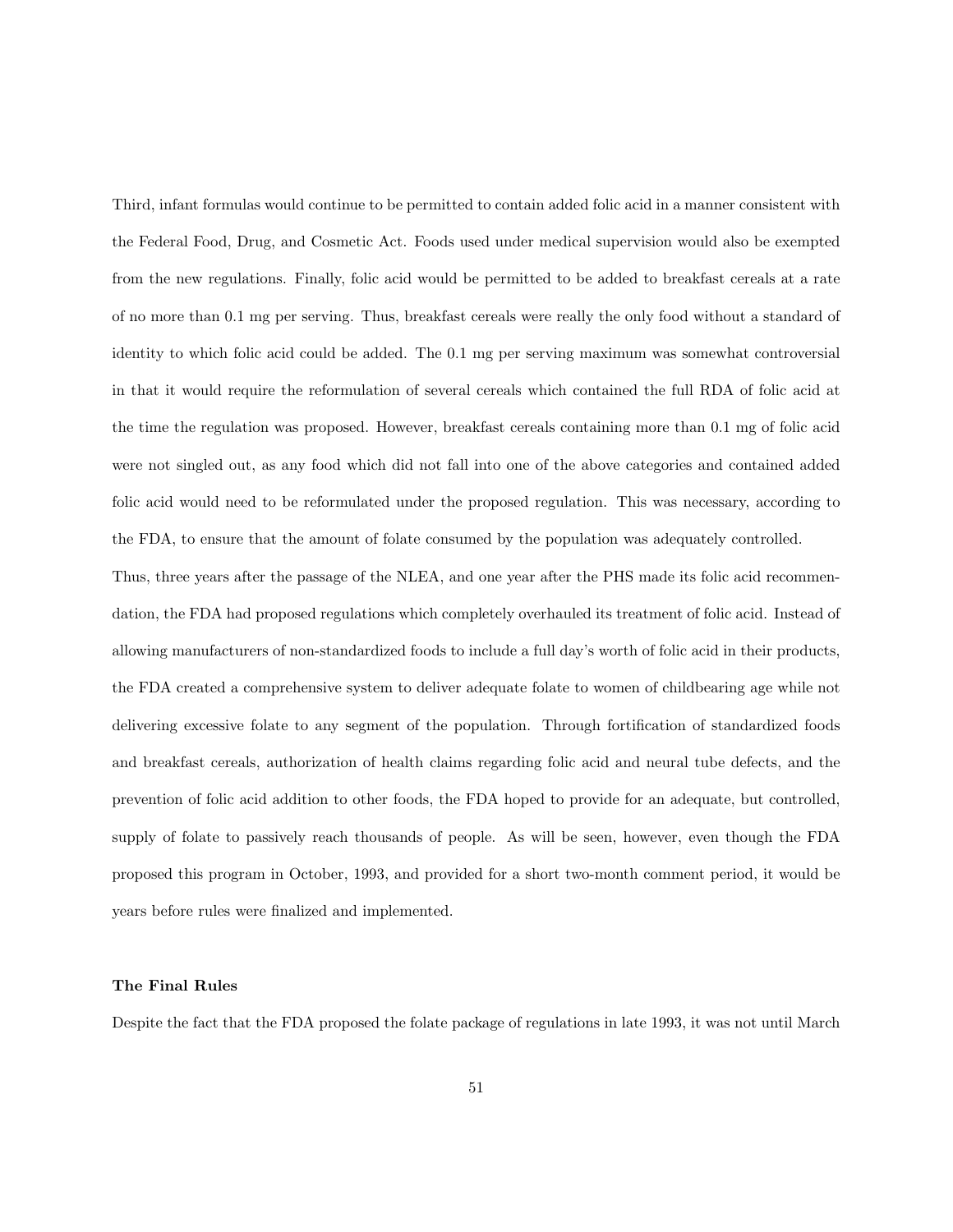of 1996 that it issued the final regulations.<sup>107</sup> During the nearly two and a half year period between the issuance of the proposed and final regulations, the FDA received nearly 100 comments regarding its proposals. The comments came from a wide variety of sources, including government agencies, a foreign government, state governments, consumer advocacy groups, and manufacturers of foods and dietary supplements, among others. Thus, this section presents an overview of the most important comments, including those which prompted the FDA to alter the proposed regulations, in an attempt to highlight the differences between the proposed and final rules. It should be noted, however, that these final rules apply to both conventional foods and to dietary supplements. Dietary supplements did receive certain differing treatment prior to the enactment of these regulations, but that will be addressed in a later section.

Although the FDA received comments favoring and criticizing nearly every aspect of the proposed health claims regulations, it decided not to alter most of the provisions. However, the FDA did alter certain aspects of the regulations in response to the comments it received, and the vast majority of the alterations were designed to simplify the required parts of the authorized health claims in some way. For example, one change the FDA made throughout the regulations was to require that all references to an amount of folate be expressed in a percentage of the RDI, with an option for the microgram equivalent to be used in parentheses. This was designed to limit confusion that may result from using different measures to express the relevant amounts of folate. Similarly, the FDA also decided to permit, as part of the required identification of the health-related condition, manufacturers to use "birth defects of the brain or spinal cord" or "brain or spinal cord birth defects" to eliminate confusion in women who are not familiar with the more technical terms like neural tube defects, spina bifida, or anencephaly.<sup>108</sup>

Many other of the FDA's alterations were the product of a desire to allow the claims to be as simple

<sup>107</sup>Food Labeling, supra note 4 at 8752.

 $10821$  C.F.R. §  $101.79(c)(2)(i)(C)$ .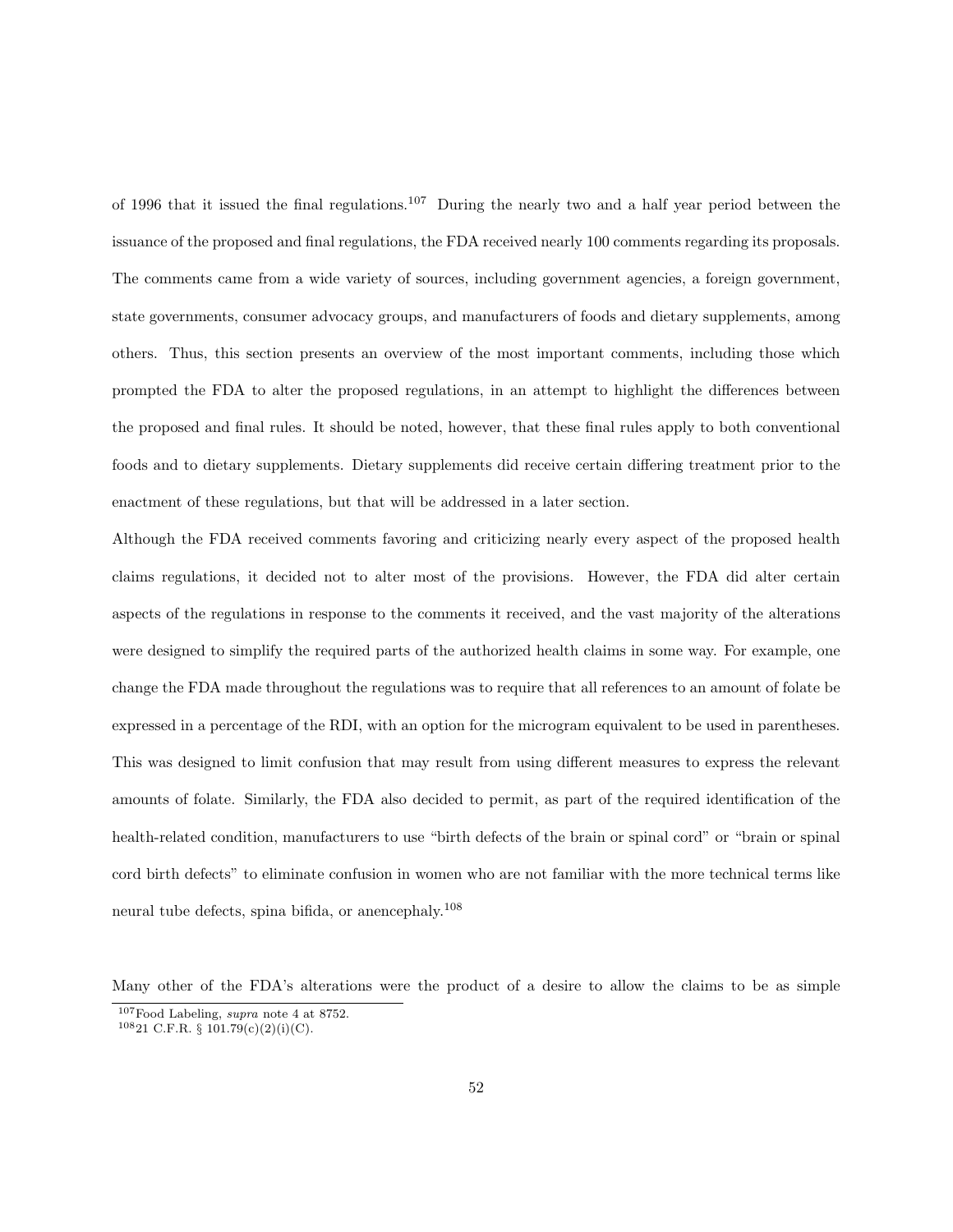and succinct as possible. The FDA noted that the use of health claims was not as widespread as it had anticipated, and it attributed that at least partly to the fact that the required health claims may be too long. Therefore, it made several changes designed to decrease the required elements for health claims. As part of this effort, the FDA removed the requirement that health claims needed to contain examples of foods which could be included in a diet to increase folate intake. Instead, the claims need only state that folate should be consumed as part of a healthy diet.<sup>109</sup> Also, the FDA altered the requirement that dietary supplements or foods containing more than 25% of the RDI of folate carry a cautionary statement regarding excessive folate intake. Instead, the FDA decided to require the statement only on foods and supplements containing more than 100% of the RDI of folate.<sup>110</sup> The FDA and some commentators worried, in addition to the length problem, that such a low threshold might result in too many caution statements, possibly resulting in an effort by women to avoid foods with folate. The FDA also eliminated the requirement that health claims state that neural tube defects have many causes, as it decided that the requirement that health claims not imply that folate is the only risk factor in neural tube defects should achieve the necessary educational purpose. Finally, the FDA also eliminated the required statement that the prevalence of neural tube defects is low.

Thus, when the health claims authorization went into effect on April 19, 1996, the FDA had streamlined the initial requirements to make the health claims both potentially easier for consumers to understand and easier for manufacturers to implement. As was noted in the previous section, under the proposed rules, even the shortest example of a health claim including all of the required statements was prohibitively long. Under the final rules, a health claim could be as short as "Adequate folate in healthful diets may reduce a woman's risk of having a child with a brain or spinal cord birth defect."<sup>111</sup> This claim, being much shorter than was previously required, was thought to be more appealing to both consumer and manufacturers, thus increasing

 $10921$  C.F.R. § 101.79(c)(2)(i)(H).

 $11021$  C.F.R. § 101.79(c)(2)(i)(F).

 $11121$  C.F.R. § 101.79(d)(1)(ii).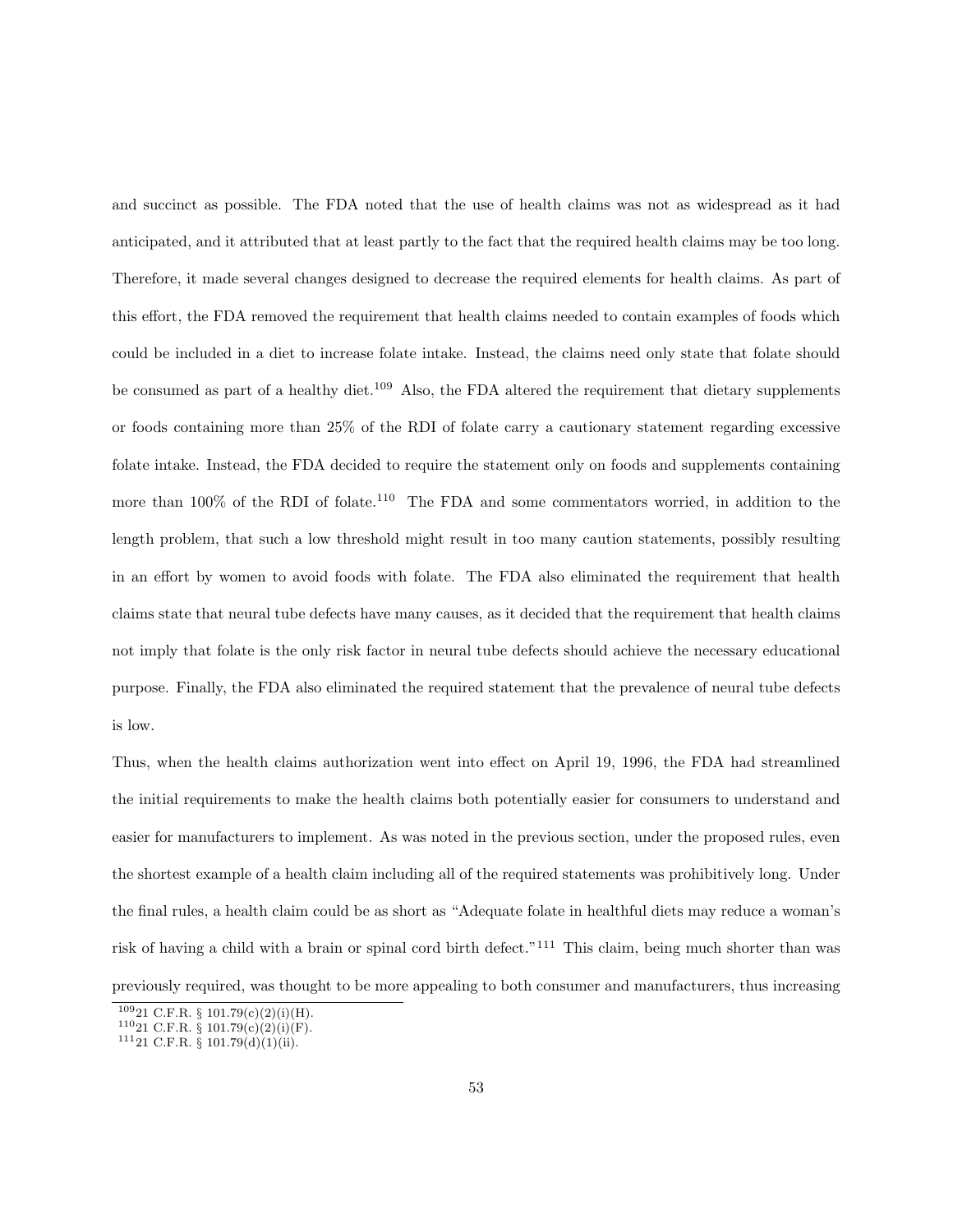the likelihood that women of childbearing age would be able to more easily identify foods high in folate. In the same issue of the Federal Register, the FDA also issued its final rules regarding the folate fortification program.<sup>112</sup> Like the final health claims rules, the final fortification rules were accompanied by a discussion of the 170 letters the FDA received regarding the proposed rules. However, the final fortification rules only differ in one way from the proposed rules: the final rules were to become effective two years after issuance, as opposed to one year under the proposed rules. The FDA made this change to allow manufacturers adequate time to exhaust their inventory of packaging before making the necessary folate-related changes to the postfortification packaging. Also, the two year delay would give manufacturers time to properly reformulate their products to include folate. However, it is worth noting that this delay pushed the effective date for the fortification program back to January 1, 1998, which is over seven years after the agency was first required to act on the folate-neural tube defects situation by the NLEA.

The other noteworthy aspect of the text accompanying the final fortification rules is the FDA's analysis of the economic costs of the program relative to the vitamin  $B_{12}$ /pernicious anemia situation, which was the FDA's main reason for not implementing the folate program in the first place. Using data released after the proposed regulations had been issued in 1993, the FDA determined that each case of neurologic disability resulting from low levels of folate masking pernicious anemia would result in a utility loss of, on average, \$537,948. Including medical bills, the average cost per case was estimated at \$570,000. The FDA calculated the annual benefits to society of folate fortification at between \$220 and \$700 million. This results in a break-even number of neurologic disability cases of between 386 and 1,228 annually, which are the number of neurologic disability cases resulting from the folic acid changes that can occur before the new policy becomes more expensive and harmful than the previous one. This seems to compare favorably to the potential for 500 cases of folate-caused neurologic disabilities estimated to occur based on the one study the FDA cited. This

<sup>112</sup>Food Standards: Amendment of Standards of Identity for Enriched Grain Products to Require Addition of Folic Acid, 61 Fed. Reg. 8781 (March 5, 1996).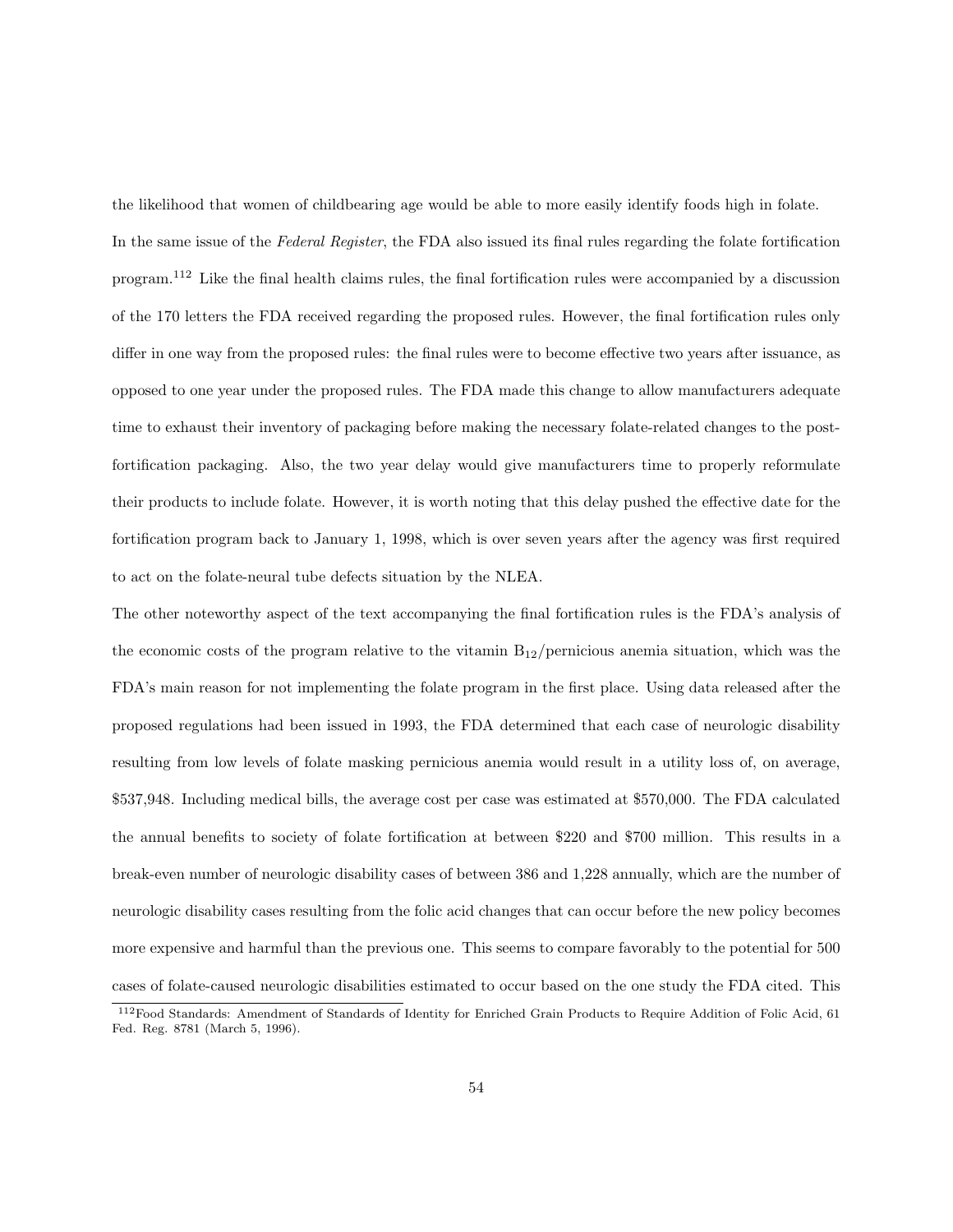is interesting in that while it shows the potential for a net gain by society from the folate fortification, the gain is by no means guaranteed since the societal losses, in the form of neurologic disabilities, may outweigh the societal benefits from the prevention of a percentage of neural tube defects.

The amendments to the food additive regulations are the third piece of the folate package and were also published in final form in March of 1996.<sup>113</sup> Like the fortification rules, the food additive amendments differed little from those proposed over two and a half years earlier. Although it seems that many of the 59 letters the FDA received on the topic argued for a safe upper limit of either more or less than the proposed 400 µg per day, the FDA determined that adequate evidence for changing that limit did not exist, so the limit remained unchanged. The FDA did, however, make two changes of note to the proposals. The first change allowed manufacturers to add folate to meal-replacement products.<sup>114</sup> The rationale for this was that meal-replacement products are typically intended to serve as an entire meal, and since they are consumed in place of other foods, they should be allowed to contain folate. Thus, the FDA added a rule allowing meal-replacements which are consumed once per day to contain 400  $\mu$ g of folate, while those intended to be consumed more than once per day may contain 200  $\mu$ g. The FDA noted that the safe upper limit of folate was not a serious worry with meal-replacements because their volume and caloric nature make their use self-limiting.

This self-limiting quality also played a part in the FDA's other change to the proposals: allowing breakfast cereals to contain 400  $\mu$ g folate, rather than being restricted to 100  $\mu$ g. The FDA's original goal in proposing the limitation was to avoid excessive folate intakes in groups consuming multiple bowls of breakfast cereal per day. However, the comments received persuaded the FDA that breakfast cereals, like meal replacements, are self-limiting. This therefore seemed inconsistent with the plan's allowance of dietary supplements, which are not self-limiting, to contain 400  $\mu$ g. Additionally, the FDA noted that only three to six percent of breakfast

<sup>113</sup>Food Additives Permitted for Direct Addition to Food for Human Consumption; Folic Acid (Folacin), 61 Fed. Reg. 8797 (March 5, 1996).

 $11421$  C.F.R. § 172.345(h).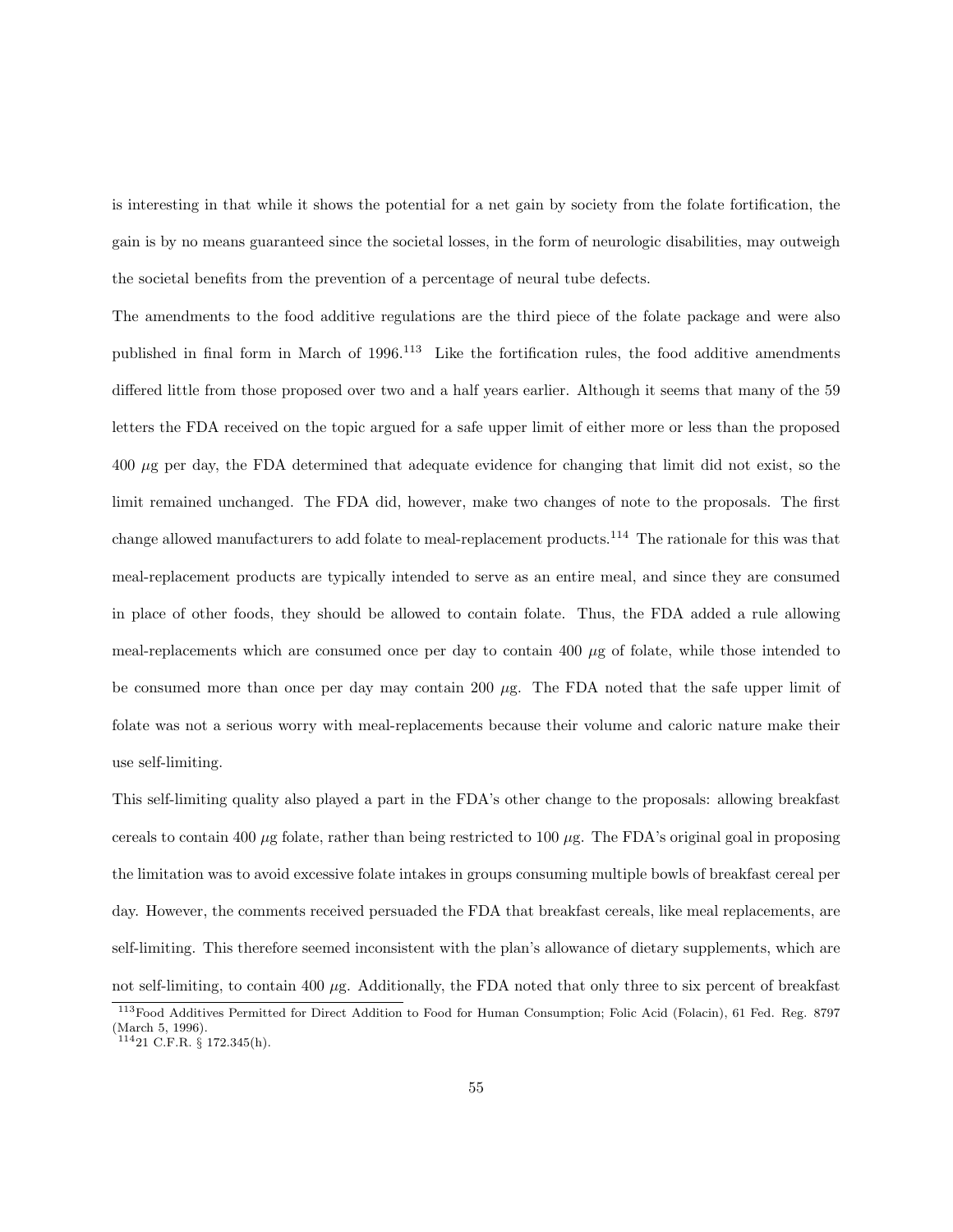cereals actually contained 400 µg of folate, and the remainder will not have an incentive to add folate above 100  $\mu$ g because 100  $\mu$ g allows them to qualify for use of folate health claims. Thus, these assumptions persuaded the FDA to remove the lower limitation on folic acid addition to breakfast cereals and allow them to contain the full RDI per serving.<sup>115</sup>

### Dietary Supplements

Once the final regulations went into effect, that may have seemed like the end of the FDA's nearly decadelong struggle to develop a policy regarding folate. The struggle was not over, however, in the area of dietary supplements. Although the discussion to this point has treated the folate situation for food and dietary supplements as being the same, there were actually some slight differences in the treatment of foods and dietary supplements which led to several years of litigation following the enactment of the final regulations. In the NLEA, Congress directed the FDA to authorize health claims for foods only when the FDA determines, "based on the totality of publicly available scientific evidence (including evidence from well-designed studies conducted in a manner which is consistent with generally recognized scientific procedures and principles), that there is significant scientific agreement, among experts qualified by scientific training and experience to evaluate such claims, that the claim is supported by such evidence."<sup>116</sup> Thus, Congress gave the FDA the standard with which it was to evaluate health claims regarding foods. But with dietary supplements, though, Congress was more lenient, stating only that such health claims made regarding dietary supplements were to "be subject to a procedure and standard, respecting the validity of such a claim, established by regulation of the Secretary."<sup>117</sup> So for health claims regarding dietary supplements, Congress delegated determination of a standard of review to the FDA. As explained by the House Floor Manager:

<sup>&</sup>lt;sup>115</sup>Three months later, FDA revoked the standard of identity for corn grits, enriched corn grits, quick grits and yellow grits ("grits") and added grits to the list of non-standardized foods to which folic acid may be added. See 61 Fed. Reg. 27771 and  $§ 172.345(d).$ 

 $11642 \text{ U.S. C. }$ § 343(r)(3)(B)(i).

 $11742$  U.S.C. § 343(r)(5)(D).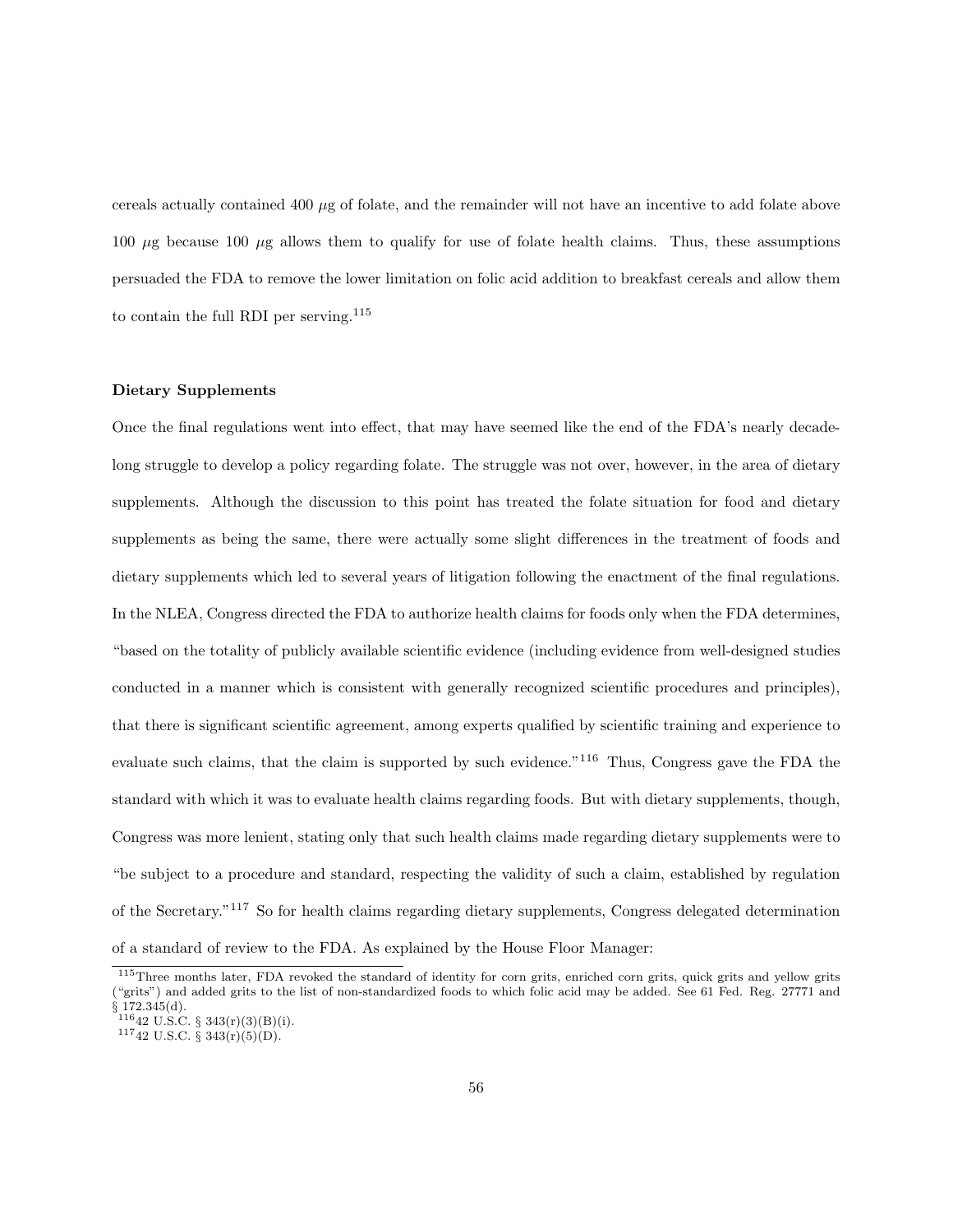The FDA is given the discretion to define both the procedure and the standard because the principals in the Senate could not agree on the appropriate procedure or the appropriate standard. It is obvious from the language that the agency could adopt the same procedure and standard that Congress has adopted for disease claims on food other than vitamins; it is also obvious that it could adopt a stronger standard for vitamins, minerals herbs, and other similar nutritional substances.<sup>118</sup>

Thus, the FDA was left to determine the standard for dietary supplements.

Before the FDA could act, Congress in 1992 passed the Dietary Supplement Act of 1992 ("DS Act").<sup>119</sup> The DS Act prohibited the FDA from implementing the NLEA with respect to dietary supplements prior to December 15, 1993. Also, it required the FDA to issue proposed regulations to implement the NLEA regarding dietary supplements by June 15, 1993, and the proposed regulations were to become final if final regulations were not established by December 15, 1993. Therefore, when the FDA proposed its final rules regarding health claims, generally, on January 6, 1993, they applied only to foods. The FDA then made dietary supplements subject to the same rules in a June 18, 1993 proposal.<sup>120</sup> Then, as discussed previously, on October 14, 1993, the FDA proposed rules authorizing a folate-neural tube defect health claim which, because of the June 18, 1993, proposal, would apply in the same manner to both foods and dietary supplements. Because of the hammer provision of the DS Act, though, the proposed rules became final by operation of law on December 31, 1993, insofar as they applied to dietary supplements, since the FDA had not yet published final rules.<sup>121</sup> When the FDA enacted the final rules regarding folate health claims on March 5, 1996, it therefore had to revoke the proposed rule which had become final for dietary supplements and replace it with the final rules.<sup>122</sup>

<sup>119</sup>Dietary Supplement Act of 1992, Pub. L. No. 102-571 (1992).

<sup>120</sup>58 Fed. Reg. 33700 (June 18, 1993).

<sup>&</sup>lt;sup>121</sup>Food Labeling: Health Claims and Label Statements; Folate and Neural tube Defects, 59 Fed. Reg. 433 (Jan. 4, 1994).

 $122$ Food Labeling, supra note 4, at 8753.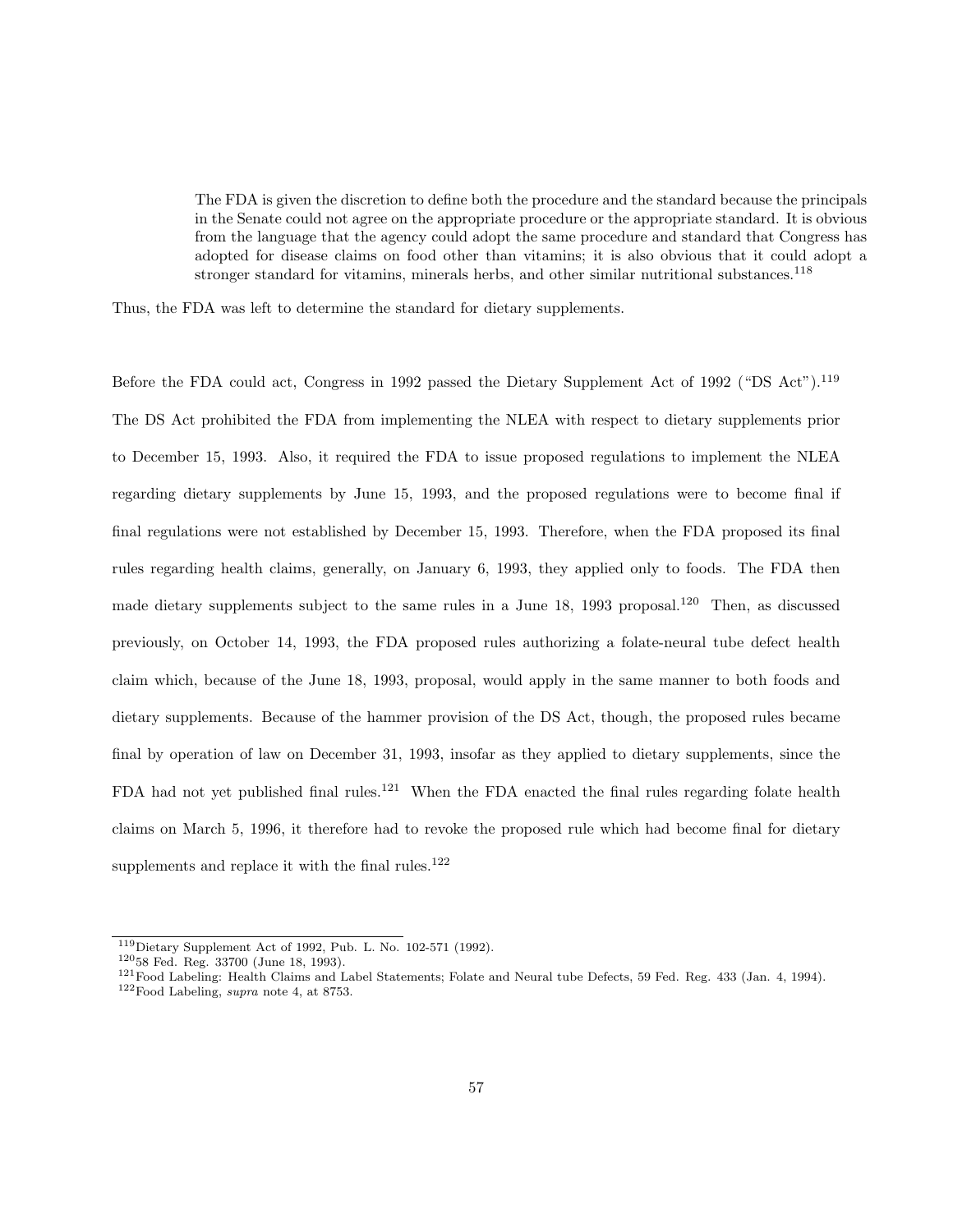By 1996, therefore, the FDA had enacted regulations which treated dietary supplements and conventional foods the same regarding the folate health claims. In fact, the FDA seemed convinced at that point that 0.4 mg of folate daily in any form was satisfactory. It had received comments criticizing the section of the proposed rules which banned claims stating "that a specified amount of folate per serving from one source is more effective in reducing the risk of neural tube defects than a lower amount per serving from another source."<sup>123</sup> These critical comments came from dietary supplement marketers Durk Pearson and Sandy Shaw, joined by the American Preventive Medical Association, which is a health care advocacy organization composed of health care practitioners ("Pearson Plaintiffs").<sup>124</sup> The Pearson Plaintiffs had asked the FDA to authorize a claim stating ".8 mg of folic acid in a dietary supplement is more effective in reducing the risk of neural tube defects than a lower amount in foods in common form"<sup>125</sup> ("0.8 claim"). The FDA denied the claim stating first that "the scientific literature does not support the superiority of any one source over others" and second that the scientific literature and the comments submitted did not provide "a basis for stating that a specific amount of folate is more effective than another amount."<sup>126</sup>

The Pearson Plaintiffs filed suit against the FDA in the United States District Court for the District of Columbia.<sup>127</sup> In the suit, the plaintiffs challenged the FDA's denial of not only the folic acid claim, but also the denial of claims regarding dietary fiber and cancer, antioxidant vitamins and cancer, and omega-3 fatty acids and coronary heart disease. Although the Pearson Plaintiffs based their claim on a number of grounds, the case ultimately came down to two. First, they claimed that by not allowing them to make the 0.8 claim accompanied by some sort of disclaimer, the FDA had violated their First Amendment rights. Second, they claimed that by not giving the "significant scientific agreement" requirement a definition, but using that phrase as the reason for denial of their claims, the FDA violated the Administrative Procedure

<sup>124</sup>Pearson et al. v. Shalala, et al. 164 F.3d 650, 651 (D.C. Cir. 1999).

 $12321$  C.F.R. § 101.79(c)(2)(i)(H) in proposed rules, redesignated as §101.79(c)(2)(i)(G) in final rules.

 $125$  Pearson et al. v. Shalala, et al. 130 F. Supp. 2d 105, 108 (D.D.C. 2001).

 $^{126}\mathrm{Food}$  Labeling,  $supra$  note 4, at 8760.

 $127$  Pearson et al. v. Shalala, et al. 14 F. Supp. 2d 10 (D.D.C. 1998).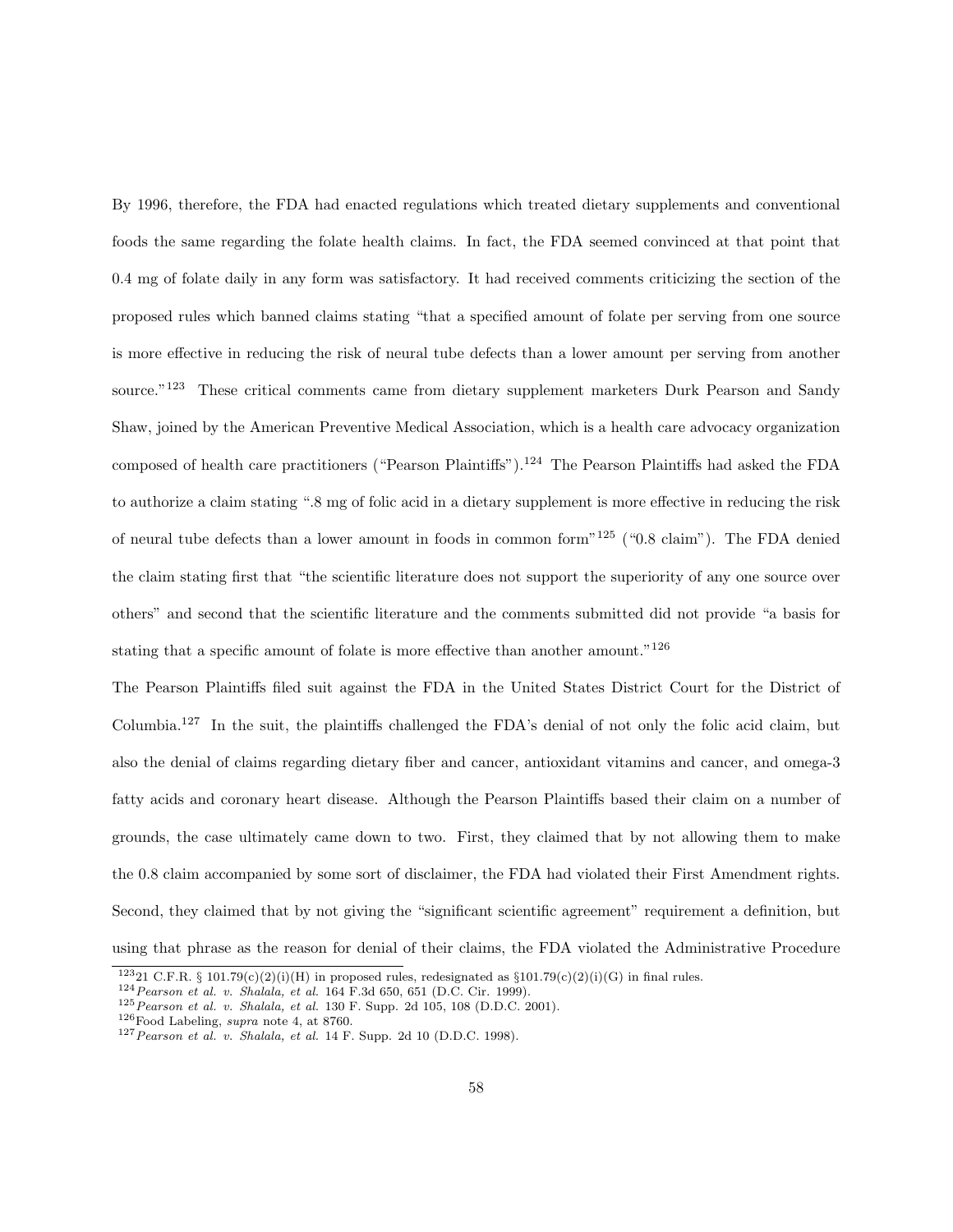Act ("APA"). Although the District Court granted the FDA's motion to dismiss and held for the FDA on all claims, the Circuit Court reversed and held against the FDA on both of the aforementioned grounds.<sup>128</sup> Regarding the FDA's refusal to allow the 0.8 claim accompanied by a qualifying disclaimer, the Circuit Court placed emphasis on whether the claim was inherently misleading or only potentially misleading. It said that if the claim was inherently misleading, it may be prohibited. But, if the claim was only potentially misleading, the FDA would need to meet the standards of the *Central Hudson*<sup>129</sup> test for evaluating governmental regulation of potentially misleading commercial speech.<sup>130</sup> Under this test, although the court found that the FDA's interest in the regulation was substantial (protecting public health and preventing consumer fraud), and that the prohibition was directly advancing the FDA's interest, the court found that the FDA's prohibition was potentially not reasonably related to achieving its goals.<sup>131</sup> The court noted that there is generally a preference for more disclosure rather than suppression of speech, which would lean in favor of allowing the 0.8 claim accompanied by a disclaimer rather than banning the claim completely. The court therefore remanded the issue to the FDA to provide evidence that a disclaimer could not cure the health claim.

Regarding the APA claim, the court noted that the APA prohibits agencies from engaging in "arbitrary and capricious action."<sup>132</sup> The court held that under this principle, "it must be possible for the regulated class to perceive the principles which are guiding agency action."<sup>133</sup> By not giving any clarifying explanation of "significant scientific agreement," but still using it as a basis for rejecting the claims, the FDA was not complying with the APA. Thus, the court remanded this issue to the FDA to "explain what it means by significant scientific agreement or, at minimum, what it does not mean."<sup>134</sup> Because of this issue, and

 $^{134}Id.$ 

<sup>128</sup>164 F.3d 650 (D.C. Cir. 1999).

<sup>129</sup>Central Hudson Gas & Elec. Corp. v. Public Serv. Comm'n of N.Y., 447 U.S. 557 (1980).

 $130 \, \text{Id.}$  at 656.  $^{131} \mathit{Id.}$  at 657.

 $^{132} \mathit{Id.}$  at 660.

 $133$ *Id.* at 661.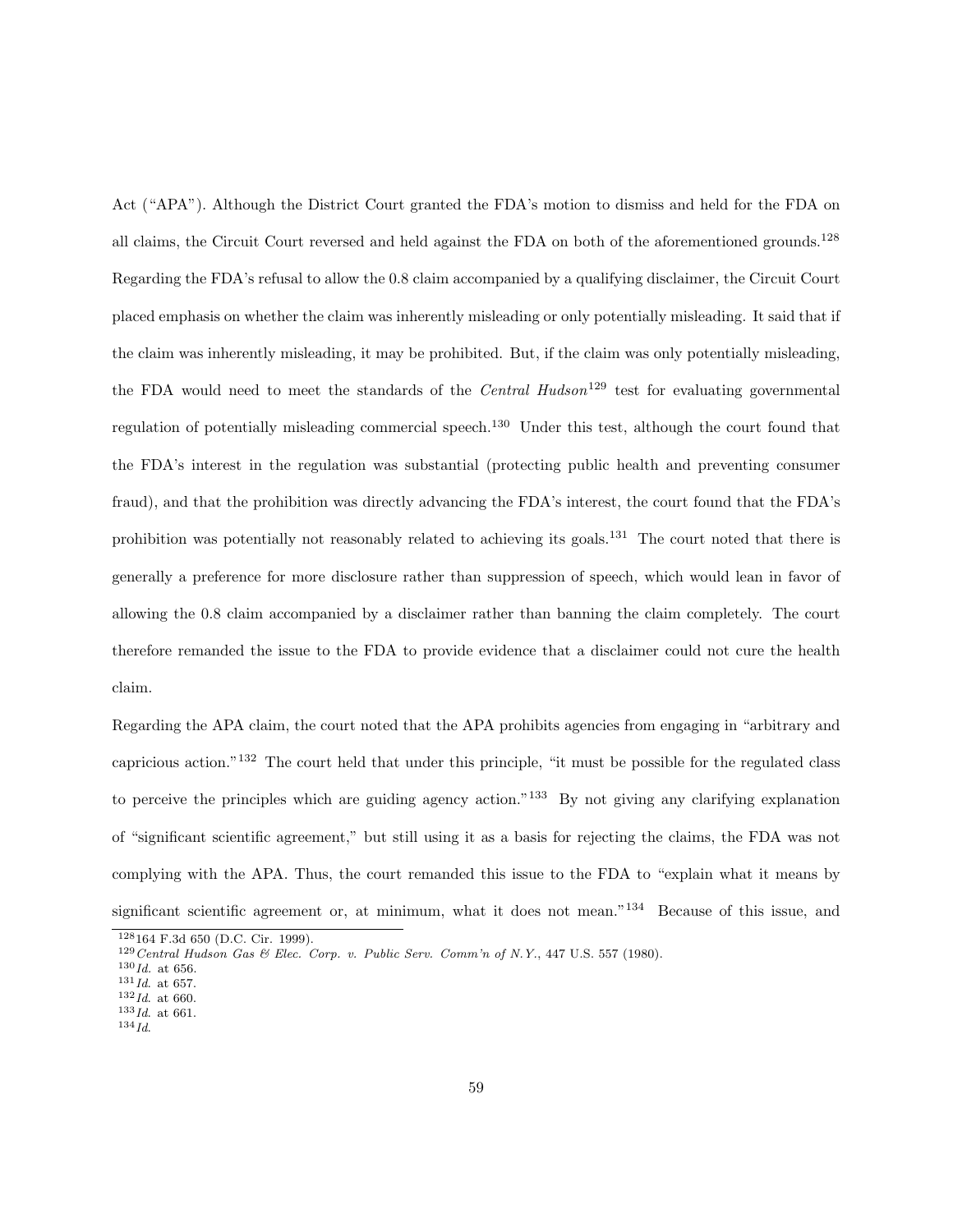the First Amendment disclaimer issue, the court invalidated  $\S 101.79(c)(2)(i)(G)$ , which, as discussed above, prohibited claims that one type of folate was superior to another type at a different level, as well as those regulations relating to the other nutrient-disease relationships challenged by the Pearson Plaintiffs.

The FDA's reaction to the Pearson decision was somewhat slow in coming. Nine months after the decision, the FDA published a request for scientific data related to the nutrient-disease relationships at hand in the case as part of an effort to reevaluate the scientific evidence at issue.<sup>135</sup> Then, on December 1, 1999, over 10 months after the *Pearson* decision, the FDA outlined its plan for implementation of the decision.<sup>136</sup> The multi-part plan included, in addition to reevaluating the scientific data regarding the nutrient-disease claims at issue, issuing a clarification of the "significant scientific agreement" standard and conducting rulemaking regarding dietary supplements in general and rulemaking regarding the *Pearson* claims. The clarification of the "significant scientific agreement" standard came in the FDA's "Guidance for the Industry: Significant Scientific Agreement in the Review of Health Claims for Conventional Foods and Dietary Supplements," which the FDA made available in December of 1999. Then, 18 months after the *Pearson* decision, the FDA finally revoked the regulations which denied authorization of claims regarding the substance-disease relationships which had been struck down by the court.<sup>137</sup> Although the regulations had been struck down and were revoked, manufacturers were still not able to make claims such as the 0.8 claim because the FDA still refused to authorize the claims.

One week after revoking the invalidated regulations, the FDA on October 10, 2000, issued a letter decision in which it again denied authorization of the 0.8 claim, even with qualifying disclaimers. In so doing, the FDA broke the 0.8 claim down into three parts. First, it evaluated whether 0.8 mg of folic acid is more effective

<sup>135</sup>Food Labeling: Health Claims and Label Statements; Request for Scientific Data and Information, 64 Fed. Reg. 48841 (Sept. 8, 1999).

<sup>136</sup>Food Labeling: Health Claims and Label Statements for Dietary Supplements; Strategy for Implementation of Pearson Court Decision, 64 Fed. Reg. 67289 (Dec. 1, 1999).

<sup>137</sup>Food Labeling: Health Claims and Labeling Statements;... Folate and Neural Tube Defects; Revocation, 65 Fed. Reg. 58917 (Oct. 3, 2000).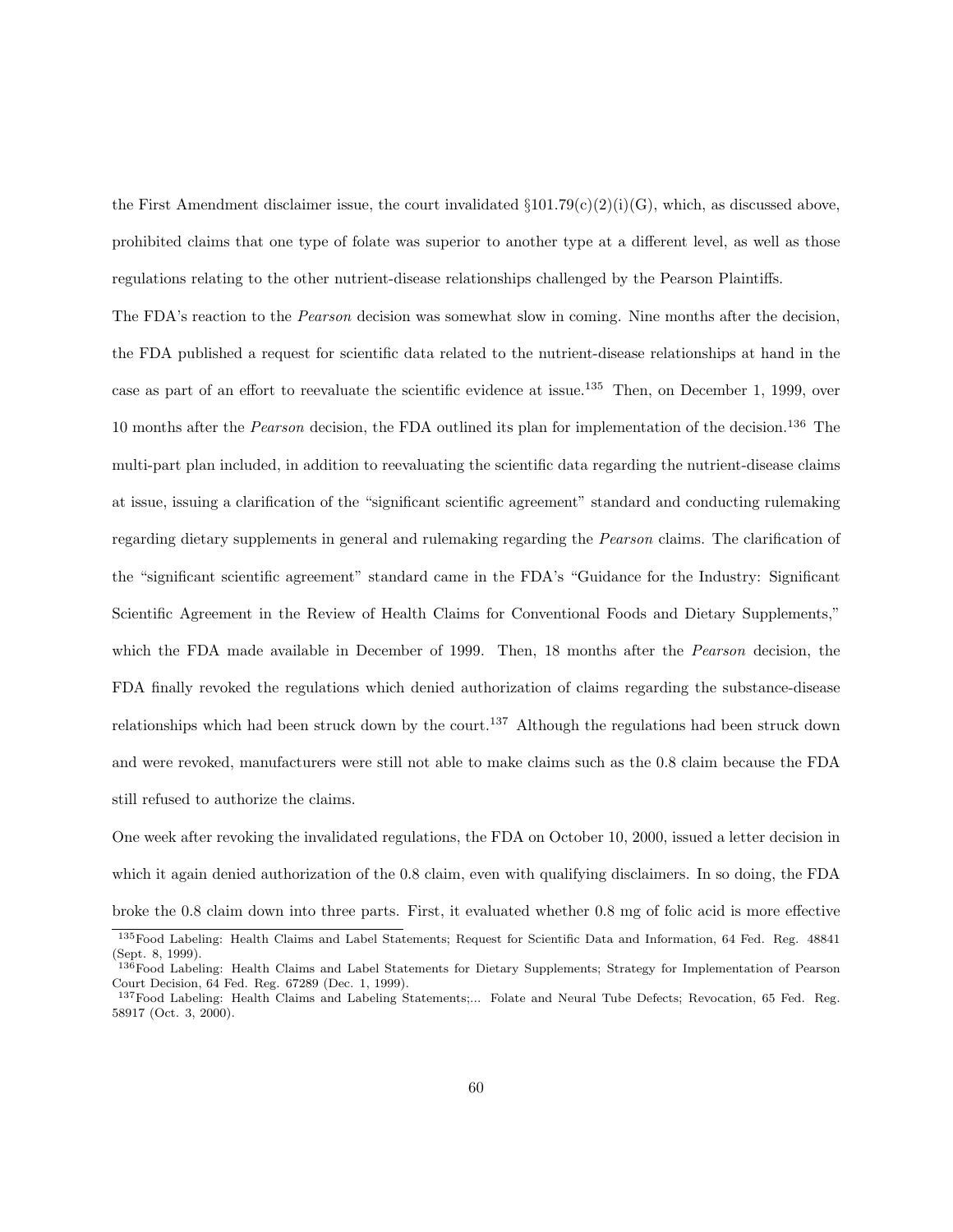than a lower amount, and found that the scientific evidence was unclear and did not support the conclusion. Second, it evaluated the compositional component of claiming that dietary supplements are more effective than foods in common form. The FDA found that since the same chemical form of folic acid is added to both dietary supplements and to fortified foods, it would be misleading to say that dietary supplements are more effective than foods. And third, regarding the physiological effectiveness of folic acid versus natural food folate, the FDA noted that although folic acid may have a higher bioavailability, the two are both used by the body and offer the same protective effects. Thus, the FDA concluded that the scientific data did not support the claim. The FDA also considered the claim to be inherently misleading and incurable through the use of a disclaimer.

The Pearson Plaintiffs responded to the FDA's letter decision by filing another lawsuit on November 13, 2000.<sup>138</sup> In the suit they sought a "preliminary injunction enjoining the FDA from taking any action which would prevent Plaintiffs from using their desired folic acid health claim."<sup>139</sup> The Pearson Plaintiffs again used the First Amendment as the basis for their suit, claiming that the FDA "fundamentally misread and misapplied" the Court of Appeals' decision, to which the FDA responded that the 0.8 claim was not protected speech because it was "inherently misleading" and incurable through a disclaimer.<sup>140</sup> Although the case was again before Judge Gladys Kessler, the district court judge who had ruled in favor of the FDA in the previous lawsuit, the Judge this time had harsh words for the FDA. She wrote that "the FDA simply failed to comply with the constitutional guidelines outlined in *Pearson*. Indeed, the agency appears to have at best, misunderstood, and at worst, deliberately ignored, highly relevant portions of the Court of Appeals Opinion."<sup>141</sup> She noted that the Court of Appeals had "strongly suggested" that the 0.8 claim was potentially, not inherently, misleading, and was probably curable with a disclaimer.

<sup>138</sup>130 F. Supp. 2d 105 (D.D.C. 2001).

 $139$   $Id.$  at 107.

 $140$  Id. at 112.

 $^{141} \, Id.$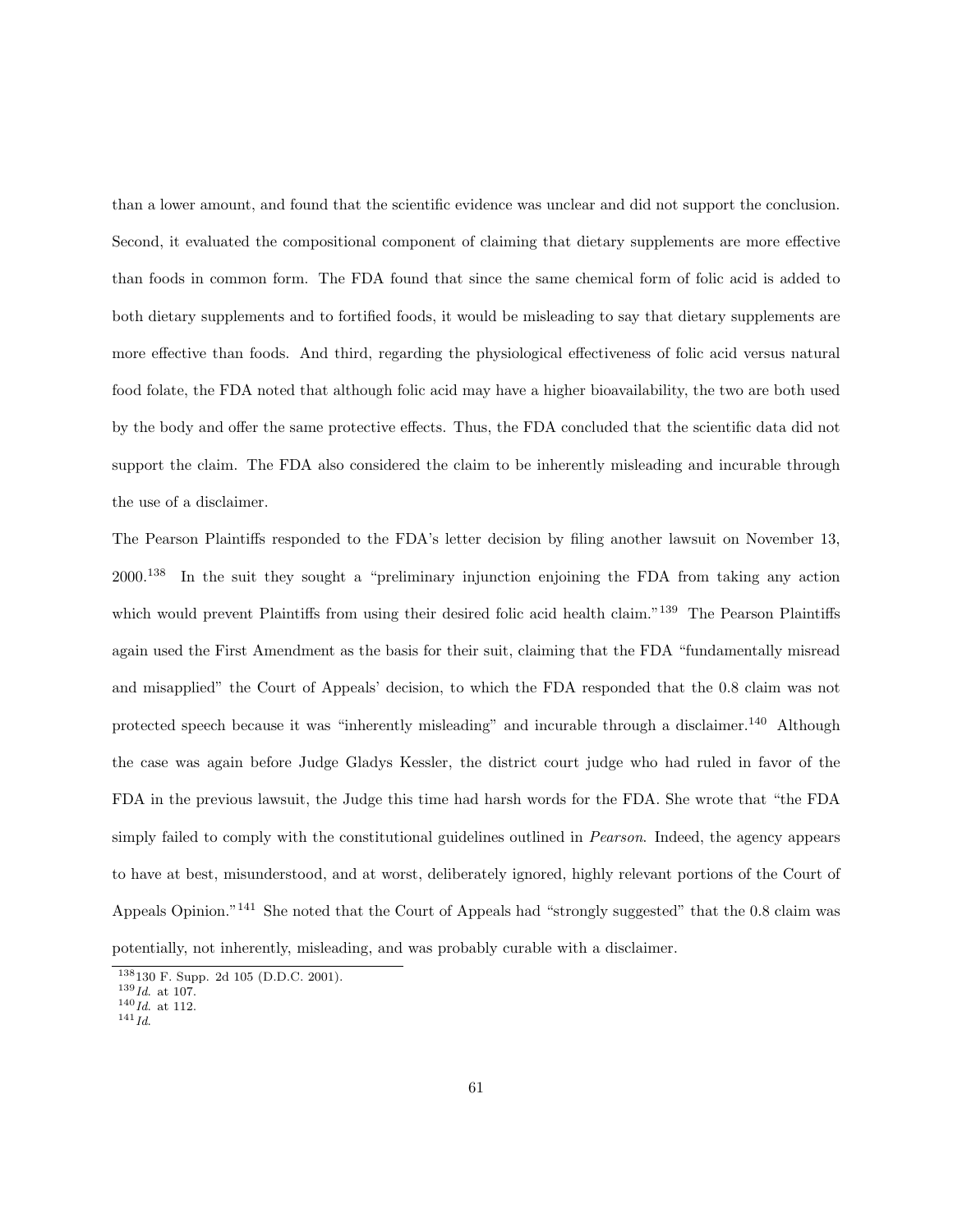After examining the FDA's reasoning in its letter opinion, the court found the FDA's determination that the claim was inherently misleading and unable to be cured with disclaimers to be arbitrary and capricious. She therefore found the FDA to be in violation of the Court of Appeals' decision, and remanded the case to the FDA with instructions ordering it to "draft one or more appropriately short, succinct, and accurate disclaimers."<sup>142</sup> The FDA responded with a letter dated April 3, 2001, in which it approved the use of the claim if accompanied by the disclaimer "FDA does not endorse this claim. Public health authorities recommend that women consume 0.4 mg folic acid daily from fortified foods or dietary supplements or both to reduce the risk of neural tube defects." This, the FDA claimed, was preferable to the disclaimers proposed by the courts in that it fully explains why the FDA found the claim misleading and inaccurate. The FDA wrote that it would exercise its enforcement discretion regarding supplements bearing the 0.8 claim so long as the disclaimer "is placed immediately adjacent to and directly beneath [it], with no intervening material, in the same size, typeface, and contrast as the claim itself." The letter also noted, however, that the FDA still believed the 0.8 claim to be misleading and incurable through a disclaimer, so it had filed with the court a motion for reconsideration.

Judge Kessler denied this motion on May 7, 2001, with more harsh words for the FDA, finding that it still had not satisfied the "heavy burden" required to suppress the health claim.<sup>143</sup> She wrote, "[i]n moving for reconsideration, Defendants again seem to ignore the thrust of *Pearson I*," and "[i]n its motion for reconsideration, the FDA has again refused to accept the reality and finality of" the Court of Appeals' decision finding the claims not inherently misleading should be treated with disclaimers, not suppression.<sup>144</sup> After this rebuke the FDA and the Pearson Plaintiffs reached an agreement under which the FDA allowed the use of the 0.8 claim when accompanied by the FDA's proposed disclaimer, and the case was finally

 $\overline{142}$ *Id* at 120.

<sup>143</sup>Pearson, et al. v. Thompson, et al. 141 F. Supp. 2d 105 (D.D.C. 2001).

 $^{144} \mathit{Id.}$  at 112.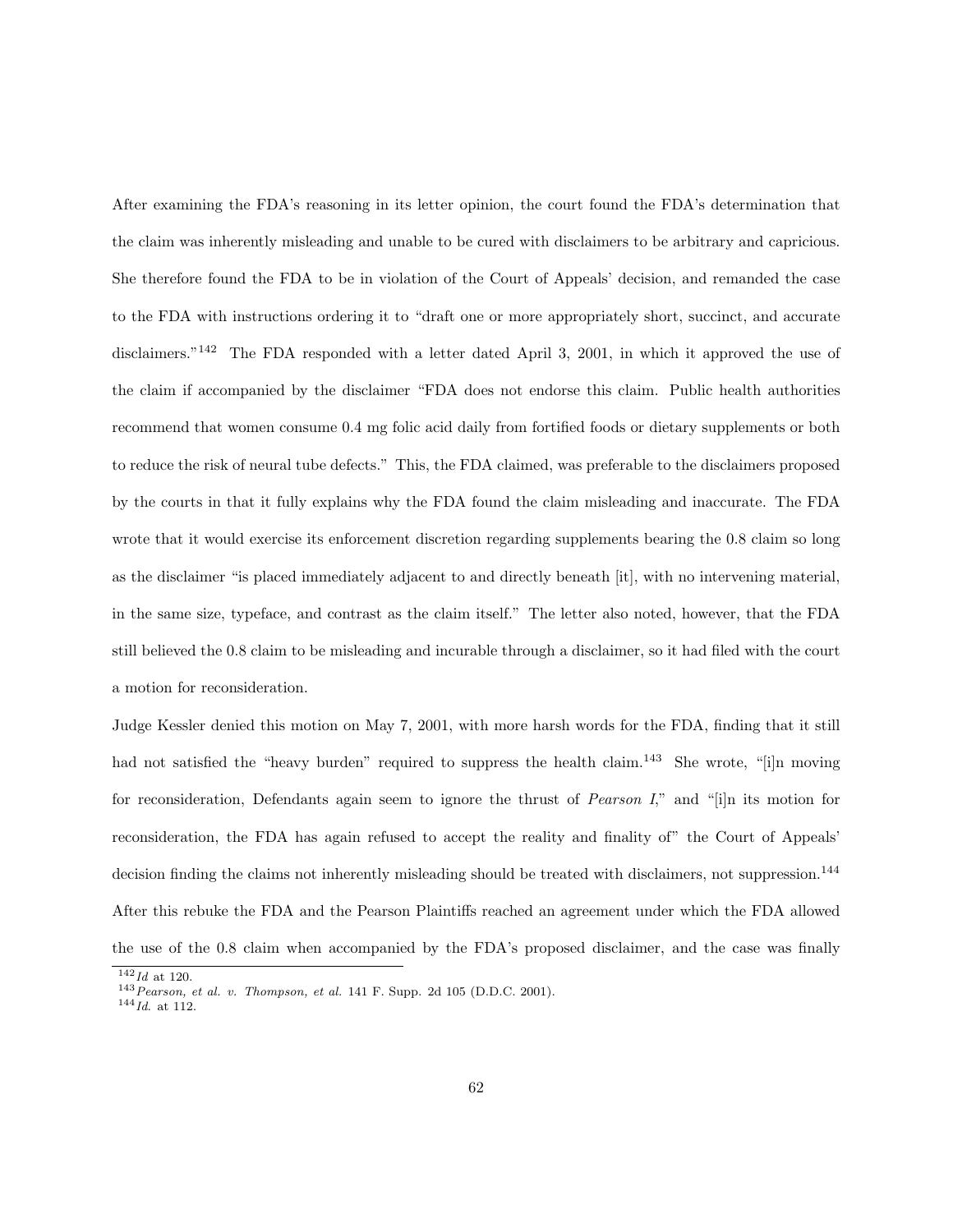dismissed on June 4,  $2001.<sup>145</sup>$ 

#### Impact of FDA's Actions

Although the court battles concerning health claims and dietary supplements continues on today, the FDA's three-part action on the folate issue during the mid-1990s has remained largely unchanged since the fortification program became mandatory in January of 1998. Therefore, it is possible now to examine early studies analyzing the potential effects of the program. Although it does not appear that there has been extensive research in this area, there are studies and data available regarding the rate of neural tube defects both before and after fortification and regarding the levels of folate present in the U.S. population's blood.

One study, published in the June 20, 2001, issue of the Journal of the American Medical Association, looked at the occurrence of neural tube defects in the U.S. before and after the fortification of the food supply ("Honein study").<sup>146</sup> The study examined birth certificates from 45 states during the period from January, 1990, to December, 1999.<sup>147</sup> Birth certificates, since 1989, have included check boxes for certain birth defects, including both anencephaly and spina bifida. Although the authors note that birth certificate data may not be of the highest quality, they attempted to control for its abnormalities through statistical techniques. The authors used data from three times periods to create the comparison. They used births from October, 1998, through December, 1999, as the post-fortification period, since the fortification program had been completely implemented prior to when those pregnancies would have begun. Then, for the two pre-fortification periods they examined data from October, 1995, through December, 1996, and from 1990 through 1996. Additionally, the authors looked at data from all women and also separately at data from women who received no

<sup>145</sup>It is interesting to note that FDA is still litigating certain other health claims for dietary supplements. Judge Kessler recently issued decisions regarding claims for antioxidant vitamins and saw palmetto extract.

<sup>146</sup>Margaret A. Honein, Impact of Folic Acid Fortification of the U.S. Food Supply on the Occurrence of Neural Tube Defects, 285 JAMA 2981 (2001).

<sup>&</sup>lt;sup>147</sup>The study did not include birth certificates from New Mexico, New York, and Oklahoma because birth certificates there did not include birth defect information for a part of the survey period, and it did not include Connecticut or Maryland because birth defect status was not stated on more than 25% of birth certificates for various periods during the study.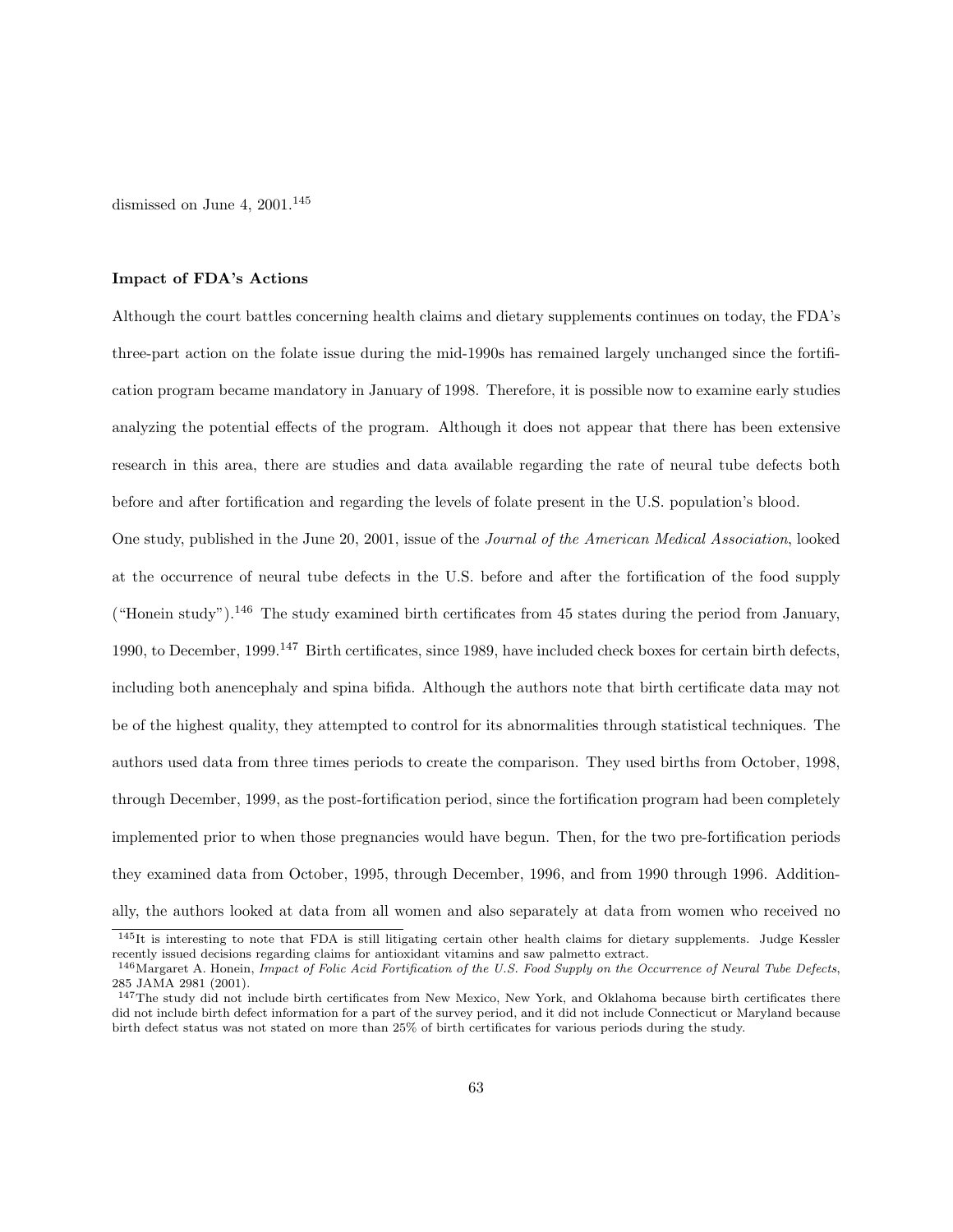prenatal care until at least the third trimester, since those women would have been unlikely to abort a neural tube defect-affected fetus because of strict anti-late term abortion laws.

The authors compare the various categories of data in numerous ways, and most yield a decline in neural tube defects from the earlier periods to the post-fortification period. For example, the rate of spina bifida in all births declined 23% from the 1995-96 period to the 1998-99 period, and the rate of anencephaly declined 11% between the same periods. Overall, the total rate of neural tube defects declined 19%, from a rate of 37.8 to 30.5 cases in every 100,000 live births. The authors observed similar percentage declines in comparing the data from 1990-96 with the post-fortification period, and in the various comparisons of data from mothers receiving only late or no prenatal care. Comparing quarterly data from 1990 through 1999, the authors noted fairly constant rates of both spina bifida and anencephaly during the pre-fortification period, but found statistically significant declines for both during three of the five post-fortification quarters examined. In analyzing these results, the authors note several weaknesses, mostly related to problems with birth certificate reporting of birth defects. The authors make few conclusions about the results, but the 19% decline in neural tube defects after fortification, with no similar decline in overall birth defects, does seem to be evidence that the FDA's fortification program was achieving valuable results. The 19% decline, though, is smaller than was predicted by many of the studies, leaving readers to speculate whether folate is less important than predicted, whether the fortification program was not adding enough folate to women's diets, or some other factor was at play.

Evidence of a decline in the number of neural tube defects is also evident in the data available from the CDC. According to the CDC, there were 24.88 cases of spina bifida per 100,000 live births in 1991, as compared with 20.7 cases in 2000.<sup>148</sup> This decline is more pronounced considering the fact that from 1990 through 1995 the rate rose to 27.98 before declining to the 2000 levels. The decline in cases of anencephaly is less

<sup>148</sup>Statistics available on-line at www.cdc.gov/nchs/fastats/pdf/nvsr50 05t49.pdf, www.cdc.gov/nchs/products/pubs/pubd/hestats/folic/folic.htm.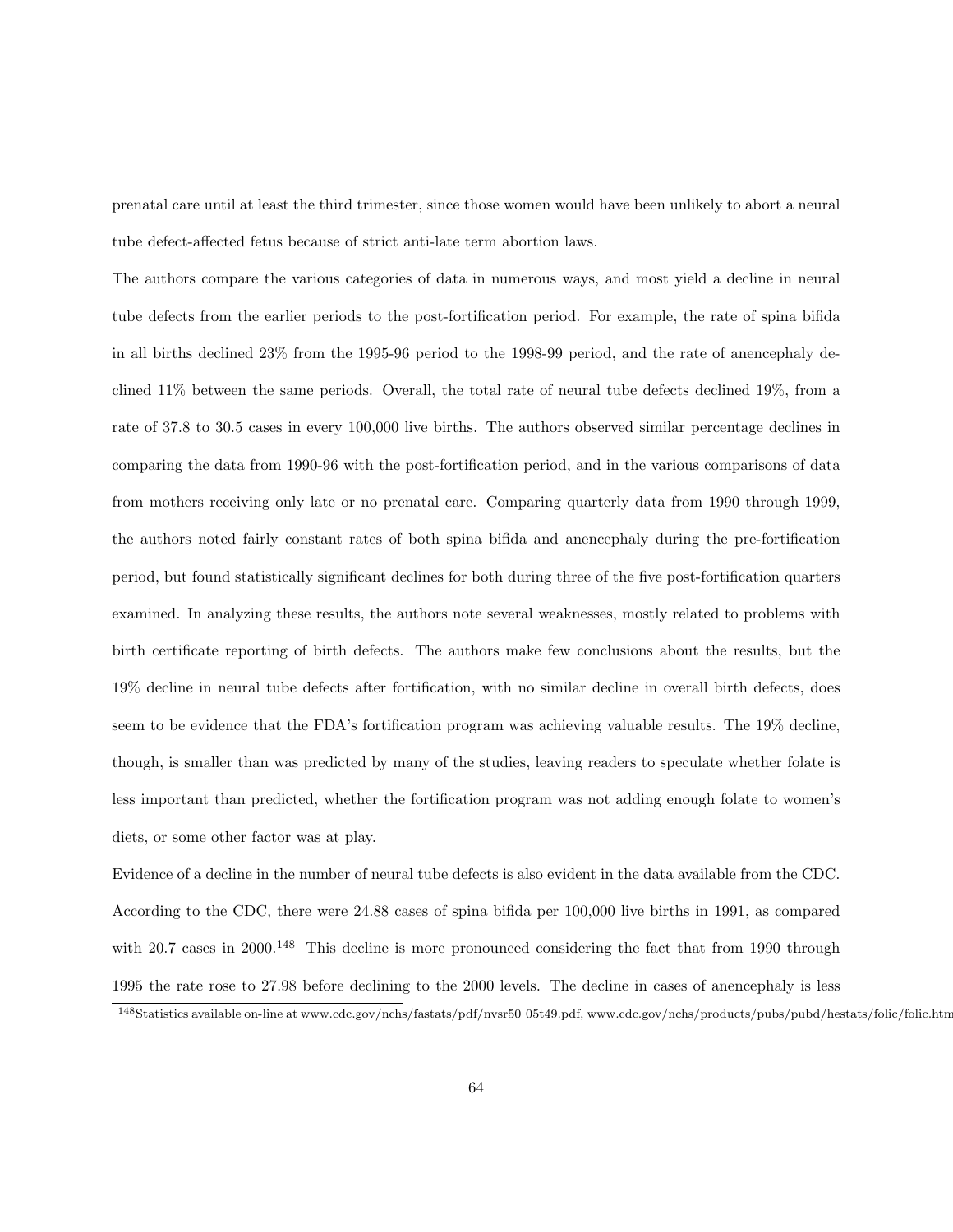pronounced, though, as the rate went from 12.79 in 1992 to 10.7 in 2000 (the rate in 1991 was 18.38 – far higher than the rate in any of the following years). These declines of 16.8% and 16.3%, respectively, are somewhat more modest than may have been predicted, but do translate into over 250 less cases of neural tube defects each year.<sup>149</sup>

Other studies examined the effects of fortification on the level of folate in the blood. One such study was published in The New England Journal of Medicine on May 13, 1999 ("Jacques study").<sup>150</sup> That study examined the results of tests performed on the offspring of people who participated in a heart disease study in Framingham, Massachusetts, conducted during the late 1940s. The offspring were examined several times, including once in the early 1990s and once in the late 1990s. The authors of the Jacques study determined that most products subject to fortification were fortified by July, 1997, so they used those participants examined after that date as the test group, and the data from the early 1990s as the control. Specifically, the authors examined the plasma folate and total homocysteine concentrations<sup>151</sup> from those participants' blood work. They found that in participants who did not use supplements, the plasma folate concentrations increased by 117% after fortification, while the number of participants with low folate concentrations decreased by 92%. Also, homocysteine levels decreased by 50% among those who did not use supplements. Folate levels were higher and homocysteine levels were lower among those who did use supplements. This data led the authors to conclude that fortification has had a substantial effect on these folate indicators. Although the study participants were largely middle-aged and older adults, the authors note that there is no reason to believe there are not similar changes in the folate levels of women of child-bearing age.

The findings of the Jacques study were similar to those of a study published in the September 11, 1999,

<sup>149</sup>Based on approximately 4,031,591 live births per year (which is the number of live births, excluding New Mexico, reported by CDC in 2000). See www.cdc.gov/nchs/fastats/pdf/nvsr50 05t49.pdf.

<sup>&</sup>lt;sup>150</sup>Paul F. Jacques, et al., The Effect of Folic Acid Fortification on Plasma Folate and Total Homocysteine Concentrations, 340 New Eng. J. Med. 1449 (1999).

<sup>&</sup>lt;sup>151</sup>The authors state that homocysteine concentration is a marker for folate status.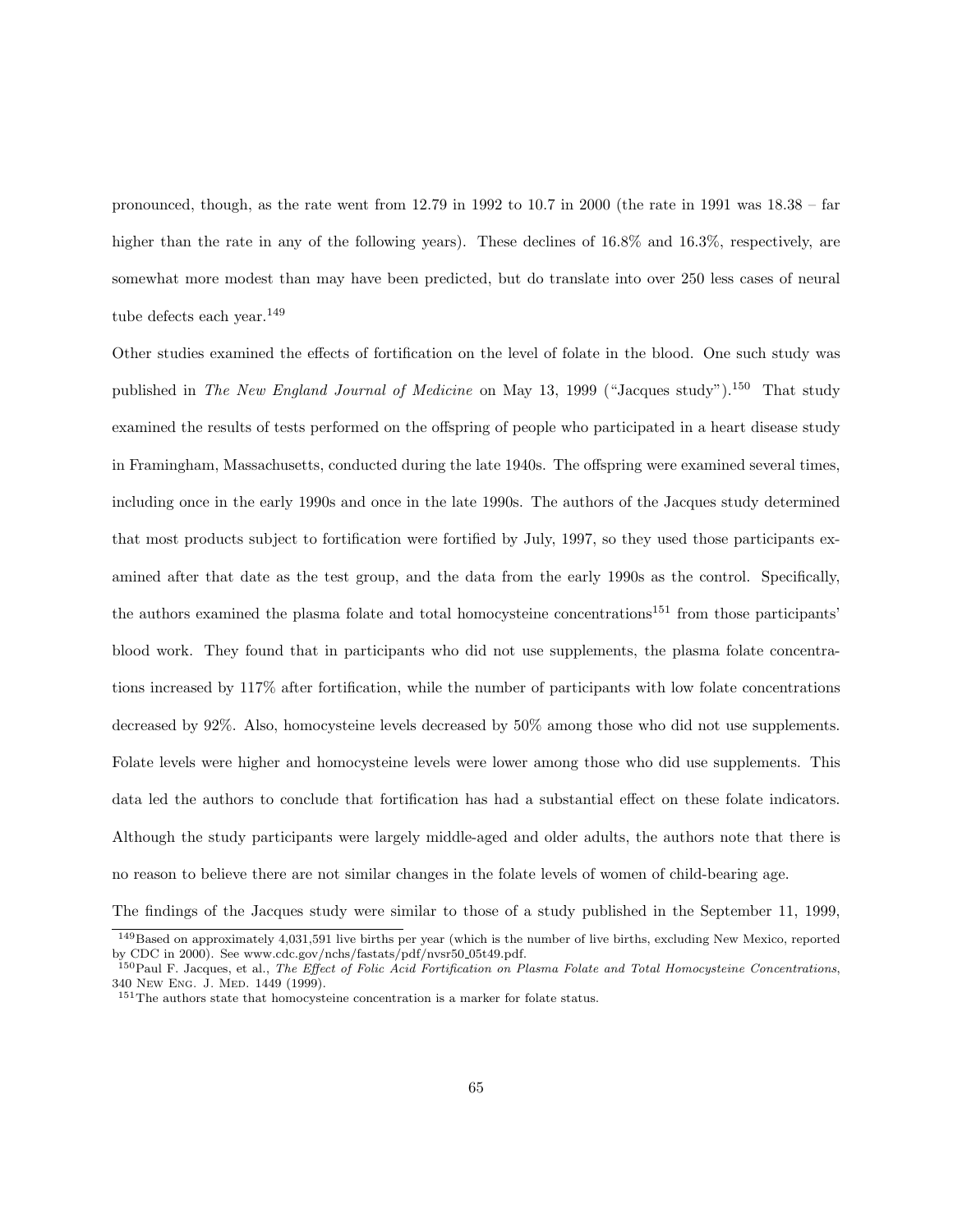edition of The Lancet ("Lawrence study").<sup>152</sup> The authors of the Lawrence study evaluated data on serum folate concentrations in samples of blood submitted to Kaiser Permanente in Southern California from 1994 through 1998. The 98,351 samples were from persons of all ages, with half coming from those age 40 to 69 years old, and 53% from women. The authors found that the percentage of participants with high serum folate levels (defined as greater than or equal to 20  $\mu$ g/L) increased from 25.6% in 1994 to 45.3% in 1998, while the percentage with low serum folate levels (less than 2.7  $\mu$ g/L) decreased from 1.3% to 0.3% during the same period. Over that period, the medium level increased from 12.6  $\mu$ g/L to 18.7 $\mu$ g/L. In evaluating this data, the authors determined that the increase in folate levels was likely due to fortification, and that the results may be similar to those of the population at large. Thus, the Lawrence study and the Jacques study both found levels of folate in the blood to have increased sharply after the implementation of the folic acid fortification program. There appear to be no studies showing contrary results.

### Commentary

In the early part of 2003, we can now step back and review a largely finished process regarding folic acid. The link between folic acid and neural tube defects seems to have become solidified into common medical knowledge among practitioners, foods and dietary supplements are allowed to carry a health claim regarding use of the product and the protective benefits of folic acid, and our food supply has been fortified with folic acid so that, even if we have never heard of it, we are sure to ingest at least some quantity of it most days. Aside from a few commentators who think the level of fortification is still not high enough, the action surrounding folic acid has largely died down, and mostly come to an end. So we can now ask three important questions. First, was the process worth the trouble and expense? Second, did the process go as well as it should have? And third, what, if any, role should the FDA have had in the process?

 $152$  Jean M. Lawrence, et al., Trends in serum folate after food fortification, 354 THE LANCET 915 (1999).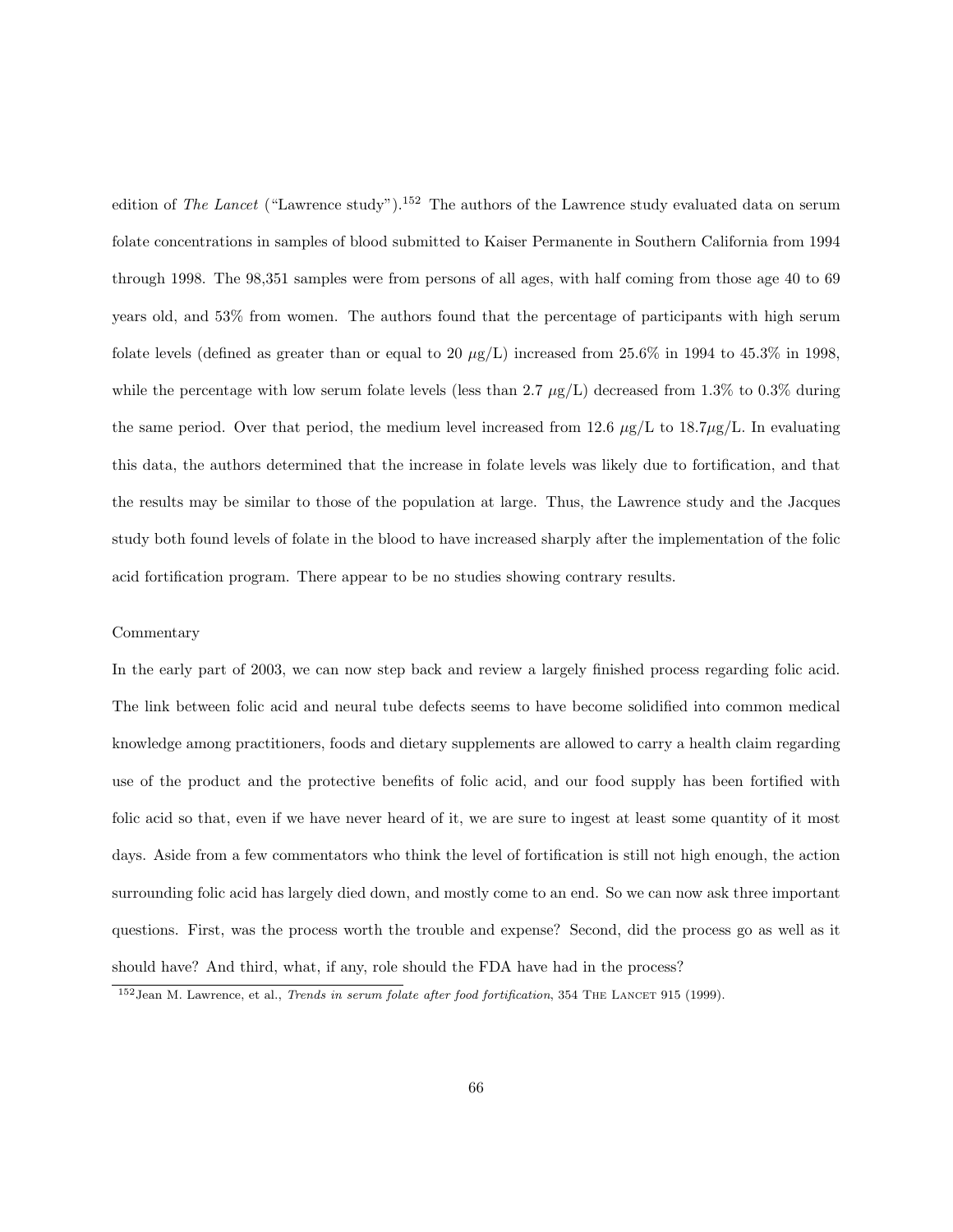### Costs versus benefits

Regarding the first question, now that the folic acid controversy has wound down, we can attempt to examine whether the process was actually worthwhile. This is a multi-part inquiry, the first part of which calls into question the number of lives saved. As has been discussed previously, prior to the FDA's action on folic acid approximately 2,500 babies each year were born with neural tube defects, and an unknown number of additional fetuses were affected by neural tube defects but were aborted through planned terminations after diagnosis or through spontaneous abortions. Because of the deadly or crippling nature of neural tube defects, having over 2,500 births affected by them is tragic. However, the number is tiny considering the fact that there are over 4 million births in the United States each year.

So, was all of the work by scientists, the FDA, and others really necessary? Although the number of neural tube defects is small in comparison to the overall number of births, the struggle becomes much more valuable when one considers what a high percentage of the cases could be prevented with folic acid. As previously stated, simply obtaining adequate folic acid, women could prevent anywhere from 40% to 70% of neural tube defects. This translates into anywhere from 1000 to 1750 less cases each year, and that does not even count the number of fetuses which would not be aborted as a result of a defect. The fact that such a huge portion of the defects can be prevented with folic acid certainly helps balance the fact that the actual number of prevented cases is a small fraction of the total number of births. Does this justify the money and time devoted to folic acid? Perhaps, but perhaps not. It does, however, at least make it much more justifiable.

Beyond just the sheer number of cases of neural tube defects involved from the beginning, asking whether or not the campaign was worth while also requires looking at the actual results. Here, two pieces of data are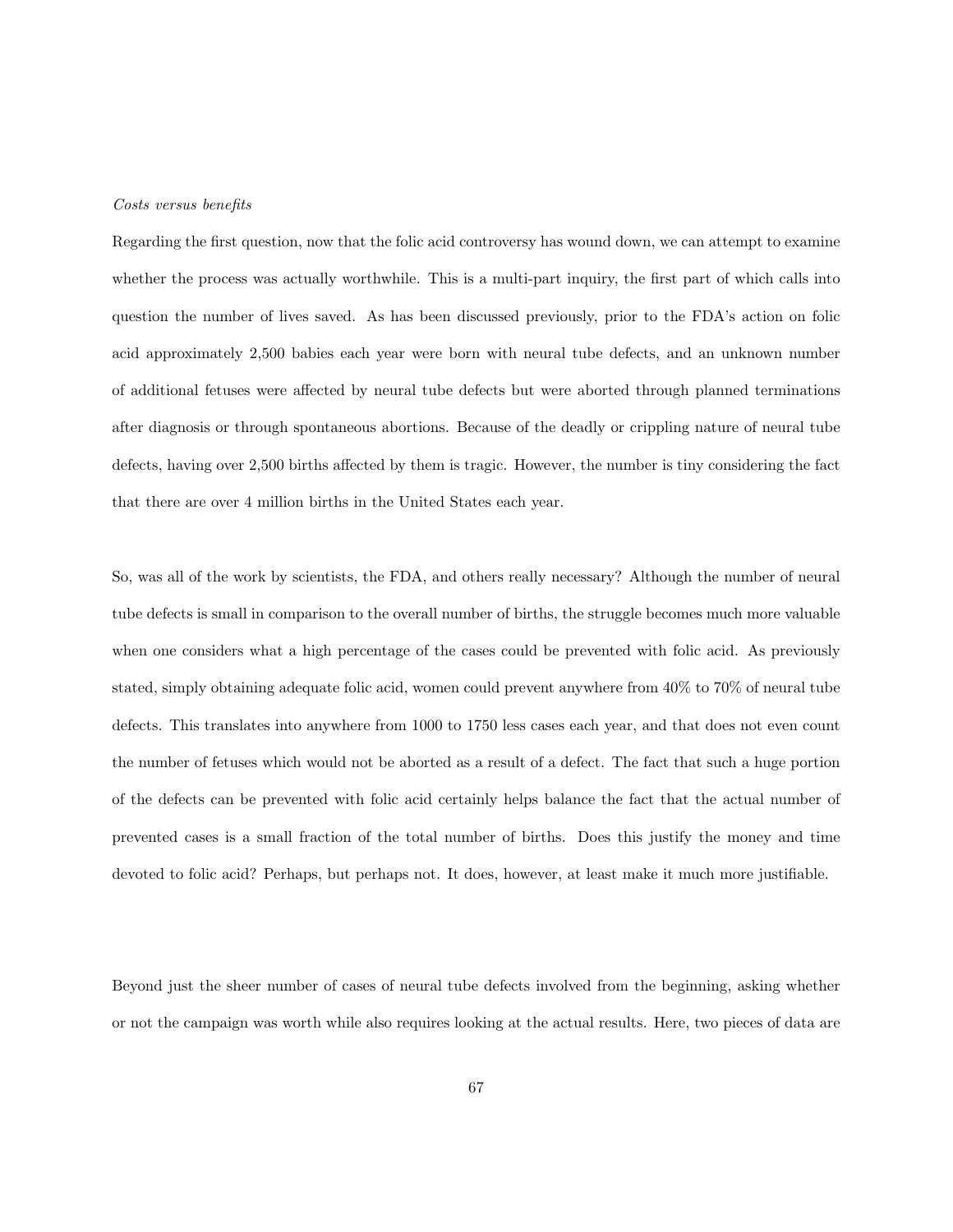important: the actual decline in the incidence of neural tube defects and consumer awareness of the necessity of folic acid in preventing birth defects. Regarding the former, it has already been noted that the incidence of neural tube defects has declined over the past 10+ years. Studies of most states have shown declines in spina bifida and anencephaly prevalence of 25% and 21%, respectively, from 1996 to 2001, although the 1999-2001 rates were fairly constant.<sup>153</sup> Taking into account data going back even further, the total rates for both disorders appear to be down over  $30\%$  from the early 1990s.<sup>154</sup> These numbers do show significant progress, but certainly not the progress which was predicted during the early days of the campaign. Does this mean the campaign was not worth while, since only 500 to 750 cases were probably prevented? Probably not. Indeed, it was especially worthwhile to the 500 to 750 children who are healthy today but may have otherwise been born with a neural tube defect. It may, however, indicate that the FDA's conservative levels of fortification may need to be increased before the population receives the maximum protective effects of folic acid.

The numbers, though, only tell a part of the story. The folic acid campaign had two prongs: fortification and health claims. The issue originally arose out of Congress's demand that the FDA consider a health claim regarding the relationship between neural tube defects and folic acid, and the fortification issue arose along the way. So, originally, the issue arose as part of Congress's desire to see consumers receive more information regarding the health effects of foods. This approach seems to be a more person-centered approach, as it requires women to take responsibility for their own nutrition and ensure they receive adequate folic acid at all times. The FDA eventually also pursued the more passive method of fortification as it probably, wisely, knew that many women would not take responsibility for increasing their folic acid intake, so some sort of passive delivery method was necessary. This two-pronged approach should, in theory, provide women with information regarding which products contain high levels of folic acid, and why that is important, as well as

<sup>153</sup>T.J. Mathews, et al., Spina Bifida and Anencephaly Prevalence – United States, 1991-2001, 51 MMWR 9, (Sept. 13, 2002).  $154$   $Id.$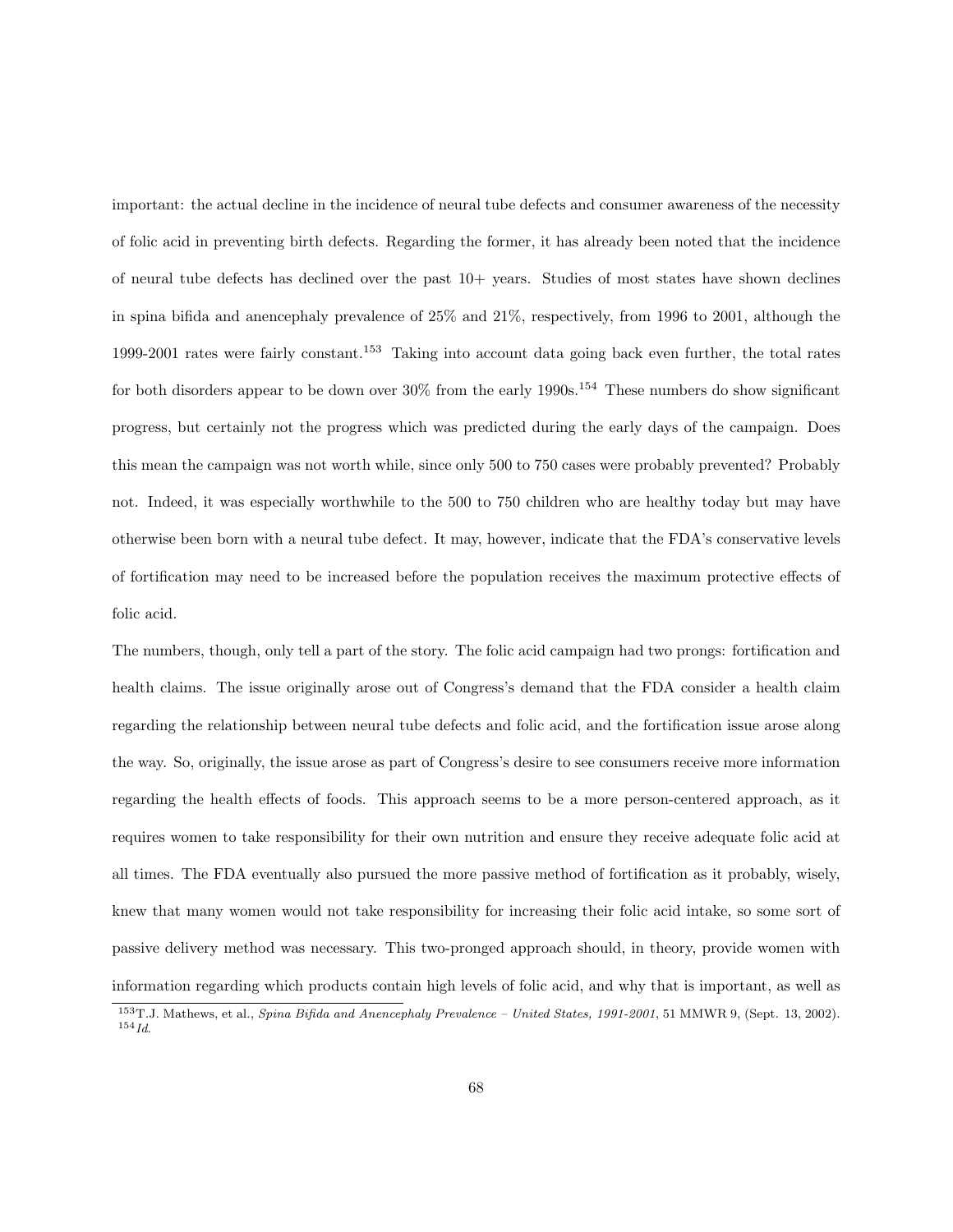providing them, passively, with folic acid in case they do not actively seek it.

However, the results on the consumer awareness front are, at best, disappointing. Just a quick survey of grocery store shelves is all that is necessary to show that producers have not embraced the FDA's blessing of a folic acid health message. Few products, if any, bear any type of folic acid claim. Also, few women seem to know about folic acid or its helpful benefits. The 1998 March of Dimes and Gallup Organization phone survey of over 2000 women age 18-45, mentioned previously, revealed that while 32% of women were taking a multivitamin daily and 68% of women had heard of folic acid, only 13% knew it helped prevent birth defects, and only 7% knew it needed to be taken before pregnancy.<sup>155</sup> Although the response rate was low (51%), and the numbers did show an increase from the levels of awareness in 1995, they show that even after the FDA had allowed health claims to appear on products and required fortification, the vast majority of women still had no idea why folic acid is important and how it needs to be used. This is even more surprising considering that the folic acid campaign was covered by all major newspapers, including the New York Times and the Washington Post, and the health benefits of folic acid have been written about repeatedly in both newspapers.

What, if anything, does this evidence show? While it may indicate a lack of responsibility on the part of American women or a failure of the FDA's attempts to educate the public through health claims on product labels, it perhaps shows that the FDA was correct in proposing, along with the health claim authorization, the fortification program now in place. The FDA's error on this front was that it far overestimated the number of women who would seek out folic acid, thus causing it to overestimate the amount of folic acid women would receive. This evidence also shows that, in hindsight, the FDA spent too much time pondering the health claim issue. In its defense, the FDA seems to have sincerely thought companies would race to

<sup>155</sup>CDC, Knowledge and Use of Folic Acid by Women of Childbearing Age – United States, 1995-1998, 48 MMWR 325 (April 30, 1999).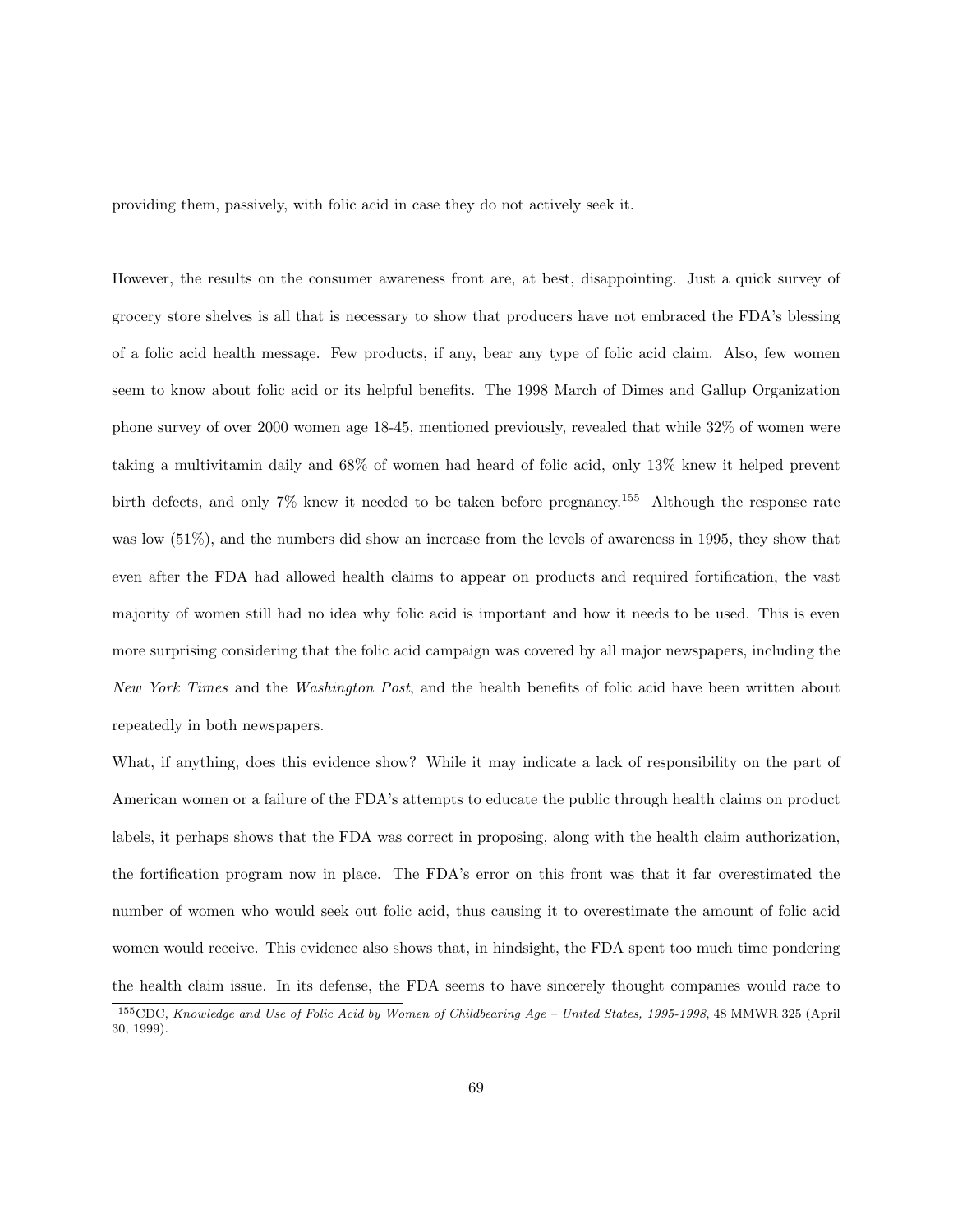place a folic acid health claim on their products, thus flooding the market with these health claims, causing consumers to buy up folate-rich foods in large quantities. This is all evidenced from its continual handwringing in the Federal Register during the mid-1990s. However, the health claims it proposed seem too long and clumsy to be workably included in most food packaging. Although the FDA realized that and authorized much shorter claims than it originally proposed, the authorized claims were still probably too wordy and "boring" to appeal to manufacturers. As a result, few foods carry a folic acid claim, and few consumers know what folic acid is. So, baring some sort of intensive informational campaign, the fortification program seems to be the main vehicle of folic acid intake for most women. Thus, in hindsight, the FDA could have devoted more time to rapidly instituting the fortification program, and potentially authorizing higher levels of fortification, and, as will be discussed below, spent less time debating the merits of the various health claims.

#### Evaluating the process

Returning now to the second of the originally-posed questions, it is necessary to examine whether the process the FDA actually undertook was as well-run as possible. One thing is exceedingly clear – the FDA moves very slowly. It took no action on folic acid, despite the mounting evidence of its health benefits, until the issue was thrust into its lap in the NLEA. Then, it took three years before it even issued proposed regulations. Another three years passed before the final regulations were issued, and two more years before fortification became mandatory. Thus, the entire process took nearly eight years, from start to finish. To be fair, the FDA needs to be cautious with any process of this nature. Allowing health claims which later turn out to be incorrect or dangerous, or requiring fortification with a nutrient which could later prove fatal, would be, at best, damaging, and at worst, deadly, to the FDA's credibility and trustworthiness. As Dr. David Kessler, Commissioner of the FDA during the folic acid period, explained in a New York Times article, "a decision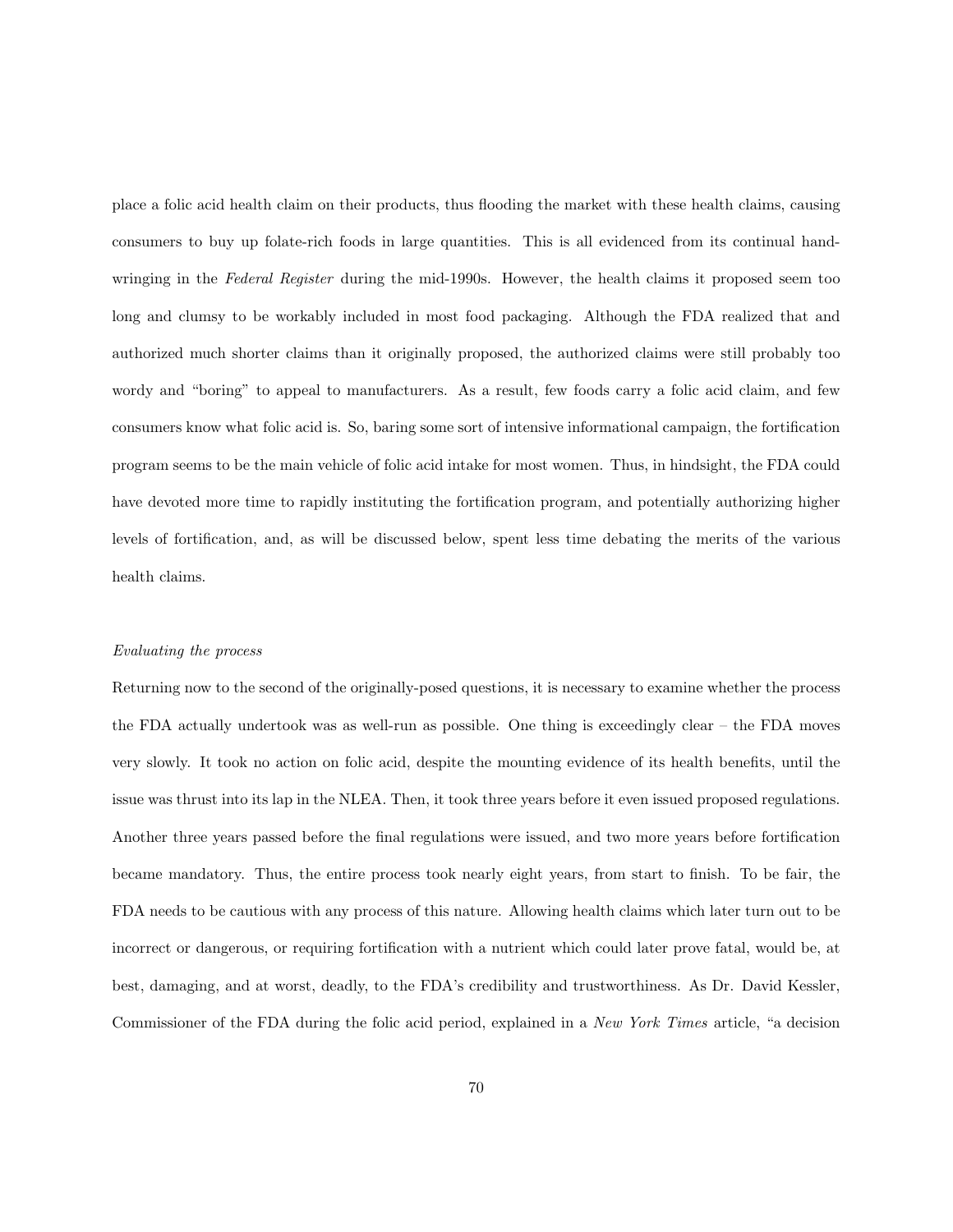to add a pharmacologically active nutrient to the food supply is very weighty. You have to get it right, and you have to get it right the first time. There is no simple answer and no simple solution is readily apparent. We want to make major inroads on this disease, but we don't want to harm anyone."<sup>156</sup> The FDA is rightly justified in moving slowly. However, eight years is an exceedingly long time for a process such as this. In the interim, preventable cases of neural tube defects killed or paralyzed hundreds of children who might otherwise have been healthy.

In arguing in favor of reform of the FDA in advance of the 1997 FDA Modernization Act ("1997 Act"), Senators Barbara Mikulski and Nancy Kassembaum stated, "Rarely, however, is a word spoken about the cases of spina bifida that could have been averted had the FDA not delayed for years in permitting health claims to be made about the benefits of folic acid in preventing such neural tube disorders."<sup>157</sup> The slow speed at which the FDA moved, even if reasonable in most cases, becomes somewhat less so considering that the only harmful effect even mentioned of large quantities of folic acid was a potential rare masking of a vitamin  $B_{12}$  deficiency in elderly people. Thus, the FDA was forced to balance the potential beneficial effects of folic acid for a small percentage of babies with the potential harmful effects for a small percentage of the elderly – not an easy tradeoff. Were this folic acid process to occur today, it may not have taken quite the same amount of time and energy, at least on the health claims issue, because Congress, through the 1997 Act, made it easier for manufacturers to bypass the FDA in placing health claims on their products. The Act allows manufacturers to place a health claim on their food products, unless the FDA has banned such a claim through regulations, if the manufacturer gives the FDA 120 days notice and the following requirement

is met:

<sup>156</sup>Marian Burros, Eating Well, N.Y. Times, Jan 5 1994, at C4.

<sup>&</sup>lt;sup>157</sup>Barbara Mikulski & Nancy Kassebaum, The FDA Can Work Better, WASH. POST, July 26, 1996, at A27.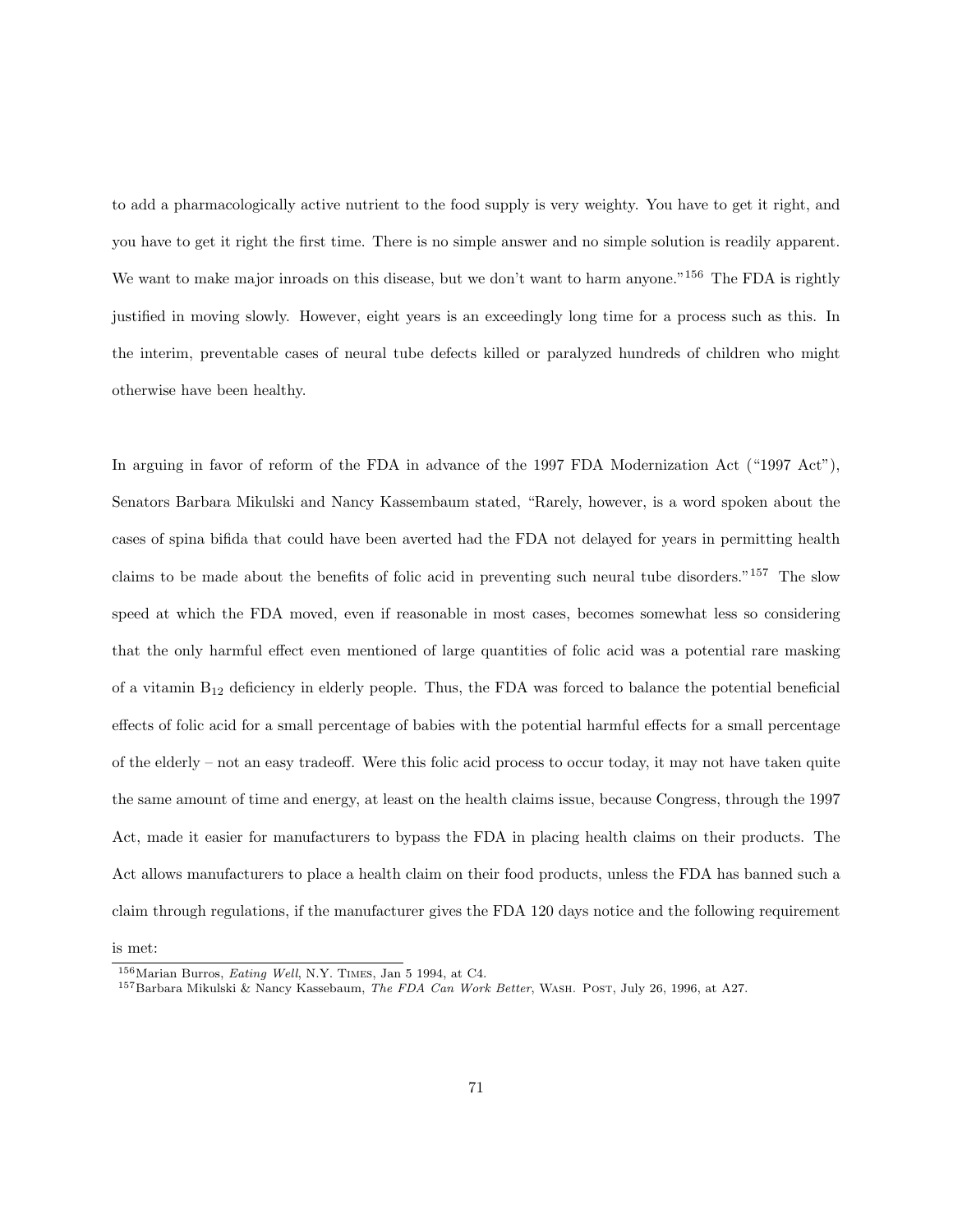[A] scientific body of the United States Government with official responsibility for public health protection or research directly relating to human nutrition (such as the National Institutes of Health or the Centers for Disease Control and Prevention) or the National Academy of Sciences or any of its subdivisions has published an authoritative statement, which is currently in effect, about the relationship between a nutrient and a disease or health-related condition to which the claim refers.<sup>158</sup>

This change therefore may avert the lengthy delay which occurred with the folic acid health claims. Since the CDC, though the PHS, issued its folic acid recommendation in 1992, had this change been in effect then, it would presumably have allowed manufacturers to make folic acid claims without FDA approval.

## The proper role for the FDA

Finally, it is now possible to review the FDA's role in the folic acid process to critically examine whether the current system is appropriate, or whether the FDA might better play a more active or passive role during similar undertakings in the future. As has been mentioned, the FDA's role in the folic acid process was centered around the fortification and food additives issue and around the health claims issue. As has been discussed, the FDA moved slowly in dealing with each of these issues, but did act on both fronts. Its actions regarding the fortification and food additives portion of the folic acid process, although slow, seem to be actions which are appropriately within the FDA's jurisdiction, especially since they led to a successfully-implemented fortification system. However, the FDA's actions regarding health claims seem more problematic. Although the resulting folic acid health claims regulations were a product of the same process as fortification, they led to a major lawsuit and have not produced a situation where folic acid health claims are widely used.

There are numerous problems with the current FDA approach to health claims regulations. First, the regulations often require health claims to be prohibitively long and complicated. As the folic acid example shows, the FDA seems concerned with providing consumers with full, non-misleading health claims. In attempting to achieve this goal, the FDA takes a paternalistic approach by requiring manufacturers to provide large amounts of information so as to prevent all possible misinterpretations. This paternalism results in regula-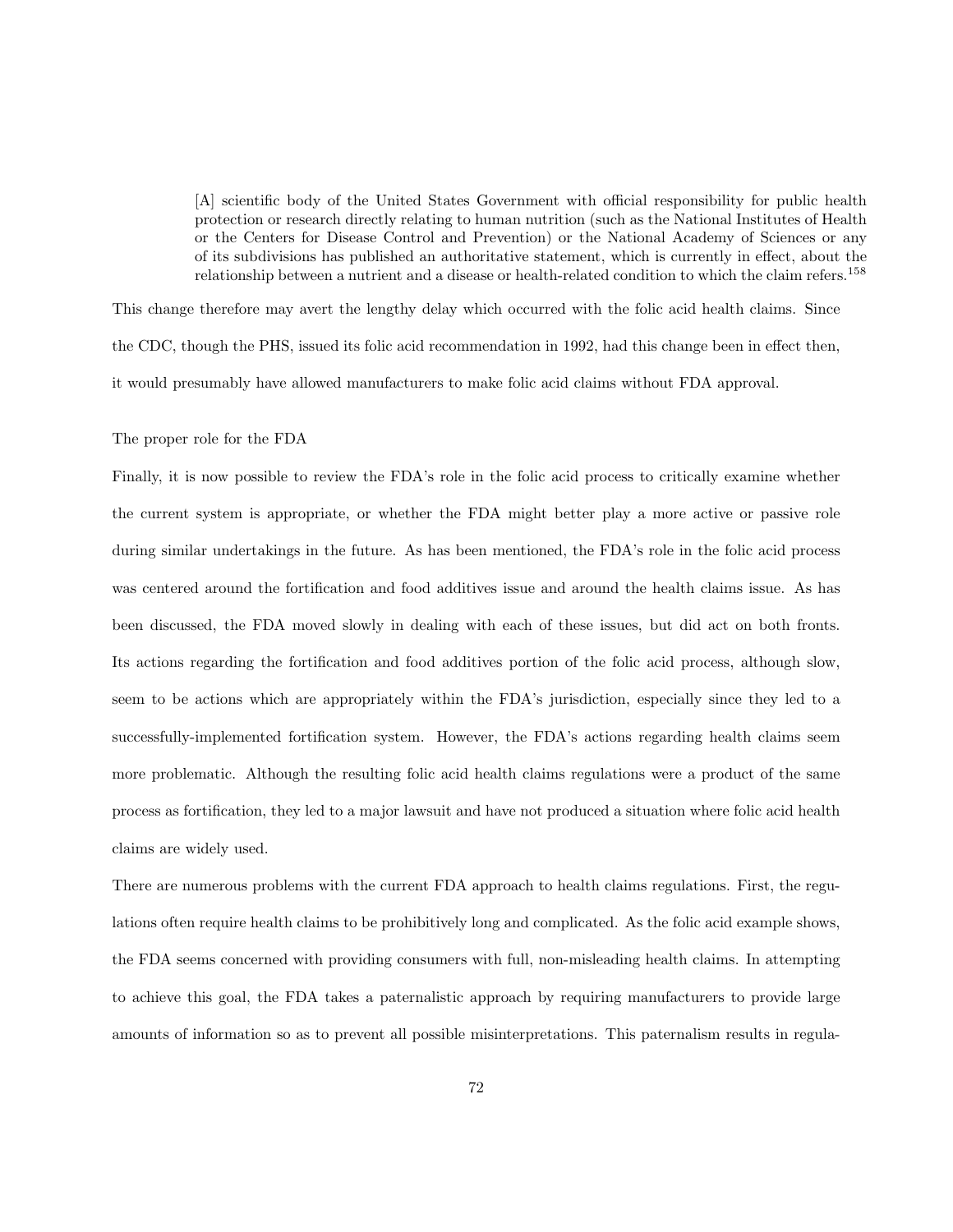tions requiring the health claims to be so long that they likely become unattractive to manufacturers and too long to quickly catch a consumer's eye.

A second problem with the health claims requirements is that they often prevent manufacturers from making true statements about their products. Because of the many elements required by the regulations to appear in a health claim, a manufacturer desiring to use a shorter, but still entirely true, health claim would be unable to do so. The problem was even more relevant prior to the passage of the 1997 Act, which allows manufacturers to bypass the FDA if certain other governmental bodies have made nutrient-disease relationship statements. As Noah and Noah note in their pre-1997 Act article, manufacturers would then have been barred from placing the following claim on product labels: "The U.S. Centers for Disease Control (CDC) have encouraged all women of childbearing age to consume 0.4 milligrams of folic acid each day to reduce their risk of having a pregnancy which results in a neural tube birth defect such as spina bifida."<sup>159</sup> Even after the passage of the 1997 Act, manufacturers may still be prevented from making a true statement such as this, even though it is accurately based on the PHS recommendation, because the FDA has required that certain additional elements must appear in folic acid health claims.

A third problem with the FDA's health claim authorization process is that manufacturers can circumvent the regulations. In her article discussing numerous ways manufacturers avoid the FDA's health claims regulations, Heller notes that the largest loophole in the regulations is that while health claims must be pre-approved by the FDA, structure/function claims need no such pre-approval.<sup>160</sup> Manufacturers have, therefore, made use of statements they claim to be structure/function claims, even though the same statements would be barred if classified as health claims. A structure/function claim "describes the role of a nutrient or dietary ingredient intended to affect the structure or function in humans, [and] characterizes the documented mechanism by which a nutrient or dietary ingredient acts to maintain such structure or

<sup>159</sup>Lars Noah & Barbara A. Noah, Liberating Commercial Speech: Product Labeling Controls and the First Amendment, 47 Fla. L. Rev. 63, 68 (1995).

<sup>&</sup>lt;sup>160</sup>Irene Ringel Heller, Functional Foods: Regulatory and Marketing Developments, 56 FOOD AND DRUG L.J. 197, 199 (2001).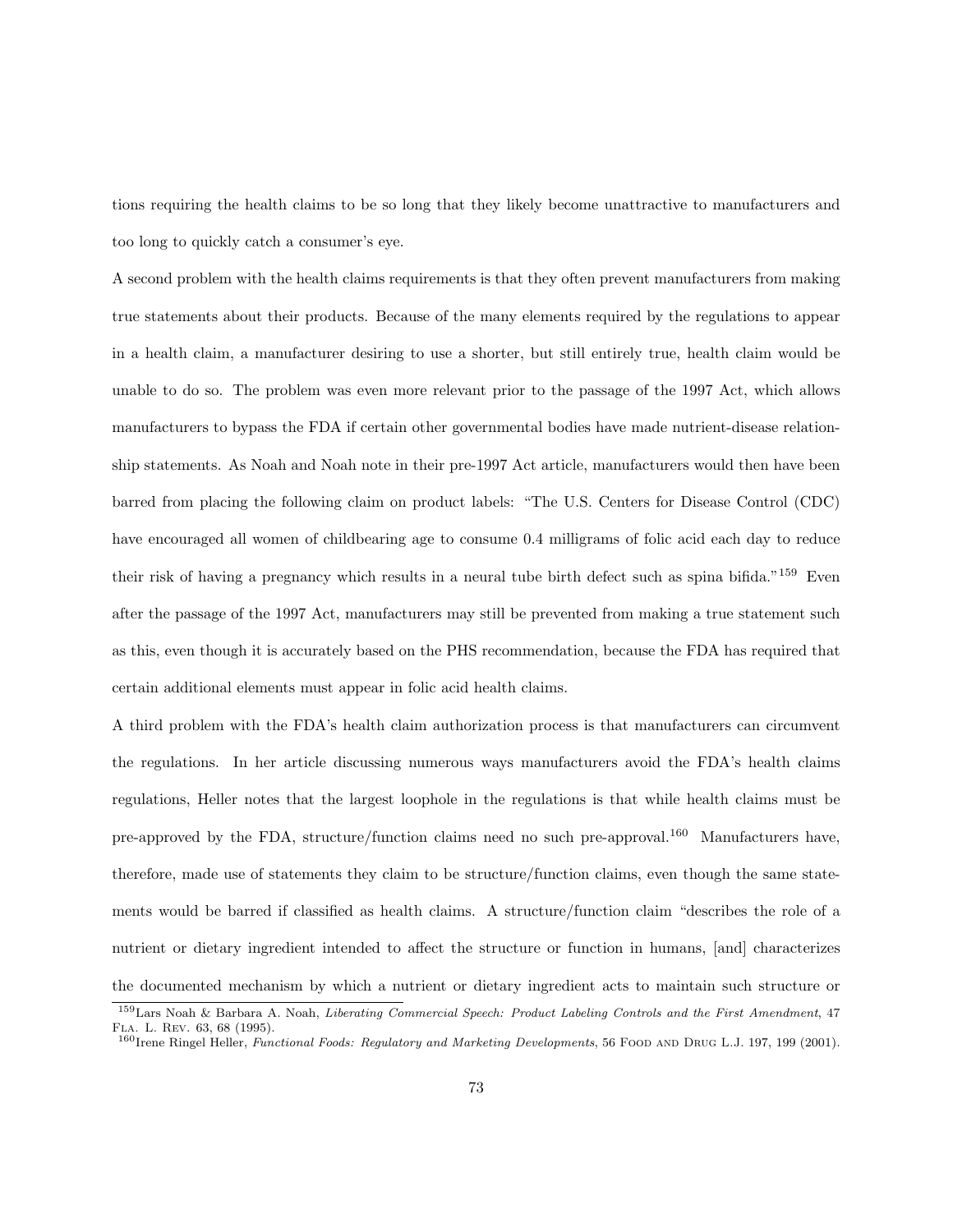function..."<sup>161</sup> whereas a health claim "characterizes the relationship of any nutrient to a disease or health related-condition."<sup>162</sup> The line between these two types of claims is fine, but as Heller reports, after the FDA denied authorization of a health claim relating folic acid, vitamin  $B_6$ , and vitamin  $B_{12}$  to a reduced risk of heart disease, the Kellogg Company began placing the claim "adequate intakes of folic acid, vitamin  $B_6$ , and B<sup>12</sup> may promote a healthy vascular system" on certain of its products, calling it a structure/function claim.<sup>163</sup> Similarly, although the Campbell Soup Company's V8 vegetable juice contains too much sodium to qualify for an FDA-approved health claim, Heller notes that Campbell placed the statement "Research... suggests that antioxidants [in V8 juice] may play an important role in slowing changes that occur with normal aging" on V8, justifying the move by calling the statement a structure/function claim.<sup>164</sup> Both the Kellogg and Campbell claims seem very much like the health claims the FDA regulates, and both claims are specifically barred from product labels if they are classified as health claims. Both, however, were used by manufacturers under the guise of structure/function claims. If manufacturers are allowed to use such claims on their products without the FDA's approval, it seems almost pointless for any manufacturer to bother following the FDA's cumbersome health claims restrictions.

Thus these problems, and certainly there are others, paint the FDA's health claims regulatory scheme as cumbersome, restrictive, and easy to circumvent. What, then, are the potential options for improvement? One option would be to remove regulation of health claims from the FDA's jurisdiction and create an unregulated, market-driven environment. Manufacturers in an unregulated environment would then be allowed to place claims on their products as they see fit. Under this type of system, keeping labels accurate and truthful would be left to the market, and it would likely force consumers to take a more active role in learning about nutrition in order to determine which claims are accurate and which are less accurate or even misleading.

 $16121$  U.S.C. §  $403(r)(6)(A)$ .

 $16221$  U.S.C. § 343(r)(1)(B).

<sup>163</sup>Heller, supra note 160, at 209.

<sup>164</sup>Heller, supra note 160, at 210.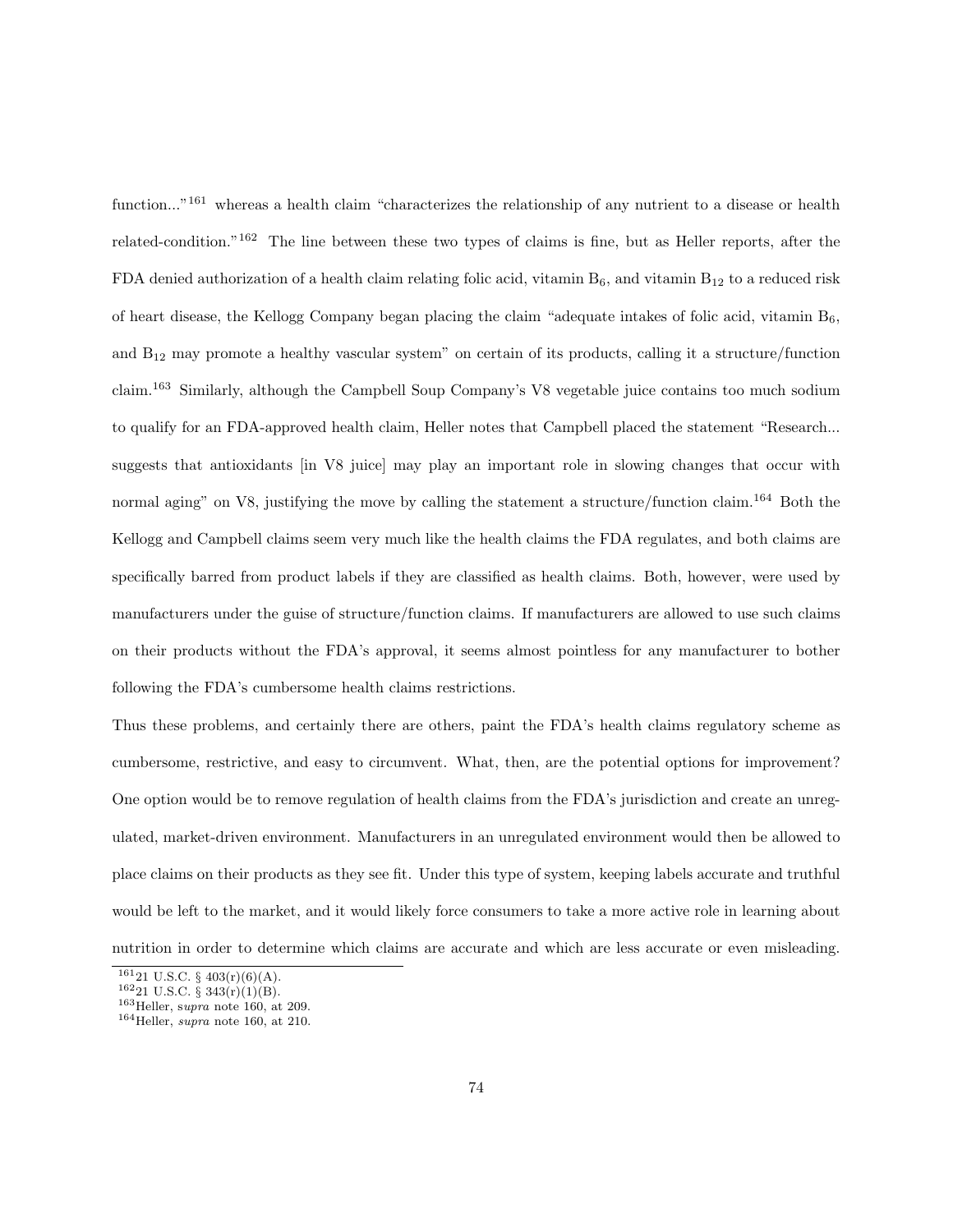Because the basic nutrition labeling panel would still appear on food products, consumers would need to take a more proactive role in examining the panel to ensure they select foods which form a complete, healthy diet. This system is fairly risky, however, because as the FDA found when it loosened its health claim standards prior to the enactment of the NLEA, manufacturers in an unregulated environment are willing to stretch the limits of truthfulness.<sup>165</sup> Because, as has been discussed, consumers may be unwilling or unable to take a more active role in seeking out information about nutrition, they may be unable to discern truthful from misleading health claims.

More likely, if regulation of health claims is removed from the FDA's jurisdiction it would move into the Federal Trade Commission's ("FTC") jurisdiction. Through the Fair Packaging and Labeling Act,<sup>166</sup> the FTC already regulates the labeling of all consumer commodities (except those under the FDA's jurisdiction) to ensure proper disclosure and prevent deception of consumers. Because the FTC already has experience in regulating product labels, it might be better equipped to deal with the issue of health claims. In fact, the FTC submits comments on FDA proposals regarding health claims, as it did recently in the matter of labeling requirement for trans fatty acids.<sup>167</sup> Additionally, the "FTC considers the prevention of deceptive health-related advertising claims to be one of its highest priorities, and has taken action in numerous cases involving deceptive health-related claims about food products and dietary supplements."<sup>168</sup> Thus, there is clearly overlap between the two agencies' jurisdictions, so it seems possible that the FTC, with its broad experience in consumer products labeling, might be better equipped to regulate the health claims area.

A third alternative approach would involve combining the two agencies' expertise so as to make the health

 $165$ See supra note 57.

<sup>166</sup>15 U.S.C. §§ 1451-1461.

<sup>&</sup>lt;sup>167</sup>Staff of the Bureau of Economics, the Bureau of Consumer Protection, and the Office of Policy Planning of the Federal Trade Commission, In the Matter of Food Labeling: Trans Fatty Acids in Nutrition Labeling, Nutrient Content Claims and Health Claims, December 16, 2002. Available on-line at http://www.ftc.gov/be/v030003.htm#N.4..  $168$ *Id.*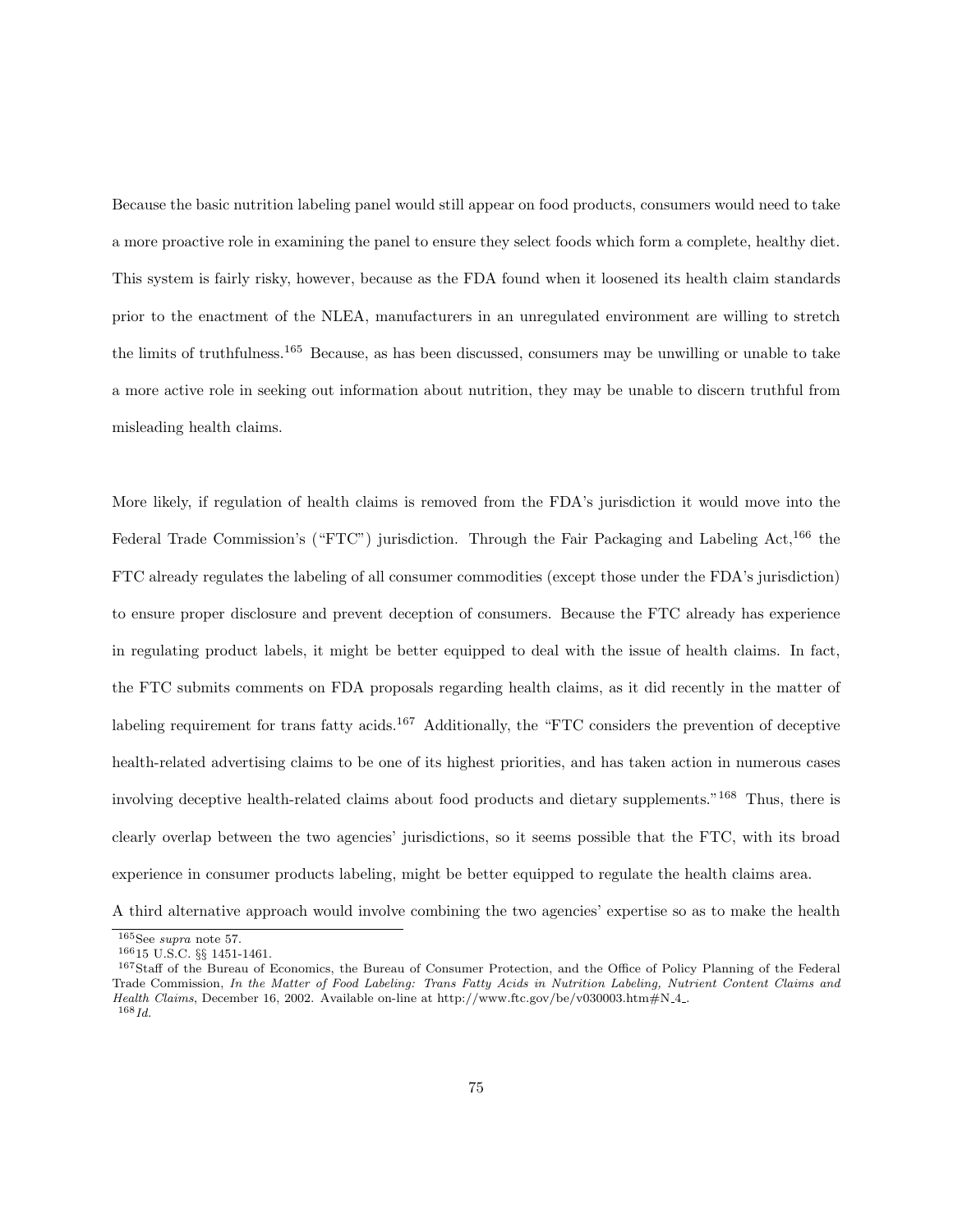claims regulatory scheme work more efficiently. Such a move might actually be underway at the time of this writing. On December 18, 2003, the FTC, citing the fact that the current system has led to a number of false health claims on dietary supplements and a decreased number of total health claims on conventional foods, announced that it would be coordinating with the FDA on a new consumer health information initiative to eliminate false health claims while making it easier for manufacturers to use health claims in labeling.<sup>169</sup> Although it is too early to determine exactly how this new initiative will operate, if it works as described, by both eliminating false claims and making health claims easier to use, perhaps it will be a solution to the flaws in the current regulatory scheme.

Finally, although it appears that the FDA is moving to change the current health claims regulation system, there are certain positive aspects of the current system which provide support for its retention. Despite being cumbersome, overly restrictive, and easy to circumvent, the current system protects consumers from certain misleading information. The FDA must strike a balance between providing consumers with enough information for them to make informed choices and keeping required information limited enough so as not to overwhelm consumers or prevent manufacturers from providing any information. Just as the FDA moved slowly and cautiously on the entire folic acid regulatory package in order to ensure it made no mistakes, the FDA's cumbersome, restrictive system for approving health claims potentially keeps a large portion of false or misleading information away from consumers. Closing the structure/function loophole would further reduce the flow of misleading information, which seems to be the only dangerous aspect of the current system. As noted, each of these potential courses for handling future regulation of the health claims area has both positive and negative aspects. Although deregulating health claims and allowing market forces to govern is the simplest approach, manufacturer abuse of health claims during the regulatory thaw preceding the NLEA's passage likely eliminated any possibility of this course being taken. Maintaining the current system

<sup>&</sup>lt;sup>169</sup>FTC, FTC and FDA Coordinate for New Consumer Health Information Initiative, December 18, 2002. Available on-line at http://www.ftc.gov/opa/2002/12/ftcfda.htm.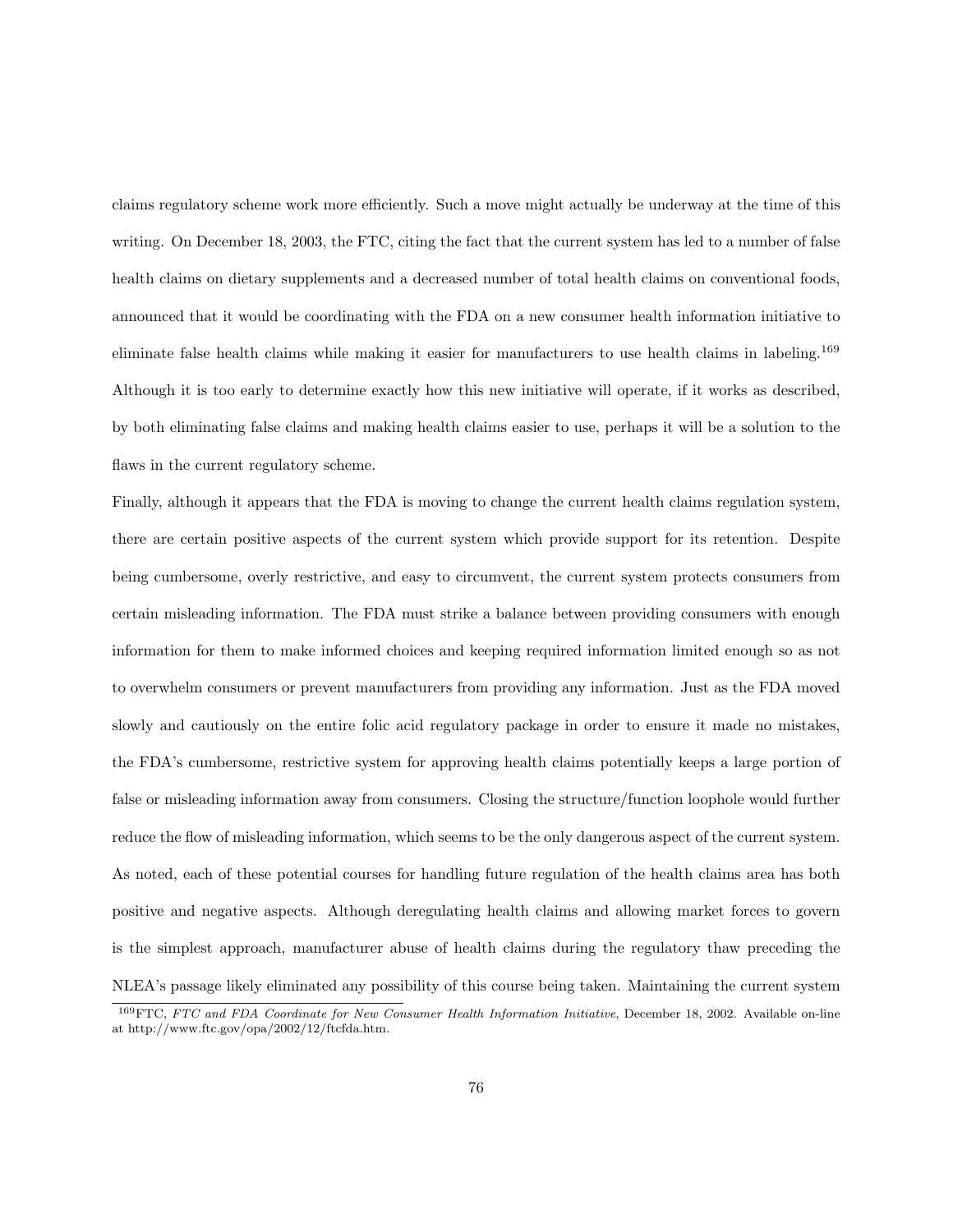is also unlikely because the FDA has shown that, while very diligent in its pursuit of safe and effective health claims, it is simply not able to efficiently control this area. Because it is too small, too inexperienced in this area, or simply too cautious, if the FDA continues to control the regulation of health claims it is unlikely that consumers will soon see health claims in the quantity necessary for the claims to be of true assistance. It might therefore be prudent to attempt to pursue either a joint system of control between the FDA and the FTC, or to have the FTC take total control of health claims. While evaluating the FTC's ability to do the monitoring and regulatory work effectively is outside the scope of this paper, it seems at first blush that the FTC's vast experience in monitoring labeling of all non-food and drug projects might make it better able to create an efficient regulatory system. So, while the proper course of future action is perhaps unclear, it is apparent that the FDA's current cumbersome, circumventable system is in need of a change before properly-monitored health claims can effectively inform and educate the consuming public. Hopefully the current cooperative effort between the FDA and the FTC will create the changes necessary for a more effective regulatory system.

## Conclusion

Thus today, 13 years after the passage of the NLEA, the folic acid controversy seems to have passed. Manufacturers can use folic acid health claims on their products, and enriched foods now include one more nutrient. More people know about folic acid and its benefits, although those understanding its benefits are still woefully in the minority. Folate levels in the blood are up, and the prevalence of neural tube defects is down. So, where should we go from here? It seems obvious from the evidence presented that progress has been made, but more is certainly possible. Two solutions seem to exist: more fortification and more education. The first is the passive track, simply adding more folic acid to fortified foods. Many researchers have pushed for higher levels of fortification, and the FDA did consider it during the mid-1990s. However,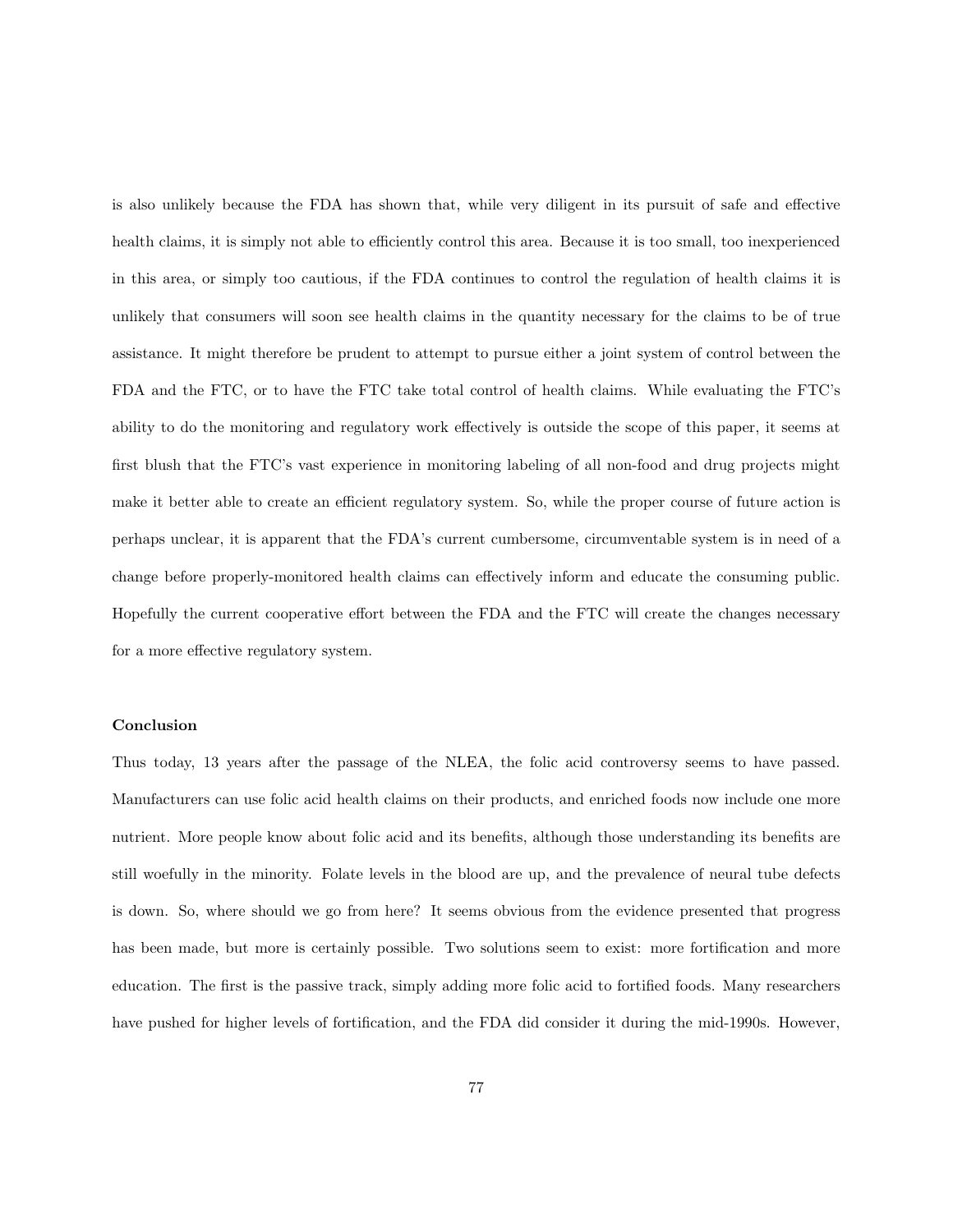with increased fortification comes increased risks. Folic acid has recently been shown to have potential benefits in other health areas, such as the prevention of cardiovascular disease and Alzheimer's disease, so increased fortification may be an option.<sup>170</sup> However, the risks which concerned the FDA originally seem still to be present.

On the other hand, we might also try an increased level of consumer education. It seems somewhat ludicrous that in order to get American women of childbearing age to consume adequate folic acid, the government has to fortify the food supply, thus affecting the entire population. An education plan would place more responsibility on individual women to be sure they eat a healthy diet and perhaps take a vitamin supplement. It is a sad day when the government needs to force people to do something beneficial for their health, as otherwise they would not do it. Nonetheless, such a plan has had success in South Carolina, for example, where the state spends \$1 million per year on a folic acid informational campaign including billboards, television commercials, and informational materials and programs at bridal registries, colleges, and health care providers.<sup>171</sup> From 1992 to 1998 South Carolina's rate of neural tube defects, originally twice the national average, was cut in half. Nationally, therefore, an informative campaign may be helpful in increasing awareness. Perhaps the newly announced partnership between the FDA and the FTC in the area of health claims will produce an environment more conducive to the use of health claims by manufacturers, thereby increasing the use of product labeling in as part of what could be a broader educational campaign.

Whatever the future may hold, it is evident from the foregoing that the process involved to reach the present situation regarding folic acid has been long and complicated. However, it has also been safe. Perhaps in this situation the FDA could have moved more quickly, but hindsight is 20/20. Although, sadly, many children may have been born with neural tube defects as a result of the slow speed of the process, this must be

<sup>170</sup>Marian Burros, Eating Well; One More Reason to Eat Your Greens, N.Y. Times, May 16, 2001, at F5.

 $1^{71}$  Eric Nagourney, Campaign Touts the Benefits of Folic Acid, N.Y. TIMES, Dec 12, 2000, at F8.